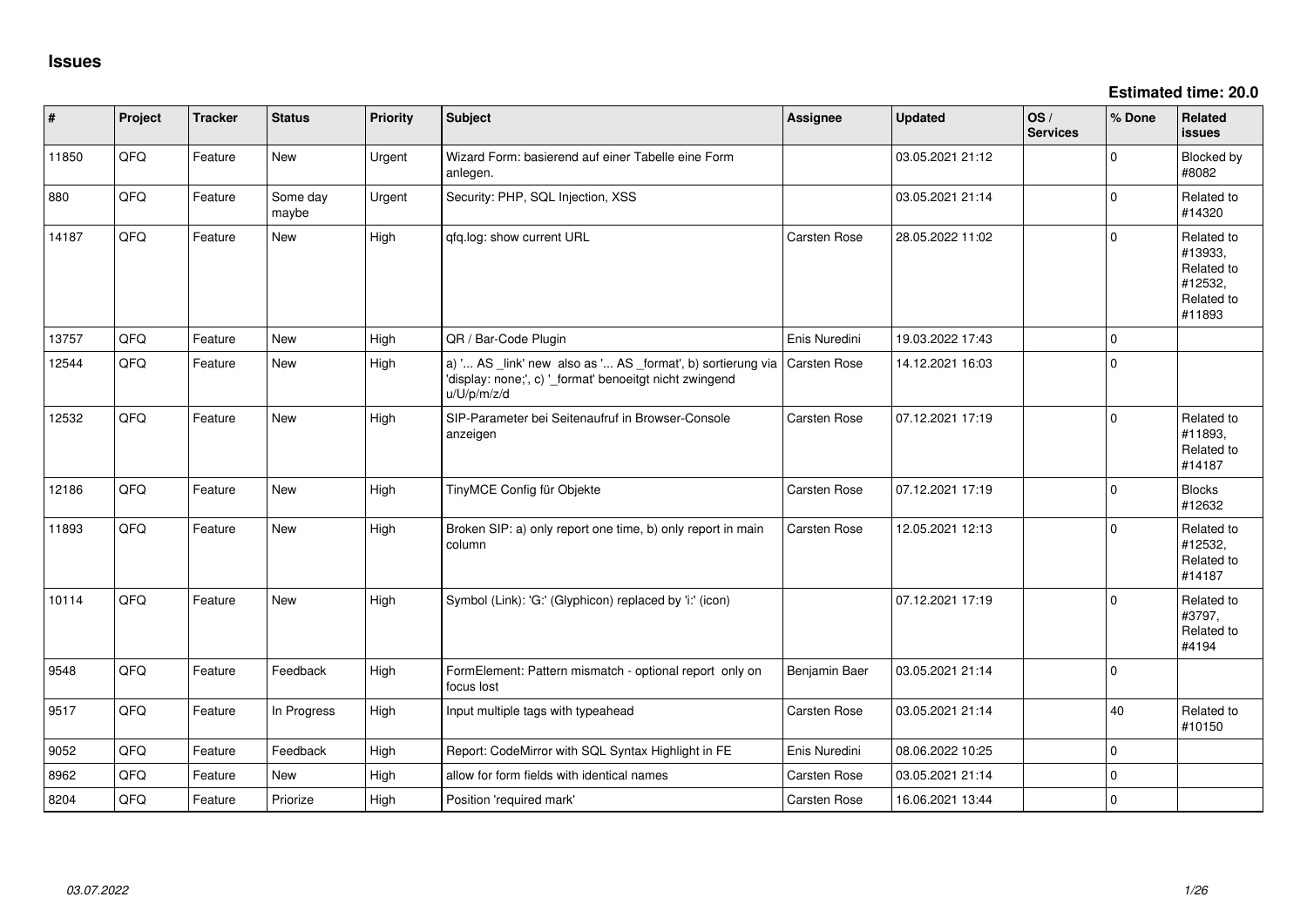| $\pmb{\sharp}$ | Project | <b>Tracker</b> | <b>Status</b>     | Priority | <b>Subject</b>                                                                               | Assignee            | <b>Updated</b>   | OS/<br><b>Services</b> | % Done      | Related<br>issues                                                                                                                                                     |
|----------------|---------|----------------|-------------------|----------|----------------------------------------------------------------------------------------------|---------------------|------------------|------------------------|-------------|-----------------------------------------------------------------------------------------------------------------------------------------------------------------------|
| 8082           | QFQ     | Feature        | Priorize          | High     | Contact form without saving record                                                           | <b>Carsten Rose</b> | 07.12.2021 15:20 |                        | $\Omega$    | Related to<br>#8587,<br><b>Blocks</b><br>#11850                                                                                                                       |
| 7850           | QFQ     | Feature        | New               | High     | Upload records: non 'pathFileName' column                                                    | <b>Carsten Rose</b> | 03.05.2021 21:14 |                        | 0           |                                                                                                                                                                       |
| 7602           | QFQ     | Feature        | ToDo              | High     | Multi Select: with checkboxes                                                                | Benjamin Baer       | 22.03.2022 09:07 |                        | 0           |                                                                                                                                                                       |
| 5715           | QFQ     | Feature        | New               | High     | PDF Caching                                                                                  | Carsten Rose        | 03.05.2021 21:14 |                        | 0           | Related to<br>#5851,<br>Related to<br>#6357                                                                                                                           |
| 4258           | QFQ     | Feature        | Some day<br>maybe | High     | <b>System Defaults: Forms</b>                                                                | <b>Carsten Rose</b> | 03.05.2021 21:14 |                        | 0           |                                                                                                                                                                       |
| 3990           | QFQ     | Feature        | Some day<br>maybe | High     | custom class definition: add space automatically                                             | Carsten Rose        | 03.05.2021 21:14 |                        | 0           |                                                                                                                                                                       |
| 3967           | QFQ     | Feature        | Some day<br>maybe | High     | Report: Checkbox, Radio, Dropdown, Input welches ohne<br>Submit funktioniert - 'Inline-Form' | Carsten Rose        | 03.05.2021 21:14 |                        | $\Omega$    |                                                                                                                                                                       |
| 3848           | QFQ     | Feature        | Some day<br>maybe | High     | Antivirus check fuer Upload files in qfq?                                                    | Carsten Rose        | 03.05.2021 21:14 |                        | 0           | Related to<br>#4131                                                                                                                                                   |
| 3727           | QFQ     | Feature        | New               | High     | Security: Session Hijacking erschweren                                                       | Carsten Rose        | 03.05.2021 21:14 |                        | 0           |                                                                                                                                                                       |
| 14376          | QFQ     | Feature        | New               | Normal   | QFQ Bootstrap: if missing, create stored procedures                                          | Enis Nuredini       | 19.06.2022 16:37 |                        | 0           |                                                                                                                                                                       |
| 14371          | QFQ     | Feature        | Priorize          | Normal   | LDAP via REPORT                                                                              | Carsten Rose        | 19.06.2022 16:37 |                        | $\pmb{0}$   |                                                                                                                                                                       |
| 14320          | QFQ     | Feature        | ToDo              | Normal   | Allow specific HTML Tags and Attributes: general, TinyMCE                                    | Enis Nuredini       | 17.06.2022 10:44 |                        | 0           | Related to<br>#12664,<br>Related to<br>#12039,<br>Related to<br>#11702,<br>Related to<br>#7239,<br>Related to<br>#3708,<br>Related to<br>#3646,<br>Related to<br>#880 |
| 14290          | QFQ     | Feature        | Priorize          | Normal   | FormEditor: Show Table Definition                                                            | Carsten Rose        | 19.06.2022 16:37 |                        | 0           |                                                                                                                                                                       |
| 14227          | QFQ     | Feature        | New               | Normal   | Selenium Konkurrenz: cypress.io                                                              | Enis Nuredini       | 28.05.2022 11:02 |                        | $\mathbf 0$ |                                                                                                                                                                       |
| 14185          | QFQ     | Feature        | New               | Normal   | External/Autocron.php - better suitable directory                                            | Support: System     | 28.05.2022 11:03 |                        | 0           |                                                                                                                                                                       |
| 14090          | QFQ     | Feature        | New               | Normal   | Nützliche _script funktionen                                                                 | Carsten Rose        | 28.05.2022 11:03 |                        | $\pmb{0}$   |                                                                                                                                                                       |
| 14028          | QFQ     | Feature        | New               | Normal   | Required notification: visual nicer                                                          | Enis Nuredini       | 28.05.2022 11:01 |                        | 0           |                                                                                                                                                                       |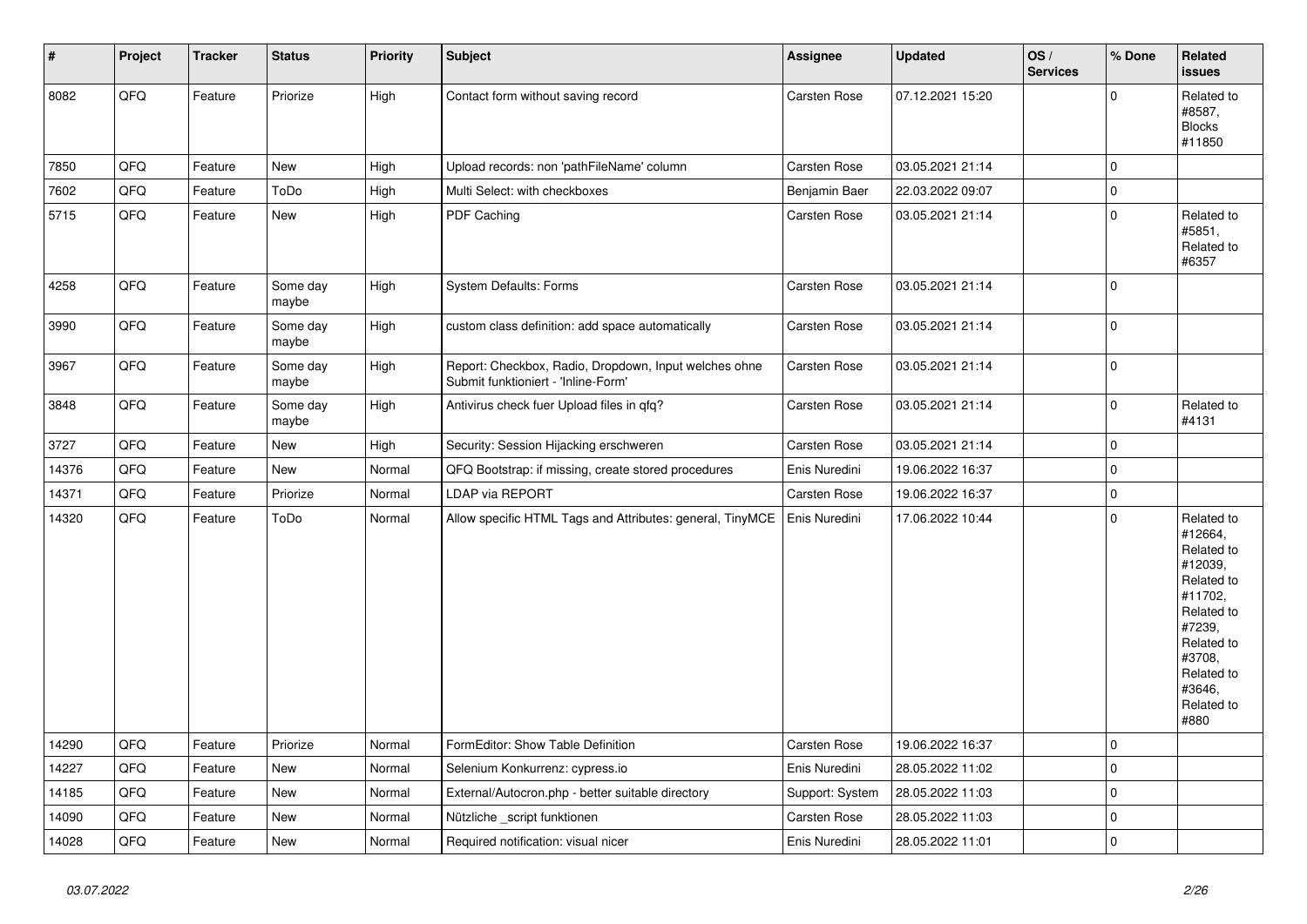| #     | Project | <b>Tracker</b> | <b>Status</b>              | <b>Priority</b> | <b>Subject</b>                                                                       | <b>Assignee</b>        | <b>Updated</b>   | OS/<br><b>Services</b> | % Done      | Related<br>issues                                                      |
|-------|---------|----------------|----------------------------|-----------------|--------------------------------------------------------------------------------------|------------------------|------------------|------------------------|-------------|------------------------------------------------------------------------|
| 13945 | QFQ     | Feature        | New                        | Normal          | As _link: content before/after link                                                  | Enis Nuredini          | 28.05.2022 11:01 |                        | $\mathbf 0$ | Related to<br>#12262                                                   |
| 13900 | QFQ     | Feature        | Priorize                   | Normal          | Selenium: Check das Cookie/PDF funktioniert                                          | Enis Nuredini          | 25.03.2022 12:45 |                        | $\mathbf 0$ |                                                                        |
| 13843 | QFQ     | Feature        | <b>New</b>                 | Normal          | Create JWT via QFQ                                                                   | Carsten Rose           | 19.03.2022 17:42 |                        | $\mathbf 0$ |                                                                        |
| 13841 | QFQ     | Feature        | <b>New</b>                 | Normal          | Create PDF via iText - evaluate                                                      | Carsten Rose           | 19.03.2022 17:42 |                        | $\Omega$    |                                                                        |
| 13700 | QFQ     | Feature        | <b>New</b>                 | Normal          | Redesign gfg.io Seite                                                                | Carsten Rose           | 19.03.2022 17:43 |                        | $\mathbf 0$ |                                                                        |
| 13609 | QFQ     | Feature        | <b>New</b>                 | Normal          | QFQ Introduction: Seite aufloesen                                                    | Philipp<br>Gröbelbauer | 28.05.2022 11:02 |                        | $\mathbf 0$ |                                                                        |
| 13608 | QFQ     | Feature        | Some day<br>maybe          | Normal          | Automatic Browser Language Redirect                                                  | Enis Nuredini          | 17.06.2022 08:35 |                        | $\mathbf 0$ |                                                                        |
| 13572 | QFQ     | Feature        | Feedback                   | Normal          | Form Load: misleading error message on trying to load non<br>existent primary record | Enis Nuredini          | 16.05.2022 23:16 |                        | 100         |                                                                        |
| 13566 | QFQ     | Feature        | Ready to sync<br>(develop) | Normal          | Delete config-example.qfq.php file                                                   | Carsten Rose           | 23.12.2021 09:25 |                        | $\Omega$    |                                                                        |
| 13467 | QFQ     | Feature        | New                        | Normal          | ChangeLog Generator                                                                  | Carsten Rose           | 19.03.2022 17:46 |                        | $\mathbf 0$ | Related to<br>#11460                                                   |
| 13354 | QFQ     | Feature        | <b>New</b>                 | Normal          | Using Websocket in QFQ                                                               | Carsten Rose           | 10.11.2021 15:47 |                        | $\mathbf 0$ |                                                                        |
| 13330 | QFQ     | Feature        | In Progress                | Normal          | Multi Form: Upload                                                                   | Carsten Rose           | 07.11.2021 12:40 |                        | 50          | Related to<br>#9706                                                    |
| 12679 | QFQ     | Feature        | <b>New</b>                 | Normal          | tablesorter: custom column width                                                     | <b>Carsten Rose</b>    | 16.06.2021 11:10 |                        | $\pmb{0}$   |                                                                        |
| 12664 | QFQ     | Feature        | <b>New</b>                 | Normal          | TinyMCE: report/remove malicous HTML/JS Code                                         | Carsten Rose           | 19.03.2022 17:47 |                        | $\Omega$    | Related to<br>#14320                                                   |
| 12632 | QFQ     | Feature        | <b>New</b>                 | Normal          | TinyMCE: Prepare CSS classes for images                                              | Carsten Rose           | 04.06.2021 14:35 |                        | 100         | Blocked by<br>#12186                                                   |
| 12630 | QFQ     | Feature        | In Progress                | Normal          | Input: date[time]: min / max values                                                  | Enis Nuredini          | 20.06.2022 18:31 |                        | $\mathbf 0$ | Related to<br>#10096,<br>Related to<br>#14302.<br>Related to<br>#14303 |
| 12611 | QFQ     | Feature        | Some day<br>maybe          | Normal          | Refactoring: Bootstrap with Lazy Loading                                             | Carsten Rose           | 08.06.2022 10:37 |                        | $\mathbf 0$ | Related to<br>#12490,<br>Related to<br>#10013,<br>Related to<br>#7732  |
| 12603 | QFQ     | Feature        | New                        | Normal          | Dropdown (Select), Radio, checkbox:<br>itemListAlways={{!SELECT key, value}}         | Carsten Rose           | 19.03.2022 17:47 |                        | $\Omega$    |                                                                        |
| 12584 | QFQ     | Feature        | Feedback                   | Normal          | T3 v10 migration script: replace alias-patterns (v11)                                | Carsten Rose           | 28.05.2022 11:12 |                        | 100         |                                                                        |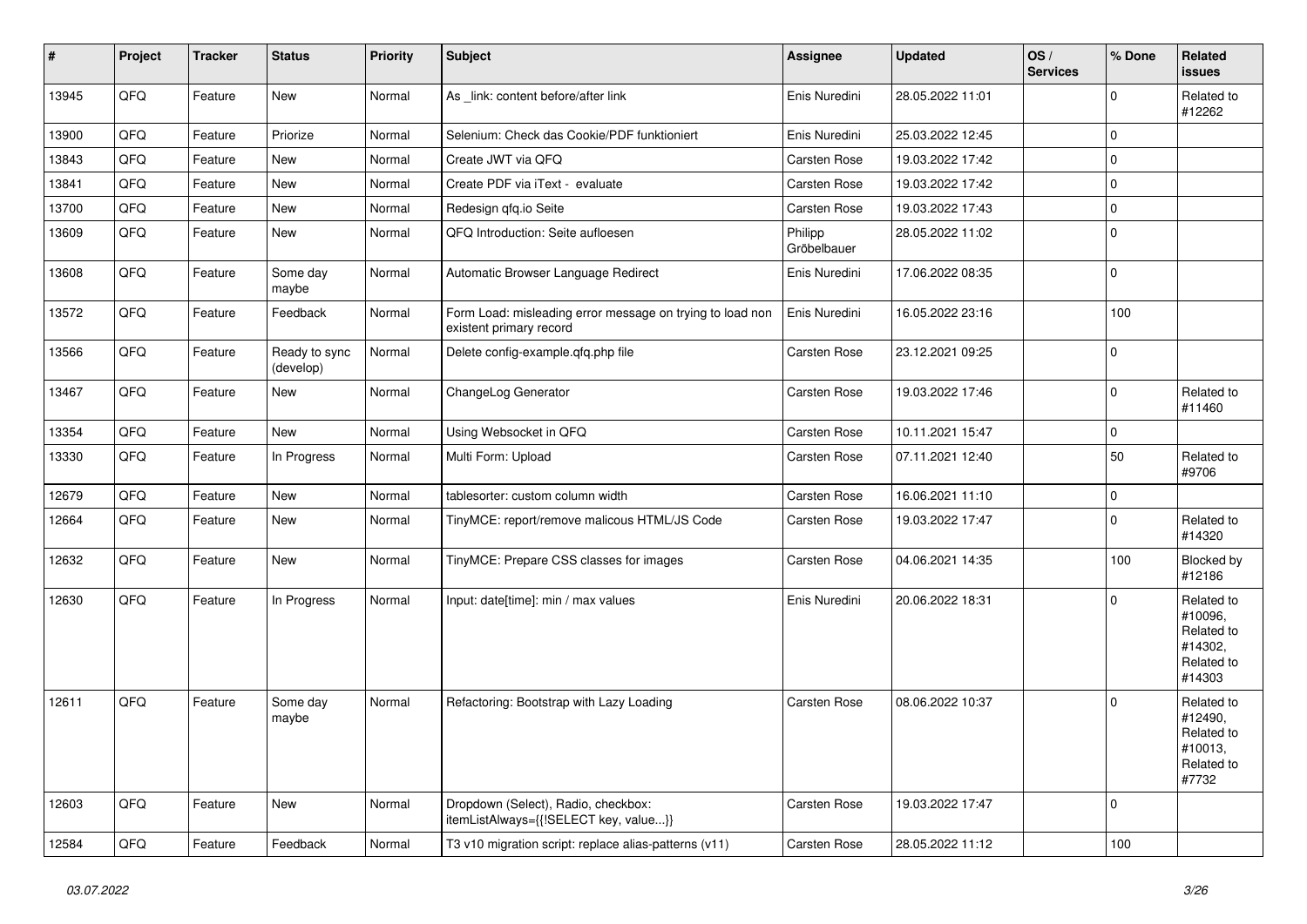| #     | Project | <b>Tracker</b> | <b>Status</b>     | <b>Priority</b> | <b>Subject</b>                                                                                                 | Assignee      | <b>Updated</b>   | OS/<br><b>Services</b> | % Done      | Related<br><b>issues</b>                                               |
|-------|---------|----------------|-------------------|-----------------|----------------------------------------------------------------------------------------------------------------|---------------|------------------|------------------------|-------------|------------------------------------------------------------------------|
| 12556 | QFQ     | Feature        | New               | Normal          | Pills Title: colored = static or dynamic on allrequiredgiven                                                   | Benjamin Baer | 19.03.2022 17:49 |                        | $\mathbf 0$ |                                                                        |
| 12504 | QFQ     | Feature        | Priorize          | Normal          | sql.log: report fe.id                                                                                          | Carsten Rose  | 05.05.2021 22:09 |                        | 0           |                                                                        |
| 12503 | QFQ     | Feature        | Priorize          | Normal          | Detect dangerous UPDATE statement with missing WHERE                                                           | Carsten Rose  | 05.05.2021 22:09 |                        | 0           |                                                                        |
| 12490 | QFQ     | Feature        | New               | Normal          | Loading Plugins in QFQ - see what tinymce does. (lazy<br>loading)                                              | Benjamin Baer | 08.06.2022 10:37 |                        | 0           | Related to<br>#12611,<br>Related to<br>#10013,<br>Related to<br>#7732  |
| 12480 | QFQ     | Feature        | New               | Normal          | If QFQ upgrade is running, block further request                                                               | Carsten Rose  | 03.05.2021 20:45 |                        | 0           |                                                                        |
| 12477 | QFQ     | Feature        | New               | Normal          | Support for refactoring: Form, FormElement, diverse<br>Tabellen/Spalten, tt-content Records                    | Carsten Rose  | 03.05.2021 20:45 |                        | 0           |                                                                        |
| 12476 | QFQ     | Feature        | New               | Normal          | clearMe: a) should trigger 'dirty', b) sticky on textarea resize                                               | Benjamin Baer | 04.01.2022 08:40 |                        | 0           | Related to<br>#9528                                                    |
| 12474 | QFQ     | Feature        | New               | Normal          | Check BaseConfigURL if it is given and the the last char is                                                    | Carsten Rose  | 03.05.2021 20:45 |                        | 0           |                                                                        |
| 12465 | QFQ     | Feature        | <b>New</b>        | Normal          | QFQ Function: use in FE to fill StoreRecord                                                                    | Carsten Rose  | 05.05.2021 21:58 |                        | 0           |                                                                        |
| 12452 | QFQ     | Feature        | Priorize          | Normal          | BaseURL: alsways with '/' at the end                                                                           | Carsten Rose  | 19.06.2022 13:45 |                        | 0           | Related to<br>#10782                                                   |
| 12440 | QFQ     | Feature        | In Progress       | Normal          | Typo3 V10 upgrade (durchfuehren und testen)                                                                    | Carsten Rose  | 21.03.2022 09:53 |                        | 50          | Related to<br>#12357,<br>Related to<br>#12067,<br>Related to<br>#10661 |
| 12439 | QFQ     | Feature        | In Progress       | Normal          | TinyMCE Paste from Word & Character Count/Limit                                                                | Carsten Rose  | 05.05.2021 22:15 |                        | 0           |                                                                        |
| 12413 | QFQ     | Feature        | New               | Normal          | STORE_TYPO3: enhance for {{be_users.email:T}},<br>{{fe users.email:T}}                                         | Carsten Rose  | 03.05.2021 20:45 |                        | $\Omega$    | Related to<br>#12412,<br>Related to<br>#10012                          |
| 12412 | QFQ     | Feature        | <b>New</b>        | Normal          | Action/Escape qualifier 'e' (empty), '0': if given, an empty<br>string (or '0') will be treated as 'not found' | Carsten Rose  | 08.05.2021 09:40 |                        | $\mathbf 0$ | Related to<br>#12413,<br>Related to<br>#10012                          |
| 12400 | QFQ     | Feature        | New               | Normal          | Tutorial ist in QFQ Doku, Wird in der Suche gefunden, es<br>gibt aber kein Menupunkt - Inhalt ueberpruefen     | Carsten Rose  | 03.05.2021 20:45 |                        | 0           |                                                                        |
| 12337 | QFQ     | Feature        | Some day<br>maybe | Normal          | Database.php: better caching                                                                                   | Carsten Rose  | 16.09.2021 15:10 |                        | $\mathbf 0$ |                                                                        |
| 12330 | QFQ     | Feature        | New               | Normal          | Copy to input field / text area / TinyMCE                                                                      | Carsten Rose  | 07.04.2021 09:01 |                        | 0           |                                                                        |
| 12315 | QFQ     | Feature        | Some day<br>maybe | Normal          | Form History (Diffs) / Backups                                                                                 | Carsten Rose  | 16.09.2021 15:10 |                        | 0           |                                                                        |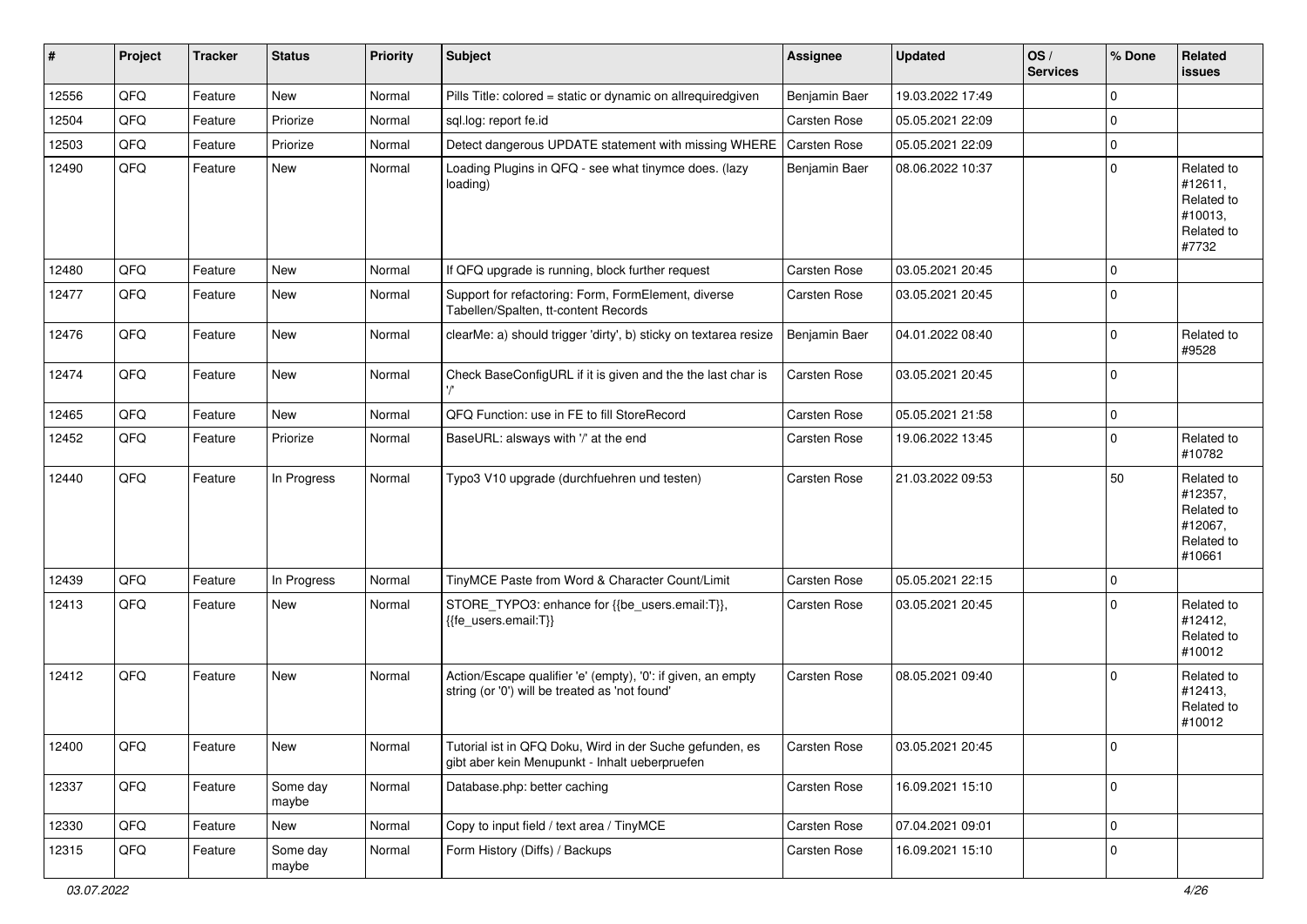| #     | Project | <b>Tracker</b> | <b>Status</b> | <b>Priority</b> | Subject                                                                                              | <b>Assignee</b>                                        | <b>Updated</b>   | OS/<br><b>Services</b> | % Done      | Related<br><b>issues</b>                                                    |                      |
|-------|---------|----------------|---------------|-----------------|------------------------------------------------------------------------------------------------------|--------------------------------------------------------|------------------|------------------------|-------------|-----------------------------------------------------------------------------|----------------------|
| 12269 | QFQ     | Feature        | <b>New</b>    | Normal          | 2FA - Login                                                                                          | Carsten Rose                                           | 03.05.2021 20:45 |                        | $\Omega$    |                                                                             |                      |
| 12262 | QFQ     | Feature        | ToDo          | Normal          | Form buttons on top: more customable                                                                 | Enis Nuredini                                          | 17.06.2022 10:44 |                        | $\Omega$    | Related to<br>#13945, Has<br>duplicate<br>#4046, Has<br>duplicate<br>#10080 |                      |
| 12163 | QFQ     | Feature        | <b>New</b>    | Normal          | Checkbox: table wrap                                                                                 | Carsten Rose                                           | 03.05.2021 20:51 |                        | $\Omega$    |                                                                             |                      |
| 12162 | QFQ     | Feature        | <b>New</b>    | Normal          | FE.type=sendmail: personalized mailing (several mails) via<br>template                               | Carsten Rose                                           | 03.05.2021 20:45 |                        | $\Omega$    |                                                                             |                      |
| 12156 | QFQ     | Feature        | <b>New</b>    | Normal          | Form: Optional disable 'leave page'                                                                  |                                                        | 03.05.2021 20:45 |                        | $\mathbf 0$ |                                                                             |                      |
| 12146 | QFQ     | Feature        | <b>New</b>    | Normal          | Autocron Job: Anzeigen wann der naechste Job<br>ausgefuehrt wird, resp das er nicht ausgefuehrt wird | Carsten Rose                                           | 15.03.2021 15:23 |                        | $\Omega$    |                                                                             |                      |
| 12135 | QFQ     | Feature        | <b>New</b>    | Normal          | Subrecord: Notiz                                                                                     |                                                        | 24.04.2021 16:58 |                        | $\mathbf 0$ |                                                                             |                      |
| 12119 | QFQ     | Feature        | <b>New</b>    | Normal          | AS paged: error message missing if there ist no 'r'<br>argument.                                     | Carsten Rose                                           | 03.05.2021 20:51 |                        | $\mathbf 0$ |                                                                             |                      |
| 12109 | QFQ     | Feature        | <b>New</b>    | Normal          | Donwload Link: Plain, SIP, Persistent Link, Peristent SIP -<br>new notation                          | Carsten Rose                                           | 03.05.2021 20:45 |                        | $\Omega$    | Related to<br>#12085                                                        |                      |
| 12039 | QFQ     | Feature        | <b>New</b>    | Normal          | Missing htmlSpecialChar() in pre processing on form submit                                           |                                                        | 18.02.2021 00:09 |                        | $\Omega$    | Related to<br>#14320                                                        |                      |
| 12038 | QFQ     | Feature        | <b>New</b>    | Normal          | a) STORE_VAR: filenameOnlyStripUniq, b) SP:<br>QSTRIPUNIQ()                                          |                                                        | 17.02.2021 23:55 |                        | $\Omega$    |                                                                             |                      |
| 12024 | QFQ     | Feature        | <b>New</b>    | Normal          | Excel Export: text columns by default decode<br>htmlspeciachar()                                     | Carsten Rose                                           | 17.02.2021 23:55 |                        | $\mathbf 0$ | Related to<br>#12022                                                        |                      |
| 12023 | QFQ     | Feature        | New           | Normal          | MySQL Stored Precdure: QDECODESPECIALCHAR()                                                          | Carsten Rose                                           | 16.02.2021 11:16 |                        | $\mathbf 0$ | Related to<br>#12022                                                        |                      |
| 11980 | QFQ     | Feature        | In Progress   | Normal          | protected verzeichnis MUSS geschützt werden                                                          | <b>Carsten Rose</b>                                    | 07.09.2021 13:30 |                        | $\mathbf 0$ |                                                                             |                      |
| 11955 | QFQ     | Feature        | <b>New</b>    | Normal          | subrecord: new title option to set <th> attributes - e.g. to<br/>customize tablesorter options.</th> | attributes - e.g. to<br>customize tablesorter options. | Carsten Rose     | 03.05.2021 20:47       |             | $\Omega$                                                                    | Related to<br>#11775 |
| 11892 | QFQ     | Feature        | <b>New</b>    | Normal          | tablesorter: columns with links are hard to order - new<br>qualifier 'Y: <ord>'</ord>                | Enis Nuredini                                          | 23.03.2022 09:22 |                        | $\Omega$    |                                                                             |                      |
| 11775 | QFQ     | Feature        | <b>New</b>    | Normal          | Subrecord Tooltip pro Feld                                                                           | Carsten Rose                                           | 18.12.2020 15:22 |                        | $\Omega$    | Related to<br>#11955                                                        |                      |
| 11747 | QFQ     | Feature        | <b>New</b>    | Normal          | Maintenance Page with Redirect                                                                       | Carsten Rose                                           | 03.05.2021 20:47 |                        | $\mathbf 0$ | Related to<br>#11741                                                        |                      |
| 11716 | QFQ     | Feature        | <b>New</b>    | Normal          | Form an beliebiger Stelle im Report anzeigen                                                         |                                                        | 09.12.2020 09:47 |                        | $\mathbf 0$ |                                                                             |                      |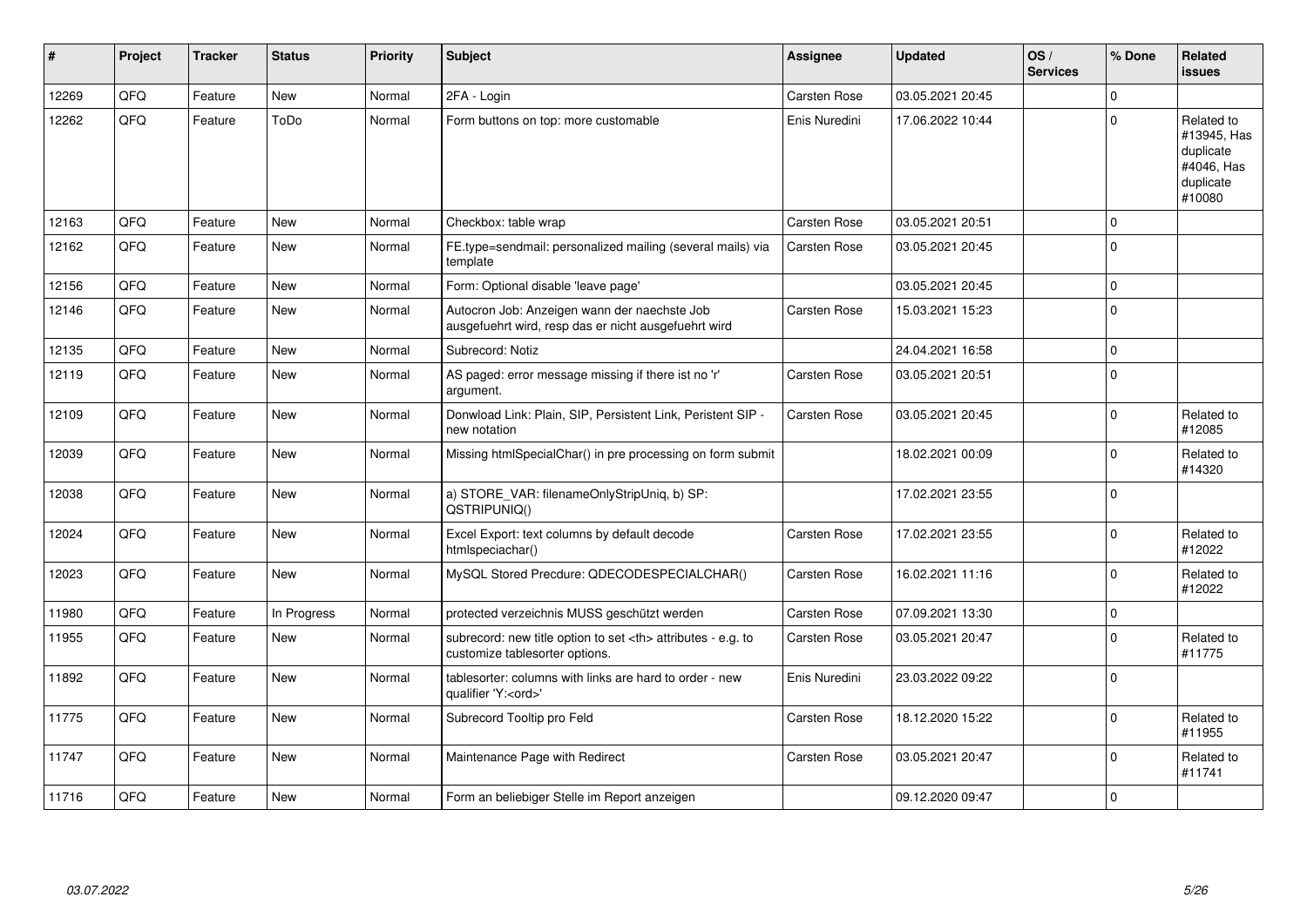| #     | Project | <b>Tracker</b> | <b>Status</b>     | <b>Priority</b> | <b>Subject</b>                                                       | <b>Assignee</b>     | <b>Updated</b>   | OS/<br><b>Services</b> | % Done      | Related<br><b>issues</b>                     |
|-------|---------|----------------|-------------------|-----------------|----------------------------------------------------------------------|---------------------|------------------|------------------------|-------------|----------------------------------------------|
| 11702 | QFQ     | Feature        | New               | Normal          | HTML Special Char makes no sense for 'allbut' if '&' is<br>forbidden | <b>Carsten Rose</b> | 07.12.2021 16:35 |                        | $\Omega$    | Related to<br>#5112,<br>Related to<br>#14320 |
| 11535 | QFQ     | Feature        | <b>New</b>        | Normal          | Ability to create SQL columns in frontend QFQ forms                  |                     | 17.11.2020 12:11 |                        | $\mathbf 0$ |                                              |
| 11534 | QFQ     | Feature        | <b>New</b>        | Normal          | Report: Action on selected rows - Table batchprocessing<br>feature   |                     | 18.11.2020 08:15 |                        | $\mathbf 0$ |                                              |
| 11523 | QFQ     | Feature        | New               | Normal          | Mit dynamic Update erkennen, ob Upload gemacht wurde                 | Carsten Rose        | 13.11.2020 15:07 |                        | 0           | Related to<br>#9533                          |
| 11516 | QFQ     | Feature        | New               | Normal          | Multi Page Form (Previous/Next Buttons)                              | Carsten Rose        | 16.03.2021 17:52 |                        | 0           |                                              |
| 11504 | QFQ     | Feature        | New               | Normal          | Dynamic Update: Button text update for 'Save',' Close' &<br>'Delete' | Carsten Rose        | 12.11.2020 23:44 |                        | $\Omega$    |                                              |
| 11460 | QFQ     | Feature        | <b>New</b>        | Normal          | Easier creation of changelog: gitchangelog                           | Carsten Rose        | 12.06.2021 10:20 |                        | $\mathbf 0$ | Related to<br>#13467                         |
| 11323 | QFQ     | Feature        | Some day<br>maybe | Normal          | Report Frontend Editor Modal + Codemirror                            | Carsten Rose        | 16.09.2021 15:10 |                        | 0           | Related to<br>#11036                         |
| 11322 | QFQ     | Feature        | Some day<br>maybe | Normal          | Form Element JSON - (multiline parameter field)                      | Carsten Rose        | 16.09.2021 15:10 |                        | $\Omega$    |                                              |
| 11320 | QFQ     | Feature        | Priorize          | Normal          | Typo3 Version 10 support                                             | Carsten Rose        | 05.05.2021 22:09 |                        | $\mathbf 0$ |                                              |
| 11217 | QFQ     | Feature        | Some day<br>maybe | Normal          | <b>Extend Script Functionality</b>                                   | Carsten Rose        | 16.09.2021 15:10 |                        | $\Omega$    |                                              |
| 11080 | QFQ     | Feature        | New               | Normal          | Send MQTT messages                                                   | <b>Carsten Rose</b> | 29.08.2020 19:49 |                        | $\mathbf 0$ |                                              |
| 11076 | QFQ     | Feature        | In Progress       | Normal          | SELECT  AS websocket                                                 | Carsten Rose        | 30.08.2020 17:49 |                        | 0           |                                              |
| 11036 | QFQ     | Feature        | Some dav<br>maybe | Normal          | inline report editor permissions                                     | Carsten Rose        | 16.09.2021 15:09 |                        | $\mathbf 0$ | Related to<br>#11323                         |
| 10996 | QFQ     | Feature        | New               | Normal          | Download video via sip: no seek                                      | Carsten Rose        | 12.08.2020 14:18 |                        | 0           |                                              |
| 10979 | QFQ     | Feature        | New               | Normal          | Ajax Calls an API - dataReport                                       | Carsten Rose        | 11.05.2022 12:15 |                        | $\mathbf 0$ |                                              |
| 10976 | QFQ     | Feature        | <b>New</b>        | Normal          | Excel Export Verbesserungen                                          | Carsten Rose        | 06.08.2020 10:56 |                        | 0           |                                              |
| 10874 | QFQ     | Feature        | New               | Normal          | Erstellen eines Foreign Keys in der Tabelle "FormElement"            |                     | 13.07.2020 10:11 |                        | 0           |                                              |
| 10819 | QFQ     | Feature        | New               | Normal          | Persistent SIP - second try                                          | Carsten Rose        | 29.06.2020 23:02 |                        | $\Omega$    | Related to<br>#6261                          |
| 10793 | QFQ     | Feature        | In Progress       | Normal          | <b>Update NPM Packages</b>                                           | Carsten Rose        | 07.09.2021 13:25 |                        | 30          |                                              |
| 10782 | QFQ     | Feature        | Feedback          | Normal          | Tiny MCE: Image Upload                                               | Enis Nuredini       | 16.05.2022 23:16 |                        | $\mathbf 0$ | Related to<br>#12452                         |
| 10763 | QFQ     | Feature        | New               | Normal          | form accessed and submitted despite logout?                          |                     | 16.06.2020 11:43 |                        | 0           |                                              |
| 10745 | QFQ     | Feature        | Some day<br>maybe | Normal          | <b>Tablesorter Excel Export</b>                                      | Carsten Rose        | 16.09.2021 15:09 |                        | $\mathbf 0$ |                                              |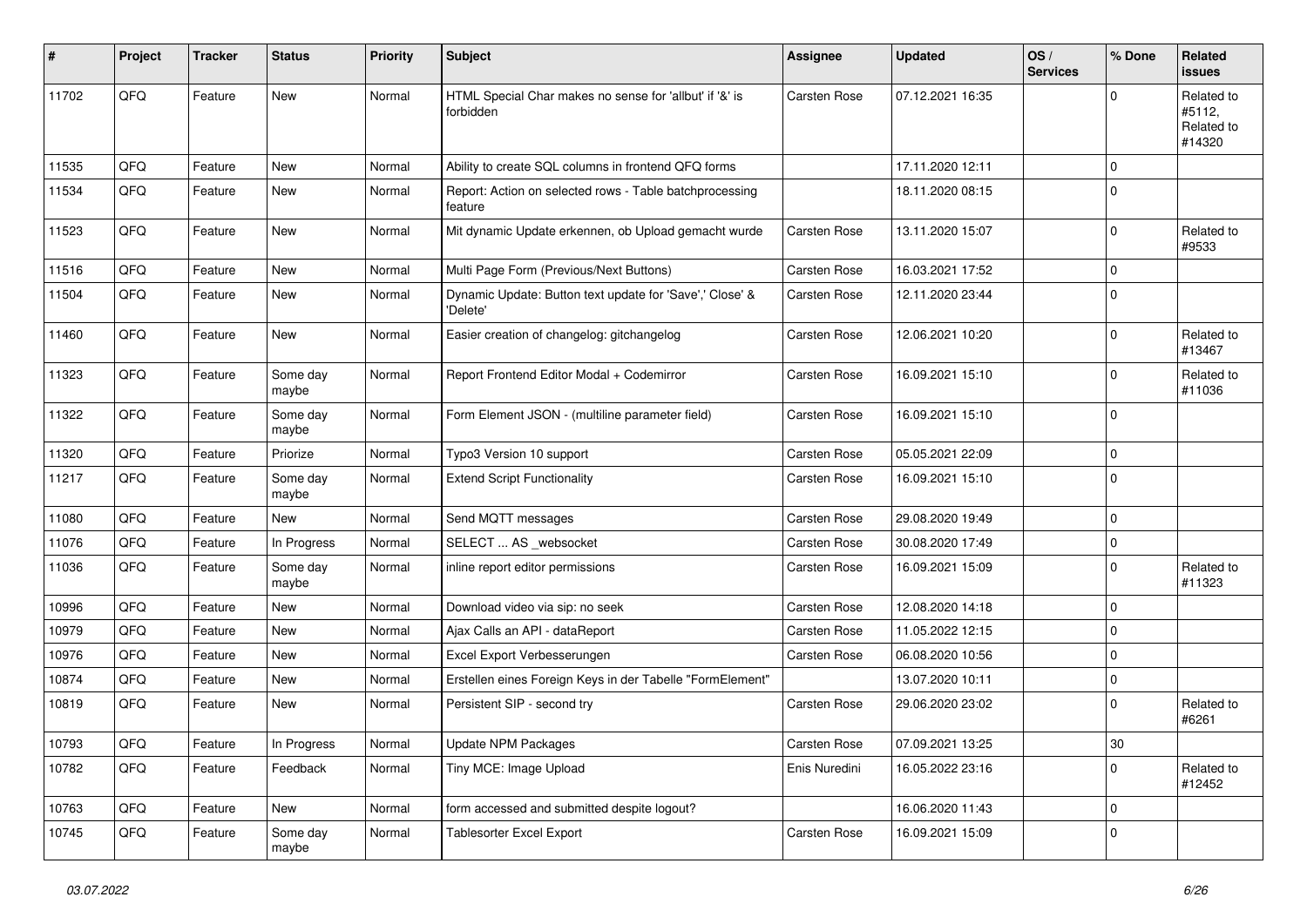| #     | Project | <b>Tracker</b> | <b>Status</b>     | <b>Priority</b> | <b>Subject</b>                                                                           | <b>Assignee</b> | <b>Updated</b>   | OS/<br><b>Services</b> | % Done      | Related<br>issues                                                      |
|-------|---------|----------------|-------------------|-----------------|------------------------------------------------------------------------------------------|-----------------|------------------|------------------------|-------------|------------------------------------------------------------------------|
| 10738 | QFQ     | Feature        | Some day<br>maybe | Normal          | CORS headers for external API requests                                                   |                 | 10.06.2020 14:00 |                        | $\mathbf 0$ |                                                                        |
| 10716 | QFQ     | Feature        | Some day<br>maybe | Normal          | Business Logic mit Externen Skripten                                                     | Carsten Rose    | 16.09.2021 15:10 |                        | $\mathbf 0$ | Related to<br>#10713,<br>Related to<br>#8217                           |
| 10714 | QFQ     | Feature        | <b>New</b>        | Normal          | multi Table Form                                                                         | Carsten Rose    | 16.03.2021 18:44 |                        | $\mathbf 0$ |                                                                        |
| 10593 | QFQ     | Feature        | <b>New</b>        | Normal          | label2: text behind input element                                                        | Carsten Rose    | 16.05.2020 10:57 |                        | 0           |                                                                        |
| 10569 | QFQ     | Feature        | Priorize          | Normal          | link _blank more safe                                                                    | Enis Nuredini   | 25.03.2022 12:44 |                        | 0           |                                                                        |
| 10463 | QFQ     | Feature        | New               | Normal          | Report_link: expliztes setzen von HTML Tags (Bedarf fuer<br>'data-selenium' & 'id')      | Enis Nuredini   | 23.03.2022 09:23 |                        | $\mathbf 0$ | Related to<br>#7648                                                    |
| 10443 | QFQ     | Feature        | In Progress       | Normal          | Konzept_api / _live                                                                      | Carsten Rose    | 07.05.2020 09:39 |                        | 0           |                                                                        |
| 10384 | QFQ     | Feature        | New               | Normal          | Parameter Exchange QFQ Instances                                                         |                 | 07.05.2020 09:38 |                        | 0           |                                                                        |
| 10345 | QFQ     | Feature        | New               | Normal          | Templates - Patterns QFQ Style                                                           |                 | 03.05.2021 21:01 |                        | $\mathbf 0$ | Related to<br>#10713                                                   |
| 10124 | QFQ     | Feature        | Feedback          | Normal          | qfq AAI-Login                                                                            | Karin Niffeler  | 07.05.2020 09:36 |                        | 0           |                                                                        |
| 10119 | QFQ     | Feature        | New               | Normal          | Dropdown (selectlist) & TypeAhead: format and catagorize<br>list                         | Carsten Rose    | 07.05.2020 09:36 |                        | $\mathbf 0$ |                                                                        |
| 10116 | QFQ     | Feature        | Some day<br>maybe | Normal          | TypeAhead: Tag - show inside 'input' element                                             | Carsten Rose    | 16.09.2021 15:09 |                        | $\mathbf 0$ |                                                                        |
| 10115 | QFQ     | Feature        | New               | Normal          | TypeAhead: static list                                                                   | Carsten Rose    | 26.02.2020 16:42 |                        | 100         |                                                                        |
| 10095 | QFQ     | Feature        | Some day<br>maybe | Normal          | Generic Gitlab Integration into QFQ                                                      | Carsten Rose    | 16.09.2021 15:10 |                        | $\mathbf 0$ |                                                                        |
| 10080 | QFQ     | Feature        | New               | Normal          | Popup on 'save' / 'close': configure dialog (answer<br>yes/no/cancle/)                   | Carsten Rose    | 28.03.2021 20:52 |                        | 0           | Is duplicate of<br>#12262                                              |
| 10015 | QFQ     | Feature        | Priorize          | Normal          | Monospace in Textarea                                                                    | Carsten Rose    | 03.02.2020 13:40 |                        | $\mathbf 0$ |                                                                        |
| 10014 | QFQ     | Feature        | New               | Normal          | Manual.rst: describe behaviour and process order of<br>fillStoreVar, slaveId, sqlBefore, | Carsten Rose    | 01.02.2020 22:31 |                        | $\mathbf 0$ |                                                                        |
| 10013 | QFQ     | Feature        | Some day<br>maybe | Normal          | FE.typ=editor: CodeMirror                                                                | Carsten Rose    | 08.06.2022 10:37 |                        | $\mathbf 0$ | Related to<br>#12611,<br>Related to<br>#12490,<br>Related to<br>#7732  |
| 10012 | QFQ     | Feature        | Priorize          | Normal          | redirectAllMailTo: {{beEmail:T}}                                                         | Carsten Rose    | 08.05.2021 09:54 |                        | $\mathbf 0$ | Related to<br>#12412,<br>Related to<br>#12413,<br>Related to<br>#10011 |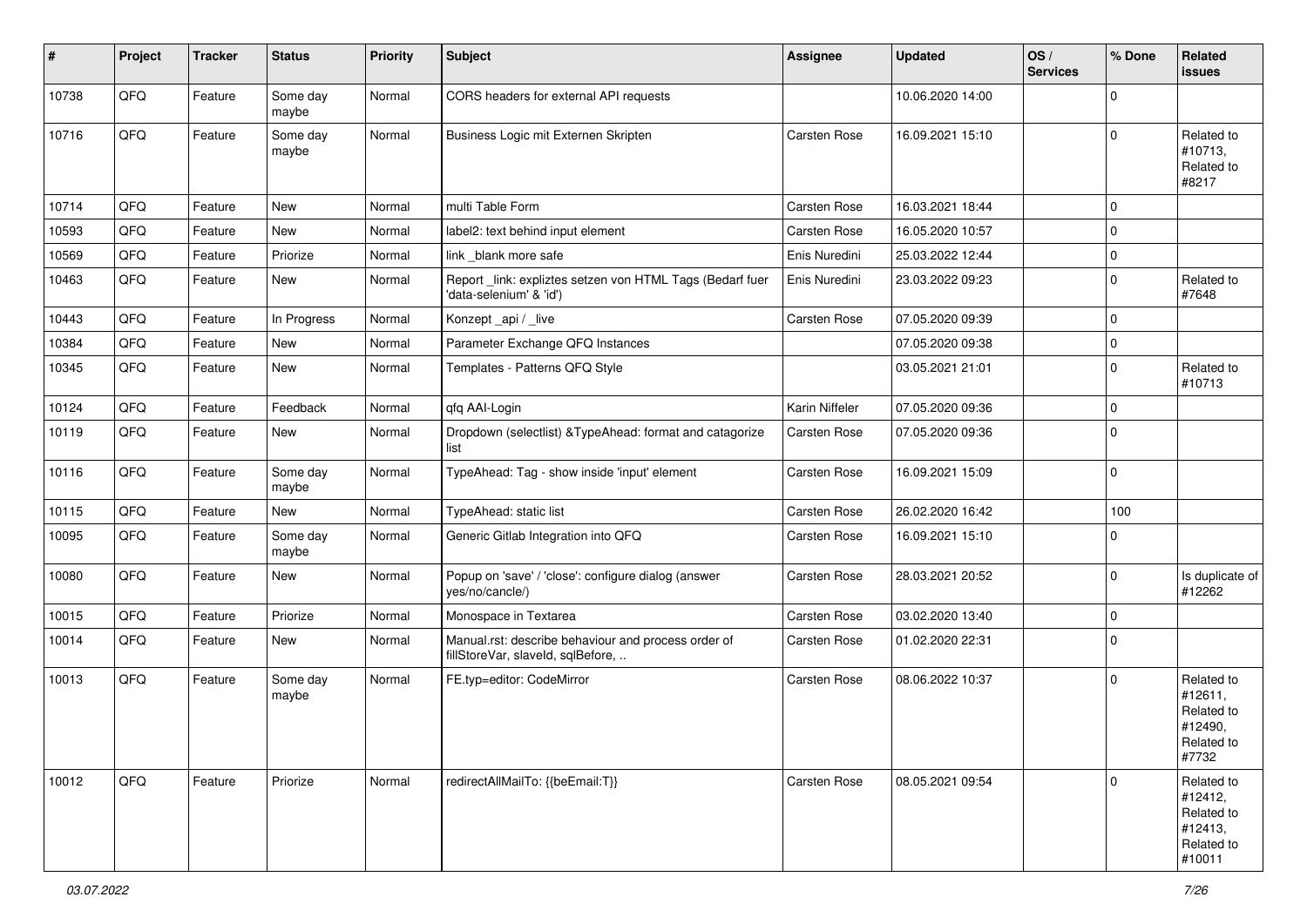| #     | Project | <b>Tracker</b> | <b>Status</b>     | <b>Priority</b> | <b>Subject</b>                                                                                                                        | <b>Assignee</b> | <b>Updated</b>   | OS/<br><b>Services</b> | % Done      | Related<br><b>issues</b>                                             |
|-------|---------|----------------|-------------------|-----------------|---------------------------------------------------------------------------------------------------------------------------------------|-----------------|------------------|------------------------|-------------|----------------------------------------------------------------------|
| 10011 | QFQ     | Feature        | Priorize          | Normal          | Offer new STORE TYPO3 Variable 'beUser', 'beEmail'                                                                                    | Carsten Rose    | 08.05.2021 09:51 |                        | $\Omega$    | Related to<br>#10012,<br>Related to<br>#12511                        |
| 10005 | QFQ     | Feature        | Priorize          | Normal          | Report / special column name:  AS _calendar                                                                                           | Carsten Rose    | 03.06.2020 17:28 |                        | 0           |                                                                      |
| 10003 | QFQ     | Feature        | Priorize          | Normal          | fieldset: stronger visualize group                                                                                                    | Benjamin Baer   | 12.02.2020 08:13 |                        | 0           |                                                                      |
| 9983  | QFQ     | Feature        | New               | Normal          | Report Notation: new keyword 'range'                                                                                                  | Carsten Rose    | 01.02.2020 15:55 |                        | 0           |                                                                      |
| 9968  | QFQ     | Feature        | Priorize          | Normal          | Tooltip in Links for Developer                                                                                                        | Carsten Rose    | 01.02.2020 23:17 |                        | 0           |                                                                      |
| 9928  | QFQ     | Feature        | Priorize          | Normal          | SpecialColumnName: a) Deprecated: ' AS "_+tag " ', b)<br>New: ' AS "_ <tag1><tag2>" '</tag2></tag1>                                   | Carsten Rose    | 01.02.2020 23:17 |                        | 0           | Related to<br>#9929                                                  |
| 9927  | QFQ     | Feature        | New               | Normal          | QFQ Update: a) Update nur machen wenn BE User<br>eingeloggt ist., b) Bei Fehler genaue Meldung welcher<br>Updateschritt Probleme hat. | Carsten Rose    | 22.01.2020 12:59 |                        | 0           |                                                                      |
| 9900  | QFQ     | Feature        | Priorize          | Normal          | Generic API Call: tt-content record >> JSON                                                                                           | Carsten Rose    | 01.02.2020 10:13 |                        | $\mathbf 0$ |                                                                      |
| 9853  | QFQ     | Feature        | <b>New</b>        | Normal          | Check das SQL / QFQ / Mail Logfile geschrieben wird                                                                                   |                 | 09.01.2020 11:15 |                        | 0           |                                                                      |
| 9811  | QFQ     | Feature        | New               | Normal          | Report: tag every n'th row                                                                                                            | Carsten Rose    | 01.02.2020 23:22 |                        | 0           |                                                                      |
| 9781  | QFQ     | Feature        | New               | Normal          | Button: CSS class to make buttons smaller                                                                                             | Carsten Rose    | 01.02.2020 23:22 |                        | $\mathbf 0$ |                                                                      |
| 9777  | QFQ     | Feature        | New               | Normal          | Logging QFQ Variables                                                                                                                 | Carsten Rose    | 16.12.2019 17:17 |                        | 0           |                                                                      |
| 9707  | QFQ     | Feature        | New               | Normal          | SIP security: encode pageld and check pageld on decode                                                                                | Carsten Rose    | 01.02.2020 23:22 |                        | $\mathbf 0$ |                                                                      |
| 9706  | QFQ     | Feature        | New               | Normal          | Multi File Upload (hidden template group)                                                                                             | Carsten Rose    | 01.02.2020 23:22 |                        | $\mathbf 0$ | Related to<br>#7521,<br>Related to<br>#5562,<br>Related to<br>#13330 |
| 9704  | QFQ     | Feature        | Some day<br>maybe | Normal          | Thumbnails Generieren beim Splitten von PDF Files                                                                                     | Carsten Rose    | 11.12.2019 16:01 |                        | $\Omega$    |                                                                      |
| 9668  | QFQ     | Feature        | Priorize          | Normal          | Form.mode: rename 'hidden' to 'hide'                                                                                                  | Carsten Rose    | 05.05.2021 22:14 |                        | 0           | Related to<br>#6437                                                  |
| 9602  | QFQ     | Feature        | New               | Normal          | Form definition as JSON                                                                                                               | Carsten Rose    | 01.02.2020 23:21 |                        | 0           | Related to<br>#9600                                                  |
| 9579  | QFQ     | Feature        | Some day<br>maybe | Normal          | Multiform with Process Row                                                                                                            | Carsten Rose    | 11.12.2019 16:01 |                        | 0           |                                                                      |
| 9537  | QFQ     | Feature        | New               | Normal          | FormEditor: Edit fieldset in FrontEnd                                                                                                 | Carsten Rose    | 01.02.2020 23:22 |                        | $\mathbf 0$ |                                                                      |
| 9394  | QFQ     | Feature        | Priorize          | Normal          | REST: allow for non numerical ids in get requests                                                                                     | Carsten Rose    | 05.05.2021 22:10 |                        | 0           |                                                                      |
| 9352  | QFQ     | Feature        | New               | Normal          | FE 'Native' fire slaveld, sqlAfter, sqlIns                                                                                            | Carsten Rose    | 01.02.2020 23:22 |                        | $\mathbf 0$ |                                                                      |
| 9348  | QFQ     | Feature        | New               | Normal          | defaultThumbnailSize: pre render thumbnails                                                                                           | Carsten Rose    | 12.06.2021 09:05 |                        | 0           |                                                                      |
| 9346  | QFQ     | Feature        | Priorize          | Normal          | beforeSave: check if an upload is given                                                                                               | Carsten Rose    | 11.06.2021 21:18 |                        | $\mathbf 0$ |                                                                      |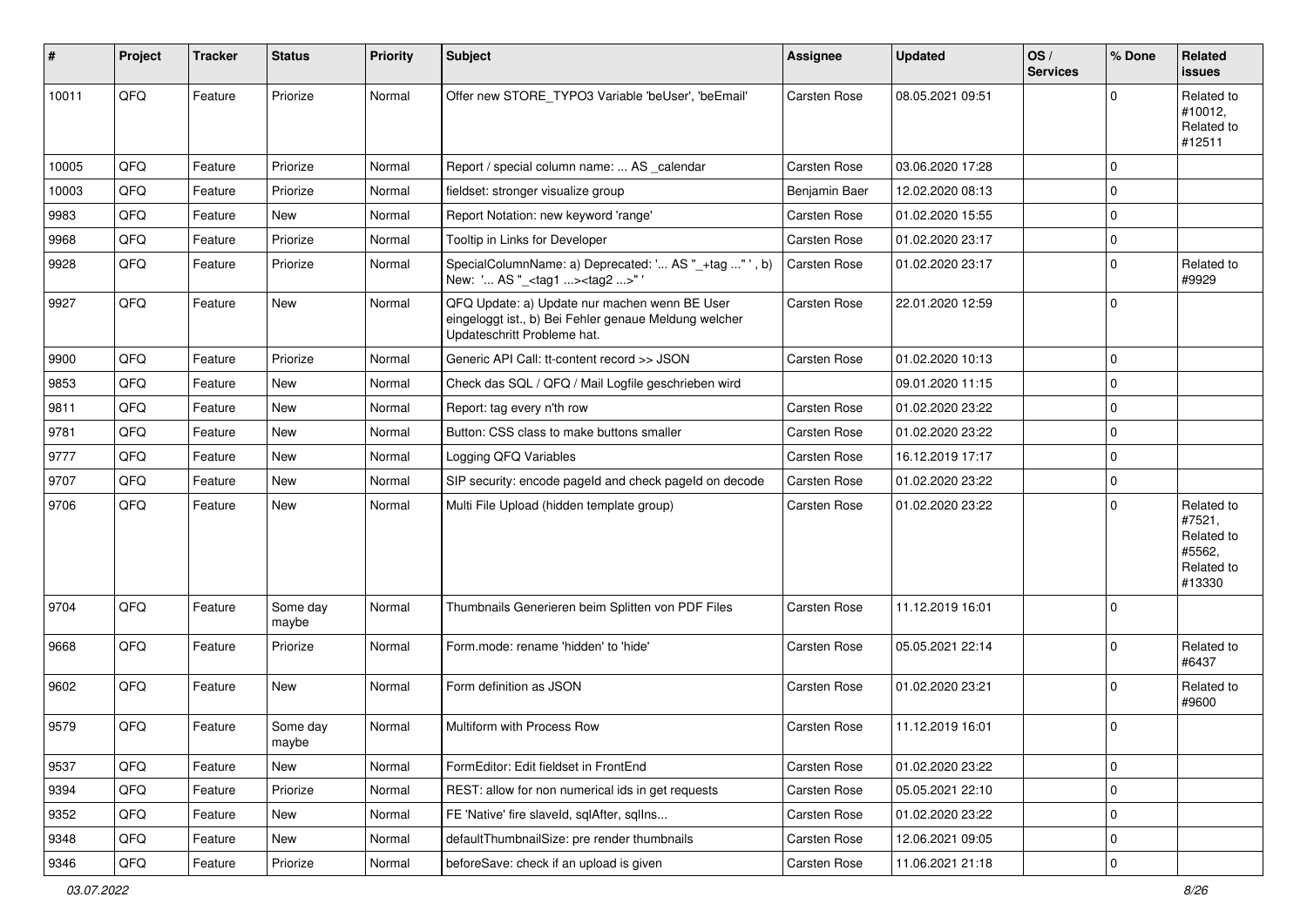| #    | Project | <b>Tracker</b> | <b>Status</b>     | <b>Priority</b> | <b>Subject</b>                                                                                                              | <b>Assignee</b>     | <b>Updated</b>   | OS/<br><b>Services</b> | % Done      | Related<br><b>issues</b> |
|------|---------|----------------|-------------------|-----------------|-----------------------------------------------------------------------------------------------------------------------------|---------------------|------------------|------------------------|-------------|--------------------------|
| 9221 | QFQ     | Feature        | <b>New</b>        | Normal          | typeAhead: Zeichenlimite ausschalten                                                                                        | <b>Carsten Rose</b> | 29.06.2022 22:36 |                        | $\mathbf 0$ |                          |
| 9208 | QFQ     | Feature        | <b>New</b>        | Normal          | Manage 'recent' records                                                                                                     | Carsten Rose        | 01.02.2020 23:22 |                        | $\mathbf 0$ |                          |
| 9136 | QFQ     | Feature        | New               | Normal          | Create ZIP files with dynamic PDFs                                                                                          | Carsten Rose        | 01.02.2020 23:22 |                        | $\mathbf 0$ |                          |
| 9135 | QFQ     | Feature        | Priorize          | Normal          | Progress Bar generic / replace old hourglass download<br>popup                                                              | Benjamin Baer       | 03.01.2022 07:43 |                        | $\mathbf 0$ |                          |
| 9130 | QFQ     | Feature        | Some day<br>maybe | Normal          | tablesorter: Automatic Row numbering / Zeilenummer                                                                          | Benjamin Baer       | 01.02.2020 23:22 |                        | $\mathbf 0$ |                          |
| 9129 | QFQ     | Feature        | New               | Normal          | sqlValidate: Message as notification, not as error                                                                          | Carsten Rose        | 01.02.2020 23:22 |                        | $\Omega$    | Related to<br>#9128      |
| 9128 | QFQ     | Feature        | New               | Normal          | Error Message: not replaced variables- a) replace back to<br>'{{', b) underline                                             | Carsten Rose        | 01.02.2020 23:22 |                        | 0           | Related to<br>#9129      |
| 8975 | QFQ     | Feature        | New               | Normal          | Report Notation: 2.0                                                                                                        | Carsten Rose        | 01.02.2020 23:22 |                        | $\mathbf 0$ | Related to<br>#8963      |
| 8963 | QFQ     | Feature        | Priorize          | Normal          | Setting values in a store: flexible way                                                                                     | Carsten Rose        | 05.05.2021 22:10 |                        | $\mathbf 0$ | Related to<br>#8975      |
| 8894 | QFQ     | Feature        | Some day<br>maybe | Normal          | Documentation Tags Usable in QFQ Application                                                                                | Carsten Rose        | 11.12.2019 16:01 |                        | 0           |                          |
| 8892 | QFQ     | Feature        | Some day<br>maybe | Normal          | Display and Edit SQL Comments in Form Editor                                                                                | Carsten Rose        | 11.12.2019 16:01 |                        | $\mathbf 0$ |                          |
| 8806 | QFQ     | Feature        | <b>New</b>        | Normal          | SQL Function nl2br                                                                                                          | <b>Carsten Rose</b> | 01.02.2020 23:22 |                        | $\mathbf 0$ |                          |
| 8719 | QFQ     | Feature        | New               | Normal          | extraButtonLock: add support for 0/1                                                                                        | Carsten Rose        | 01.02.2020 23:22 |                        | 0           |                          |
| 8702 | QFQ     | Feature        | New               | Normal          | Load Record which is locked: missing user info                                                                              | Carsten Rose        | 11.12.2019 16:16 |                        | 0           | Related to<br>#9789      |
| 8586 | QFQ     | Feature        | Some day<br>maybe | Normal          | QFQ: Enhance Error message for 'record not found'                                                                           | Carsten Rose        | 16.09.2021 15:10 |                        | $\mathbf 0$ |                          |
| 8585 | QFQ     | Feature        | Priorize          | Normal          | Enhance Error message for 'unknown form'                                                                                    | Carsten Rose        | 01.02.2020 10:13 |                        | $\mathbf 0$ |                          |
| 8584 | QFQ     | Feature        | Priorize          | Normal          | FE 'Action' - never assign to Container (except Template)<br>Group)                                                         | Carsten Rose        | 01.02.2020 10:13 |                        | 0           |                          |
| 8522 | QFQ     | Feature        | Some day<br>maybe | Normal          | build QFQ - npm warnings                                                                                                    | Benjamin Baer       | 01.02.2020 23:19 |                        | 50          |                          |
| 8520 | QFQ     | Feature        | Some day<br>maybe | Normal          | Bring QFQ to Composer                                                                                                       | Carsten Rose        | 16.09.2021 15:10 |                        | 0           |                          |
| 8336 | QFQ     | Feature        | New               | Normal          | Form > modified > Close New: a) Optional disable popup, b) $\vert$ Carsten Rose<br>custom text, c) mode on save: close stay |                     | 01.02.2020 23:22 |                        | $\mathbf 0$ | Related to<br>#8335      |
| 8277 | QFQ     | Feature        | Priorize          | Normal          | fe.parameter.default=                                                                                                       | Carsten Rose        | 01.02.2020 23:17 |                        | $\mathbf 0$ | Related to<br>#8113      |
| 8217 | QFG     | Feature        | New               | Normal          | if-elseif-else construct                                                                                                    | Carsten Rose        | 16.03.2021 18:41 |                        | $\mathbf 0$ | Related to<br>#10716     |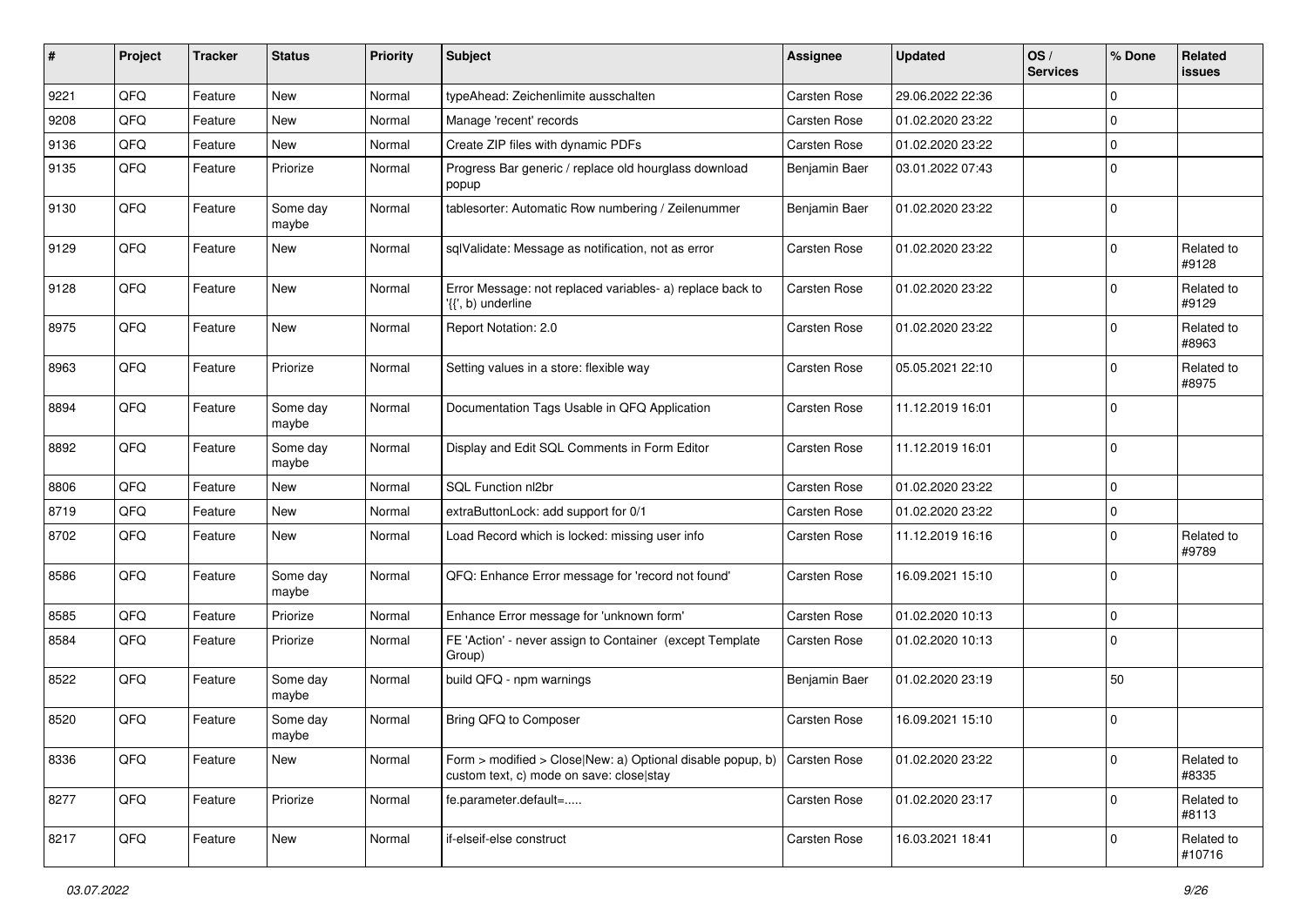| $\sharp$ | Project | <b>Tracker</b> | <b>Status</b>     | <b>Priority</b> | <b>Subject</b>                                                             | <b>Assignee</b> | <b>Updated</b>   | OS/<br><b>Services</b> | % Done      | Related<br>issues                                                      |
|----------|---------|----------------|-------------------|-----------------|----------------------------------------------------------------------------|-----------------|------------------|------------------------|-------------|------------------------------------------------------------------------|
| 8187     | QFQ     | Feature        | <b>New</b>        | Normal          | Subrecord: enable/hide new button - make new/edit/delete<br>customizeable. | Carsten Rose    | 06.03.2021 18:44 |                        | $\Omega$    | Related to<br>#11326                                                   |
| 8101     | QFQ     | Feature        | Some day<br>maybe | Normal          | Password hash: support further hashing methods                             | Carsten Rose    | 16.09.2021 15:10 |                        | $\Omega$    |                                                                        |
| 8089     | QFQ     | Feature        | New               | Normal          | Copy/Paste for FormElements                                                | Carsten Rose    | 01.02.2020 23:22 |                        | 0           |                                                                        |
| 8056     | QFQ     | Feature        | Some day<br>maybe | Normal          | Termin Organisation (Reservation)                                          |                 | 01.02.2020 23:19 |                        | $\mathbf 0$ | Related to<br>#8658                                                    |
| 8044     | QFQ     | Feature        | Priorize          | Normal          | Transaction: a) Form, b) Report                                            | Carsten Rose    | 05.05.2021 22:14 |                        | $\mathbf 0$ | Related to<br>#8043                                                    |
| 8034     | QFQ     | Feature        | Priorize          | Normal          | FormElement 'data': 22.22.2222 should not be accepted                      | Carsten Rose    | 01.02.2020 10:13 |                        | 0           |                                                                        |
| 7965     | QFQ     | Feature        | Priorize          | Normal          | Input type 'text' with visual format - currency                            | Benjamin Baer   | 03.01.2022 07:45 |                        | 0           |                                                                        |
| 7924     | QFQ     | Feature        | <b>New</b>        | Normal          | Radio/Checkbox with Tooltip                                                | Carsten Rose    | 01.02.2020 23:22 |                        | 0           |                                                                        |
| 7921     | QFQ     | Feature        | Some day<br>maybe | Normal          | Rest API Export: URL kuerzer machen                                        |                 | 01.02.2020 23:19 |                        | $\mathbf 0$ |                                                                        |
| 7920     | QFQ     | Feature        | New               | Normal          | FE: Syntax Highlight, Zeinlenumbruch                                       | Carsten Rose    | 01.02.2020 10:03 |                        | 0           |                                                                        |
| 7812     | QFQ     | Feature        | New               | Normal          | FE 'Subrecord' - new option 'subrecordShowFilter',<br>'subrecordPaging'    | Carsten Rose    | 01.02.2020 23:22 |                        | 0           |                                                                        |
| 7732     | QFQ     | Feature        | Some day<br>maybe | Normal          | Javascript: Lazy Loading der add on libs                                   | Benjamin Baer   | 08.06.2022 10:38 |                        | $\mathbf 0$ | Related to<br>#12611,<br>Related to<br>#12490,<br>Related to<br>#10013 |
| 7730     | QFQ     | Feature        | Priorize          | Normal          | SELECT Box: title in between                                               | Benjamin Baer   | 01.02.2020 23:22 |                        | 0           |                                                                        |
| 7683     | QFQ     | Feature        | New               | Normal          | Special column names in '{{ SELECT  AS _link }}' should<br>be detected     | Carsten Rose    | 01.02.2020 23:21 |                        | $\mathbf 0$ |                                                                        |
| 7681     | QFQ     | Feature        | <b>New</b>        | Normal          | Optional switch off 'check for modified record'                            | Carsten Rose    | 01.02.2020 23:21 |                        | $\Omega$    |                                                                        |
| 7660     | QFQ     | Feature        | New               | Normal          | IMAP: import mails to DB, move / delete mails                              | Carsten Rose    | 01.02.2020 09:52 |                        | 0           |                                                                        |
| 7630     | QFQ     | Feature        | Priorize          | Normal          | detailed error message for simple upload                                   | Carsten Rose    | 01.02.2020 10:13 |                        | 0           |                                                                        |
| 7522     | QFQ     | Feature        | Priorize          | Normal          | Inserting default index.html to folder (Avoid Apache<br>Indexing)          | Carsten Rose    | 01.02.2020 10:13 |                        | $\mathbf 0$ |                                                                        |
| 7521     | QFQ     | Feature        | New               | Normal          | TemplateGroup: fe.type=upload                                              | Carsten Rose    | 01.02.2020 23:21 |                        | $\mathbf 0$ | Related to<br>#9706                                                    |
| 7520     | QFQ     | Feature        | New               | Normal          | QR Code:  AS _qr ( AS _link)                                               | Carsten Rose    | 01.02.2020 23:22 |                        | $\mathbf 0$ |                                                                        |
| 7519     | QFQ     | Feature        | New               | Normal          | Select: Multi                                                              | Carsten Rose    | 01.02.2020 23:22 |                        | 0           |                                                                        |
| 7481     | QFQ     | Feature        | New               | Normal          | Detect 'BaseUrl' automatically                                             | Carsten Rose    | 01.02.2020 23:21 |                        | 0           |                                                                        |
| 7480     | QFQ     | Feature        | New               | Normal          | Record History (Undo / Redo)                                               | Carsten Rose    | 11.12.2019 16:16 |                        | 0           | Related to<br>#2361                                                    |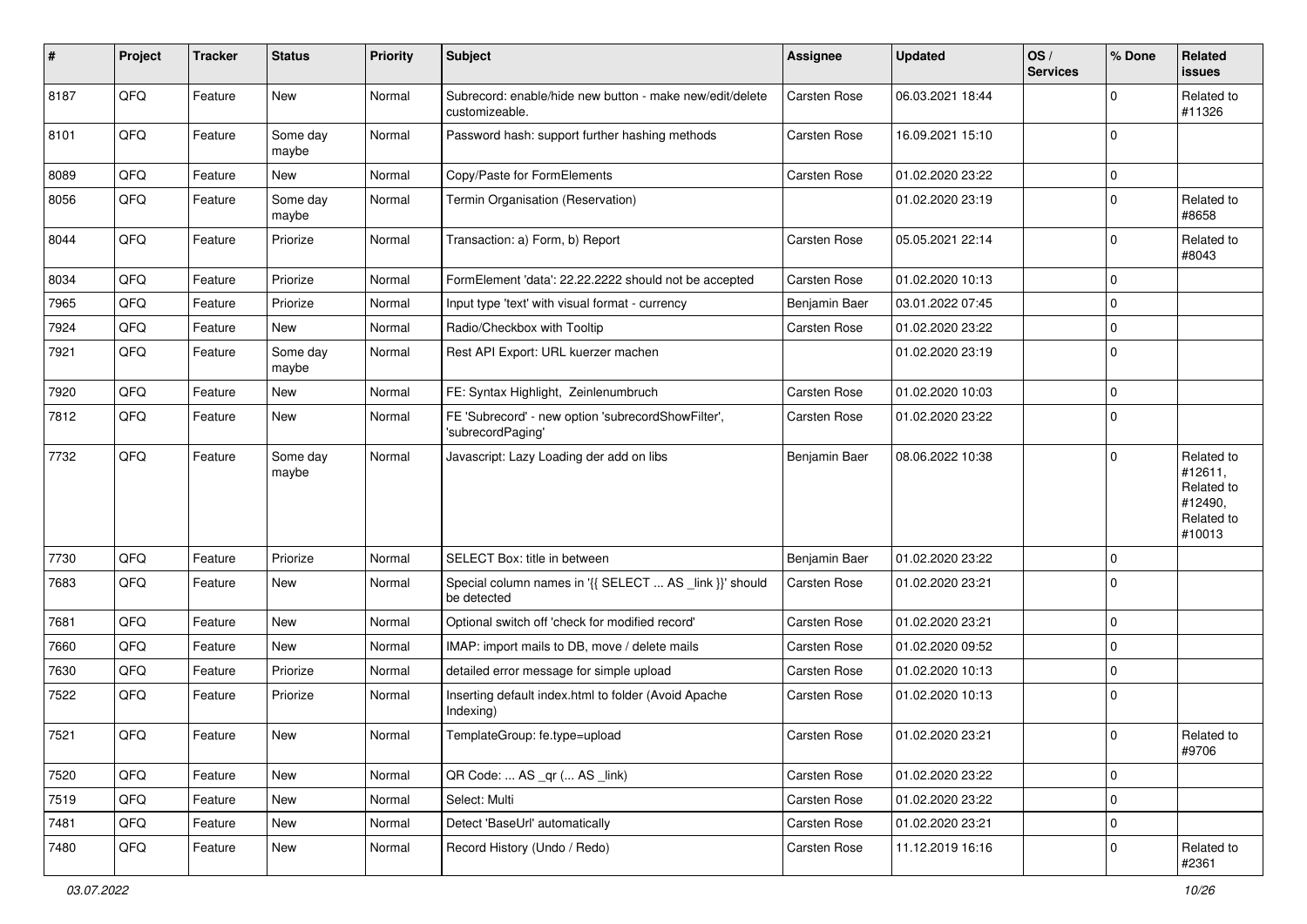| #    | Project | <b>Tracker</b> | <b>Status</b>     | <b>Priority</b> | Subject                                                                                        | <b>Assignee</b>     | <b>Updated</b>   | OS/<br><b>Services</b> | % Done      | <b>Related</b><br><b>issues</b> |
|------|---------|----------------|-------------------|-----------------|------------------------------------------------------------------------------------------------|---------------------|------------------|------------------------|-------------|---------------------------------|
| 7453 | QFQ     | Feature        | Some day<br>maybe | Normal          | import / export forms QFQ                                                                      | Carsten Rose        | 16.09.2021 15:10 |                        | $\Omega$    |                                 |
| 7452 | QFQ     | Feature        | Some day<br>maybe | Normal          | automate deployment new QFQ version                                                            | Carsten Rose        | 16.09.2021 15:10 |                        | $\mathbf 0$ |                                 |
| 7342 | QFQ     | Feature        | New               | Normal          | add content $=$ hide this                                                                      | <b>Carsten Rose</b> | 01.02.2020 23:21 |                        | $\Omega$    |                                 |
| 7336 | QFQ     | Feature        | Some day<br>maybe | Normal          | PDF Upload: disallow PDFs with specific Meta information                                       | Carsten Rose        | 11.12.2019 16:01 |                        | $\mathbf 0$ |                                 |
| 7290 | QFQ     | Feature        | Priorize          | Normal          | FormEditor: title as textarea if LEN(title)>60                                                 | Carsten Rose        | 01.02.2020 10:13 |                        | $\Omega$    | Blocked by<br>#7682             |
| 7280 | QFQ     | Feature        | New               | Normal          | recently used table                                                                            | Carsten Rose        | 01.02.2020 23:21 |                        | $\mathbf 0$ |                                 |
| 7278 | QFQ     | Feature        | Some day<br>maybe | Normal          | Form: Wert vordefinieren der immer gesetzt wird                                                |                     | 02.05.2021 09:27 |                        | $\mathbf 0$ |                                 |
| 7239 | QFQ     | Feature        | New               | Normal          | TinyMCE: html tag whitelist                                                                    | Carsten Rose        | 01.02.2020 23:21 |                        | $\Omega$    | Related to<br>#14320            |
| 7229 | QFQ     | Feature        | Some day<br>maybe | Normal          | New FormElement.type: Button                                                                   |                     | 01.02.2021 12:32 |                        | $\Omega$    |                                 |
| 7217 | QFQ     | Feature        | Priorize          | Normal          | Download: notice User if `_sip=?` is missing                                                   | Carsten Rose        | 01.02.2020 10:13 |                        | $\Omega$    |                                 |
| 7175 | QFQ     | Feature        | <b>New</b>        | Normal          | Upload: md5 hash as filename                                                                   | Carsten Rose        | 01.02.2020 23:21 |                        | $\Omega$    |                                 |
| 7119 | QFQ     | Feature        | <b>New</b>        | Normal          | Upload: scaleDownWidth, scaleDownHeight                                                        | Carsten Rose        | 01.02.2020 23:21 |                        | $\Omega$    |                                 |
| 7109 | QFQ     | Feature        | <b>New</b>        | Normal          | Dynamic Updates: row/element hide                                                              | Carsten Rose        | 01.02.2020 23:22 |                        | $\mathbf 0$ | Has duplicate<br>#4081          |
| 7108 | QFQ     | Feature        | Some day<br>maybe | Normal          | QFQ Wrap Elements                                                                              |                     | 11.12.2019 16:01 |                        | $\mathbf 0$ |                                 |
| 7107 | QFQ     | Feature        | Some day<br>maybe | Normal          | Showcase Registration Tool: Anmeldung / Administration :<br>Liste Anmeldungen / Emaileinaldung | Carsten Rose        | 11.12.2019 16:01 |                        | $\Omega$    |                                 |
| 7106 | QFQ     | Feature        | Some day<br>maybe | Normal          | Beispiel Nummerierung von Rows in Report                                                       |                     | 11.12.2019 16:01 |                        | $\Omega$    |                                 |
| 7105 | QFQ     | Feature        | Some day<br>maybe | Normal          | Beispiel wie man in einer zweiten Tabelle speichert.                                           |                     | 11.12.2019 16:01 |                        | $\mathbf 0$ |                                 |
| 7104 | QFQ     | Feature        | Some day<br>maybe | Normal          | Manual: hint about escaping if '\r' appears in mail body                                       |                     | 11.12.2019 16:01 |                        | $\Omega$    |                                 |
| 7102 | QFQ     | Feature        | <b>New</b>        | Normal          | Comment sign in report: '#' and '--'                                                           | <b>Carsten Rose</b> | 01.02.2020 23:21 |                        | $\mathbf 0$ |                                 |
| 7100 | QFQ     | Feature        | Some day<br>maybe | Normal          | Download: log access, max downloads, time limit                                                |                     | 01.02.2020 23:19 |                        | $\mathbf 0$ |                                 |
| 7099 | QFQ     | Feature        | <b>New</b>        | Normal          | Redesign FormEditor                                                                            | Carsten Rose        | 01.02.2020 23:21 |                        | $\Omega$    |                                 |
| 6998 | QFQ     | Feature        | Priorize          | Normal          | Form: with debug=on show column information as tooltip of<br>column label                      | Carsten Rose        | 01.02.2020 10:13 |                        | $\Omega$    |                                 |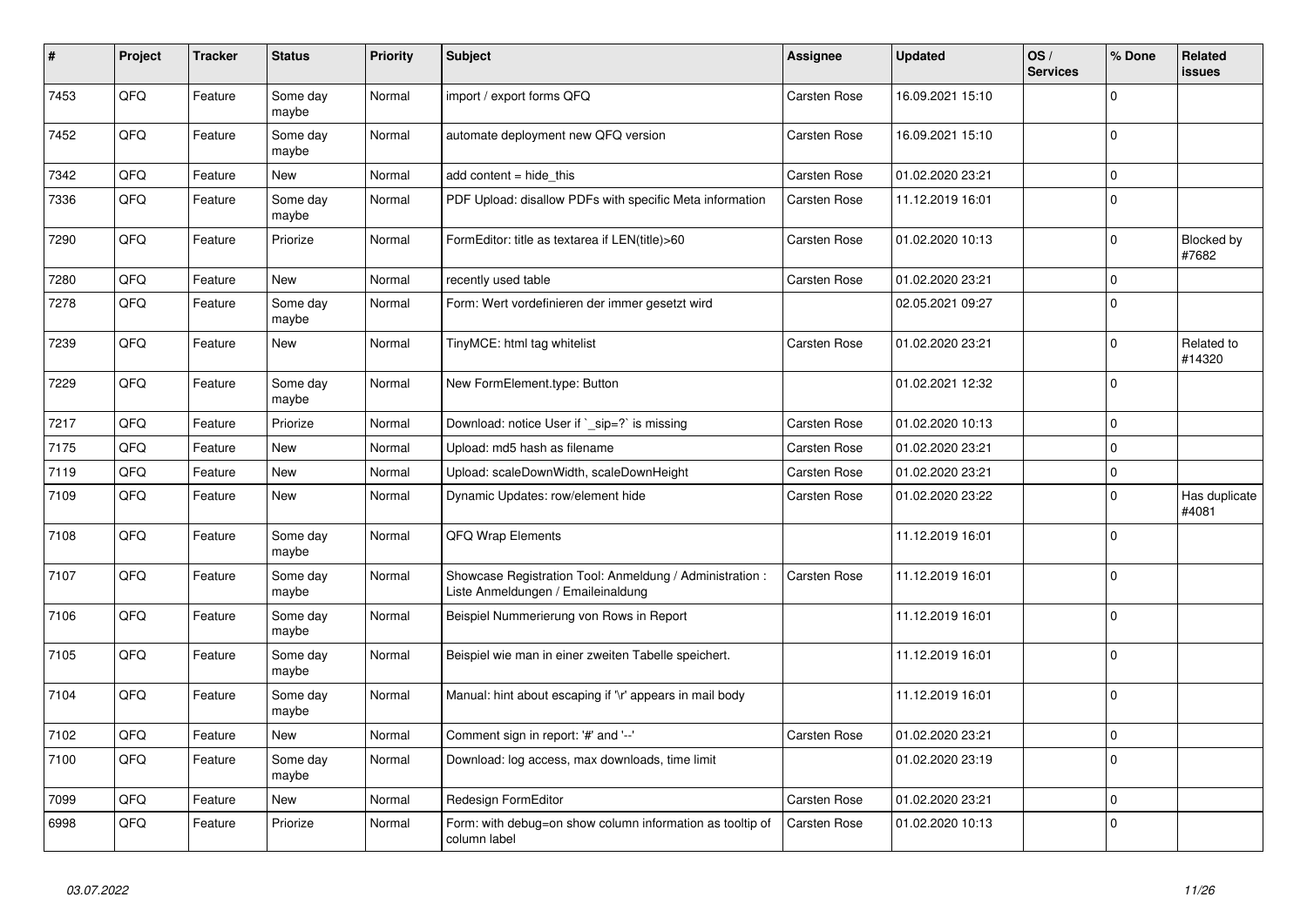| ∦    | Project | <b>Tracker</b> | <b>Status</b>     | Priority | <b>Subject</b>                                                                                                                | <b>Assignee</b> | <b>Updated</b>   | OS/<br><b>Services</b> | % Done              | <b>Related</b><br>issues                    |
|------|---------|----------------|-------------------|----------|-------------------------------------------------------------------------------------------------------------------------------|-----------------|------------------|------------------------|---------------------|---------------------------------------------|
| 6992 | QFQ     | Feature        | Some day<br>maybe | Normal   | DB exception: Syntax Highlight                                                                                                |                 | 11.12.2019 16:01 |                        | 0                   | Related to<br>#5450                         |
| 6972 | QFQ     | Feature        | Some day<br>maybe | Normal   | Fabric Clipboard / cross browser tab                                                                                          | Benjamin Baer   | 01.02.2020 23:21 |                        | $\Omega$            |                                             |
| 6970 | QFQ     | Feature        | Some day<br>maybe | Normal   | tablesorter: default fuer 'sortReset' aendern von 'Ctrl' zu 'Alt'                                                             | Benjamin Baer   | 01.02.2020 23:21 |                        | $\Omega$            |                                             |
| 6870 | QFQ     | Feature        | Priorize          | Normal   | Click on '_link' triggers an API call                                                                                         | Benjamin Baer   | 03.01.2022 08:25 |                        | 0                   |                                             |
| 6855 | QFQ     | Feature        | New               | Normal   | With {{feUser:U}}!={{feUser:T}}: Save / Delete: only<br>possible with {{feUserSave:U}}='yes' and<br>'{{feUserDelete:U}}='yes' | Carsten Rose    | 01.02.2020 23:21 |                        | $\Omega$            |                                             |
| 6801 | QFQ     | Feature        | Priorize          | Normal   | Fabric: Maximize / FullIscreen                                                                                                | Benjamin Baer   | 21.03.2022 09:56 |                        | 0                   |                                             |
| 6765 | QFQ     | Feature        | New               | Normal   | Moeglichkeit via QFQ eigene Logs zu schreiben                                                                                 | Carsten Rose    | 01.02.2020 23:21 |                        | $\Omega$            |                                             |
| 6723 | QFQ     | Feature        | New               | Normal   | Report QFQ Installation and Version                                                                                           | Carsten Rose    | 12.06.2021 09:07 |                        | $\mathbf 0$         |                                             |
| 6715 | QFQ     | Feature        | Some day<br>maybe | Normal   | Code-Refactoring: dbArray vereinheitlichen                                                                                    | Carsten Rose    | 11.12.2019 16:02 |                        | $\mathbf 0$         |                                             |
| 6704 | QFQ     | Feature        | Some day<br>maybe | Normal   | Upload Mode: Bilder in Notizen rechts sollen aktuellen<br>Upload repräsentieren.                                              |                 | 01.02.2020 23:19 |                        | $\mathbf 0$         | Related to<br>#3264                         |
| 6609 | QFQ     | Feature        | New               | Normal   | Formlet: JSON API erweitern                                                                                                   | Carsten Rose    | 01.02.2020 23:21 |                        | 50                  |                                             |
| 6602 | QFQ     | Feature        | New               | Normal   | Formlet: in Report auf Mausklick ein mini-form oeffnen                                                                        | Carsten Rose    | 11.12.2019 16:16 |                        | 0                   |                                             |
| 6594 | QFQ     | Feature        | New               | Normal   | Excel: on download, check if there is a valid sip                                                                             | Carsten Rose    | 01.02.2020 23:21 |                        | 0                   |                                             |
| 6515 | QFQ     | Feature        | Some day<br>maybe | Normal   | Formular: Felder dynamisch ein/ausblenden                                                                                     |                 | 11.12.2019 16:02 |                        | $\mathbf 0$         |                                             |
| 6437 | QFQ     | Feature        | New               | Normal   | Neuer Mode Button bei FormElementen                                                                                           | Carsten Rose    | 01.02.2020 23:21 |                        | $\mathbf 0$         | Related to<br>#9668.<br>Blocked by<br>#9678 |
| 6299 | QFQ     | Feature        | Some day<br>maybe | Normal   | Attack detection: log table with invalid SIP access                                                                           |                 | 11.12.2019 16:02 |                        | $\Omega$            | Related to<br>#3947                         |
| 6292 | QFQ     | Feature        | New               | Normal   | Download: File speichern mit Hash aber original Filename in<br>der Datenbank vermerken fuer Downloads                         | Carsten Rose    | 01.02.2020 23:21 |                        | $\mathbf 0$         |                                             |
| 6289 | QFQ     | Feature        | New               | Normal   | Form: Log                                                                                                                     | Carsten Rose    | 01.02.2020 23:21 |                        | $\mathbf 0$         |                                             |
| 6288 | QFQ     | Feature        | Some day<br>maybe | Normal   | Best Practice: Erklaeren wie man ein Formular ganz in<br>'weiss' erstellen kann                                               |                 | 11.12.2019 16:02 |                        | $\Omega$            |                                             |
| 6261 | QFQ     | Feature        | New               | Normal   | Persistent SIP                                                                                                                | Carsten Rose    | 12.06.2021 09:07 |                        | 0                   | Related to<br>#10819                        |
| 6250 | QFQ     | Feature        | In Progress       | Normal   | Enhance layout: a) Subrecord, b) Subrecord-Title                                                                              | Carsten Rose    | 01.02.2020 23:22 |                        | $\mathbf 0$         | Related to<br>#5391                         |
| 6224 | QFQ     | Feature        | Priorize          | Normal   | Dynamic update: fade in/out fields                                                                                            | Benjamin Baer   | 21.03.2022 09:50 |                        | $\mathsf{O}\xspace$ |                                             |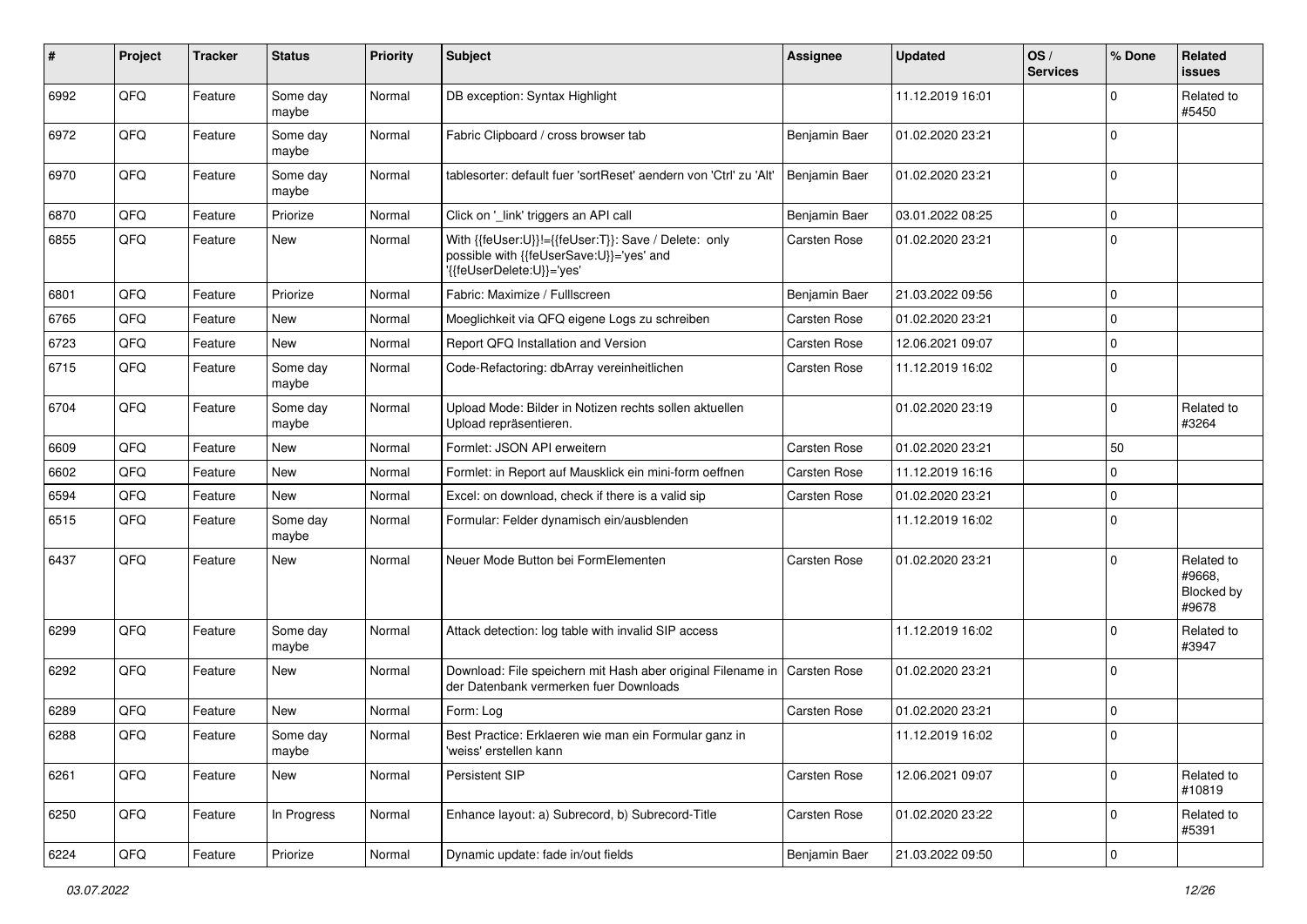| #    | Project | <b>Tracker</b> | <b>Status</b>     | <b>Priority</b> | Subject                                                                           | <b>Assignee</b> | <b>Updated</b>   | OS/<br><b>Services</b> | % Done              | Related<br>issues                           |
|------|---------|----------------|-------------------|-----------------|-----------------------------------------------------------------------------------|-----------------|------------------|------------------------|---------------------|---------------------------------------------|
| 6084 | QFQ     | Feature        | Some day<br>maybe | Normal          | New escape type: 'D' - convert date                                               |                 | 01.02.2020 23:19 |                        | $\mathbf 0$         |                                             |
| 6083 | QFQ     | Feature        | Some day<br>maybe | Normal          | Dynamic Update: Value Check via SQL                                               |                 | 11.12.2019 16:02 |                        | $\mathbf 0$         |                                             |
| 5983 | QFQ     | Feature        | Some day<br>maybe | Normal          | Form Submit (save & update): normalize date/-time FE                              | Carsten Rose    | 01.02.2020 23:19 |                        | $\mathbf 0$         |                                             |
| 5942 | QFQ     | Feature        | Priorize          | Normal          | 'L' and 'type': append to links, generate via '_link' by using<br>'u:' .          | Carsten Rose    | 01.02.2020 10:13 |                        | 0                   |                                             |
| 5923 | QFQ     | Feature        | Some day<br>maybe | Normal          | fillStoreSystemBySqlLate                                                          |                 | 01.02.2020 23:19 |                        | $\mathbf 0$         |                                             |
| 5895 | QFQ     | Feature        | Some day<br>maybe | Normal          | Tutorial: List of all QFQ Features                                                |                 | 01.02.2020 23:19 |                        | $\mathbf 0$         |                                             |
| 5894 | QFQ     | Feature        | Feedback          | Normal          | Typeahead in Report: show/hide rows dynamically                                   | Carsten Rose    | 18.02.2022 08:50 |                        | $\mathbf 0$         | Related to<br>#5893,<br>Related to<br>#5885 |
| 5893 | QFQ     | Feature        | Some day<br>maybe | Normal          | Edit on double-click                                                              |                 | 01.02.2020 23:19 |                        | $\mathbf 0$         | Related to<br>#5894                         |
| 5892 | QFQ     | Feature        | Some day<br>maybe | Normal          | QFQ should use T3 API to manipulate FE GROUP<br>membership                        |                 | 01.02.2020 23:20 |                        | $\mathbf 0$         |                                             |
| 5852 | QFQ     | Feature        | Some day<br>maybe | Normal          | Logging: mail.log / sql.log - im FE anzeigen und via AJAX<br>aktualisieren        | Carsten Rose    | 01.02.2020 23:19 |                        | $\mathbf 0$         | Related to<br>#5885                         |
| 5851 | QFQ     | Feature        | Some day<br>maybe | Normal          | Queue System implementieren: MQTT, RabbitMQ                                       |                 | 01.02.2020 23:20 |                        | $\mathbf 0$         | Related to<br>#5715                         |
| 5850 | QFQ     | Feature        | Some day<br>maybe | Normal          | Deployment: In QFQ Doc best practice fuer zeitgemaesses<br>Deployment beschreiben |                 | 01.02.2020 23:20 |                        | 0                   |                                             |
| 5805 | QFQ     | Feature        | Some day<br>maybe | Normal          | TypeAHead SQL value instead of key stored                                         |                 | 01.02.2020 23:19 |                        | $\mathbf 0$         | Related to<br>#5444                         |
| 5783 | QFQ     | Feature        | Some day<br>maybe | Normal          | <b>BPMN View/Edit</b>                                                             |                 | 11.12.2019 16:02 |                        | $\mathbf 0$         |                                             |
| 5782 | QFQ     | Feature        | New               | Normal          | NextCloud API                                                                     | Carsten Rose    | 01.02.2020 10:02 |                        | $\mathbf 0$         |                                             |
| 5695 | QFQ     | Feature        | In Progress       | Normal          | Multiform                                                                         | Carsten Rose    | 02.01.2021 18:38 |                        | $\mathbf 0$         |                                             |
| 5665 | QFQ     | Feature        | Some day<br>maybe | Normal          | Versuch das '{{!' nicht mehr noetig ist.                                          | Carsten Rose    | 01.02.2020 23:20 |                        | $\mathbf 0$         | Related to<br>#7432,<br>Related to<br>#7434 |
| 5579 | QFQ     | Feature        | Some day<br>maybe | Normal          | Enhance Doc / Presentation: variable type 'link column type'                      | Carsten Rose    | 01.02.2020 23:19 |                        | $\mathbf 0$         |                                             |
| 5562 | QFQ     | Feature        | Priorize          | Normal          | Drag'n'Drop fuer Uploads                                                          | Benjamin Baer   | 21.03.2022 09:52 |                        | $\mathsf{O}\xspace$ | Related to<br>#9706                         |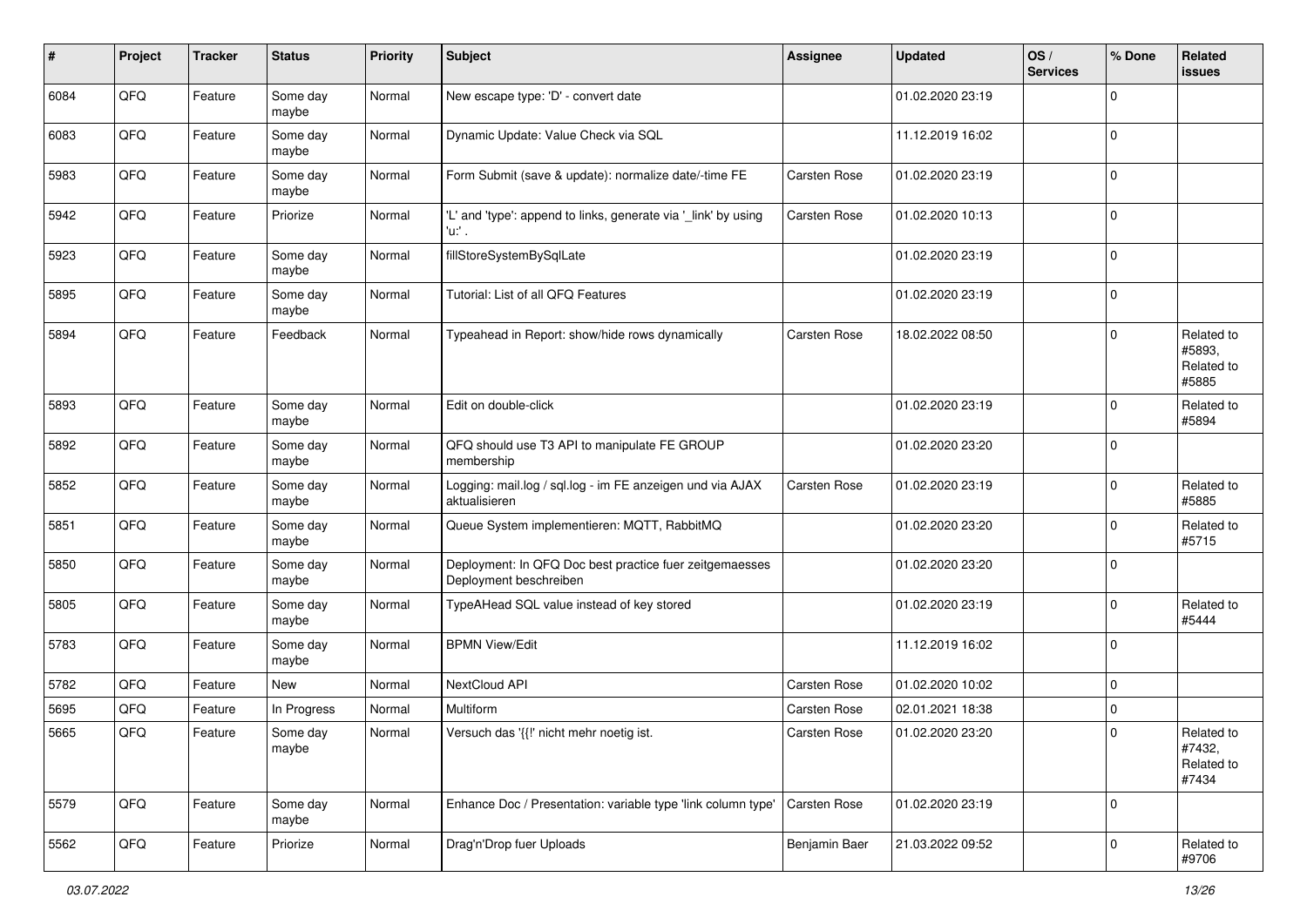| $\pmb{\#}$ | Project | <b>Tracker</b> | <b>Status</b>     | <b>Priority</b> | <b>Subject</b>                                                                                     | <b>Assignee</b>     | <b>Updated</b>   | OS/<br><b>Services</b> | % Done       | Related<br>issues    |
|------------|---------|----------------|-------------------|-----------------|----------------------------------------------------------------------------------------------------|---------------------|------------------|------------------------|--------------|----------------------|
| 5548       | QFQ     | Feature        | Some day<br>maybe | Normal          | 801 Textfiles/Scriptfiles als Thumbnail                                                            | Carsten Rose        | 07.03.2022 16:26 |                        | $\Omega$     |                      |
| 5480       | QFQ     | Feature        | Some day<br>maybe | Normal          | QFQ: Dokumentation mit Screenshots versehen                                                        | Carsten Rose        | 01.02.2020 23:20 |                        | $\mathbf 0$  | Related to<br>#9879  |
| 5455       | QFQ     | Feature        | Some day<br>maybe | Normal          | Mail Redirects grld abhaengig                                                                      |                     | 01.02.2020 23:20 |                        | $\mathbf 0$  |                      |
| 5452       | QFQ     | Feature        | Some day<br>maybe | Normal          | Thumbnails from PDF: bad quality                                                                   |                     | 01.02.2020 23:20 |                        | $\mathbf 0$  |                      |
| 5428       | QFQ     | Feature        | Some day<br>maybe | Normal          | secure thumbnail: late render on access.                                                           | Carsten Rose        | 01.02.2020 23:20 |                        | $\Omega$     |                      |
| 5389       | QFQ     | Feature        | Some day<br>maybe | Normal          | QFQ Design: Multline label / note                                                                  | Benjamin Baer       | 01.02.2020 23:19 |                        | $\mathbf 0$  |                      |
| 5366       | QFQ     | Feature        | Priorize          | Normal          | Saving with keyboard shortcuts                                                                     | Benjamin Baer       | 21.03.2022 09:47 |                        | $\mathbf{0}$ |                      |
| 5345       | QFQ     | Feature        | New               | Normal          | Report: UPDATE / INSERT / DELETE statements should<br>trigger subqueries, depending on the result. | Carsten Rose        | 27.05.2020 16:11 |                        | $\mathbf 0$  |                      |
| 5342       | QFQ     | Feature        | Some day<br>maybe | Normal          | link - with HTML Attributes                                                                        |                     | 01.02.2020 23:20 |                        | $\mathbf 0$  | Related to<br>#14077 |
| 5160       | QFQ     | Feature        | Some day<br>maybe | Normal          | QFQ collaborative / together.js, ShareJS, y-js, collaborative,                                     |                     | 11.12.2019 16:02 |                        | $\Omega$     |                      |
| 5132       | QFQ     | Feature        | Some day<br>maybe | Normal          | Error Message sendmail missing attachment: more details                                            | Carsten Rose        | 01.02.2020 23:19 |                        | $\mathbf 0$  |                      |
| 5131       | QFQ     | Feature        | New               | Normal          | Activate Spin Gear ('wait/busy' indicator) via LINK attribute                                      | Carsten Rose        | 01.02.2020 23:21 |                        | $\mathbf{0}$ |                      |
| 5129       | QFQ     | Feature        | Some day<br>maybe | Normal          | Reports: SQL fuer x Achse und y Achse                                                              |                     | 11.12.2019 16:02 |                        | $\mathbf 0$  |                      |
| 5024       | QFQ     | Feature        | Some day<br>maybe | Normal          | Fabric: Generate PDF with edits                                                                    | Benjamin Baer       | 01.02.2020 23:20 |                        | $\mathbf 0$  | Related to<br>#10704 |
| 4974       | QFQ     | Feature        | Some day<br>maybe | Normal          | Long polling - inform all listening clients of changes                                             |                     | 11.12.2019 16:02 |                        | $\mathbf 0$  |                      |
| 4956       | QFQ     | Feature        | Some day<br>maybe | Normal          | Sendmail: Benutzerdefinierte Headers                                                               | <b>Carsten Rose</b> | 11.12.2019 16:02 |                        | $\pmb{0}$    |                      |
| 4872       | QFQ     | Feature        | Some day<br>maybe | Normal          | Fields of Typo3 page available in STORE TYPO3                                                      | Carsten Rose        | 01.02.2020 23:19 |                        | $\mathbf 0$  |                      |
| 4869       | QFQ     | Feature        | Some day<br>maybe | Normal          | Dynamic Update (show, hide, readonly?, required?) for<br><b>Template Group Elements</b>            | Carsten Rose        | 01.02.2020 23:19 |                        | $\mathbf 0$  | Related to<br>#4865  |
| 4839       | QFQ     | Feature        | Some day<br>maybe | Normal          | qfq-handle in <head> Abschnitt</head>                                                              | Carsten Rose        | 11.12.2019 16:02 |                        | $\mathbf 0$  |                      |
| 4816       | QFQ     | Feature        | Some day<br>maybe | Normal          | Templates for QFQ Reports (Tables, Radios, )                                                       |                     | 01.02.2020 23:20 |                        | $\mathbf 0$  |                      |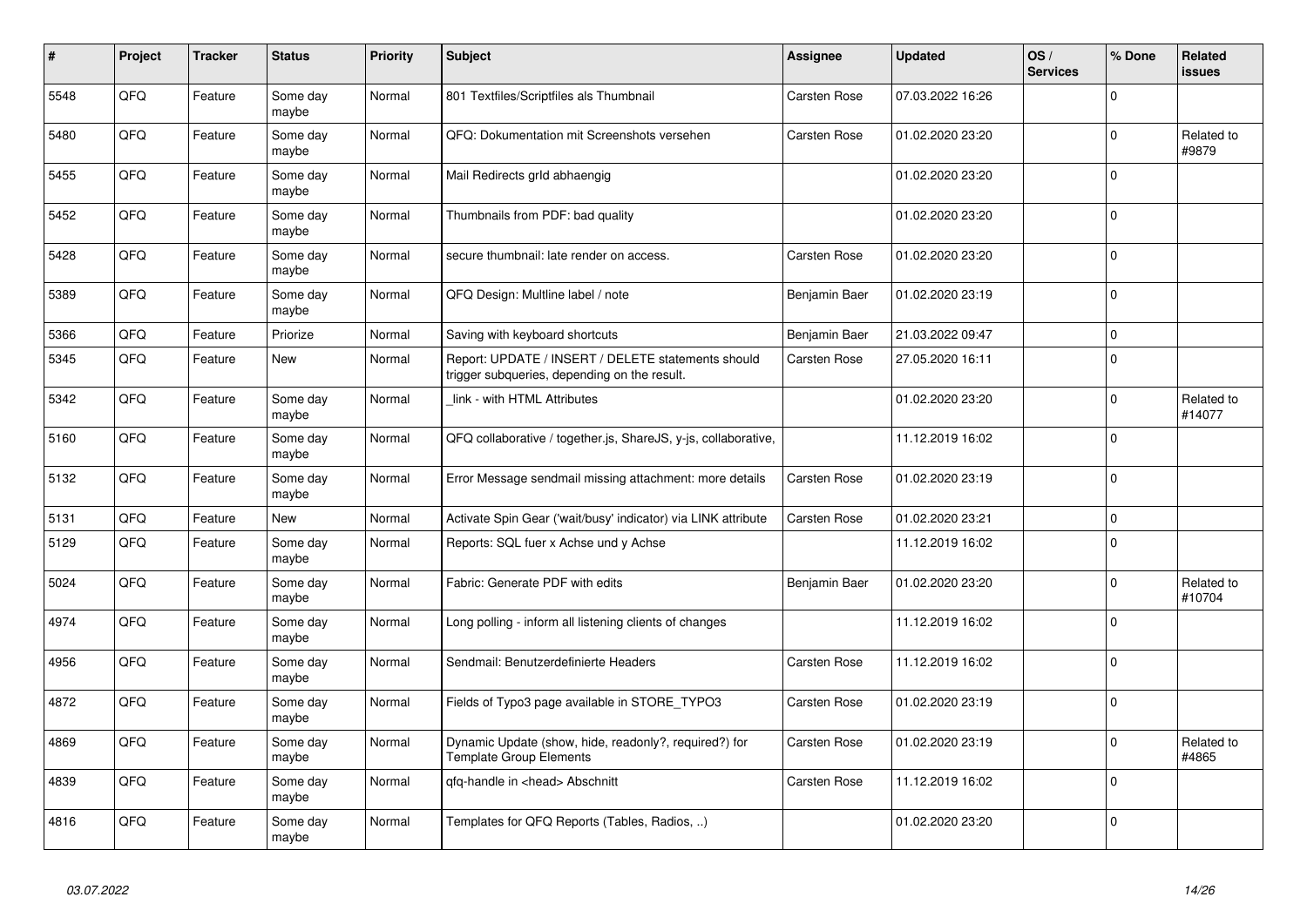| $\vert$ # | Project | <b>Tracker</b> | <b>Status</b>     | <b>Priority</b> | <b>Subject</b>                                                                                                                                                | Assignee            | <b>Updated</b>   | OS/<br><b>Services</b> | % Done      | <b>Related</b><br><b>issues</b>             |
|-----------|---------|----------------|-------------------|-----------------|---------------------------------------------------------------------------------------------------------------------------------------------------------------|---------------------|------------------|------------------------|-------------|---------------------------------------------|
| 4757      | QFQ     | Feature        | Some day<br>maybe | Normal          | Test subrecord: download links ok? Links ok?                                                                                                                  | <b>Carsten Rose</b> | 01.02.2020 23:20 |                        | $\mathbf 0$ |                                             |
| 4719      | QFQ     | Feature        | Some day<br>maybe | Normal          | Custom Message in Client in case of 'Browser tab close,<br>modification will be lost'                                                                         |                     | 01.02.2020 23:20 |                        | $\mathbf 0$ |                                             |
| 4652      | QFQ     | Feature        | Some day<br>maybe | Normal          | UZH CD: Weiterleitung auf benutzerdefinierte 403/404 Seite                                                                                                    | Carsten Rose        | 01.02.2020 23:20 |                        | $\mathbf 0$ |                                             |
| 4650      | QFQ     | Feature        | Some day<br>maybe | Normal          | Convert html to doc/rtf                                                                                                                                       | Carsten Rose        | 01.02.2020 23:20 |                        | $\mathbf 0$ | Related to<br>#10704                        |
| 4640      | QFQ     | Feature        | Some day<br>maybe | Normal          | Rename System Forms                                                                                                                                           |                     | 01.02.2020 23:20 |                        | $\mathbf 0$ |                                             |
| 4627      | QFQ     | Feature        | Some day<br>maybe | Normal          | dbupdate: all tables - check 'create', 'modified' if it is<br>possible to change to default 'CURRENT_TIMESTAMP' and<br>modified 'ON UPDATE CURRENT TIMESTAMP' |                     | 01.02.2020 23:20 |                        | 0           |                                             |
| 4626      | QFQ     | Feature        | Some day<br>maybe | Normal          | Mobile View: 'classBody=qfq-form-right' makes no sense                                                                                                        |                     | 01.02.2020 23:20 |                        | $\Omega$    |                                             |
| 4606      | QFQ     | Feature        | Some day<br>maybe | Normal          | link: qualifier to render bootstrap button                                                                                                                    | Carsten Rose        | 01.02.2020 23:19 |                        | $\mathbf 0$ |                                             |
| 4551      | QFQ     | Feature        | Some day<br>maybe | Normal          | Set 'pills' via dynamicUpdate to show/hide/disabled                                                                                                           |                     | 01.02.2020 23:20 |                        | $\Omega$    | Related to<br>#3752                         |
| 4536      | QFQ     | Feature        | Some day<br>maybe | Normal          | FE upload: problem with delete if mutliple uploads an<br>FE.name="                                                                                            |                     | 01.02.2020 23:20 |                        | $\mathbf 0$ |                                             |
| 4446      | QFQ     | Feature        | Some day<br>maybe | Normal          | New FE get same feldContainerId as last modifed FE                                                                                                            |                     | 01.02.2020 23:20 |                        | $\mathbf 0$ |                                             |
| 4445      | QFQ     | Feature        | Some day<br>maybe | Normal          | template group: Option to simulate fieldset                                                                                                                   |                     | 28.06.2021 14:11 |                        | $\Omega$    |                                             |
| 4444      | QFQ     | Feature        | Some day<br>maybe | Normal          | FE.type=upload: detect mime type                                                                                                                              |                     | 11.12.2019 16:02 |                        | $\Omega$    | Related to<br>#4303                         |
| 4443      | QFQ     | Feature        | Some day<br>maybe | Normal          | Form: multiple secondary tables                                                                                                                               |                     | 01.02.2020 23:20 |                        | $\Omega$    |                                             |
| 4442      | QFQ     | Feature        | Some day<br>maybe | Normal          | Special Column Name: _link - new symbol G (Glyph) to<br>choose any available symbol                                                                           |                     | 11.12.2019 16:02 |                        | $\Omega$    |                                             |
| 4440      | QFQ     | Feature        | Some day<br>maybe | Normal          | Manual.rst: explain how to. expand PHP Session to 4h                                                                                                          |                     | 11.12.2019 16:02 |                        | $\Omega$    |                                             |
| 4439      | QFQ     | Feature        | Some day<br>maybe | Normal          | Log: report all actions fired by an FE Element, incl. the<br>original directive (slaveld, sqllnsert, )                                                        |                     | 01.02.2020 23:20 |                        | $\Omega$    | Related to<br>#4432,<br>Related to<br>#5458 |
| 4435      | QFQ     | Feature        | Some day<br>maybe | Normal          | Report: striptags - specify allowed tags                                                                                                                      |                     | 01.02.2020 23:20 |                        | $\Omega$    |                                             |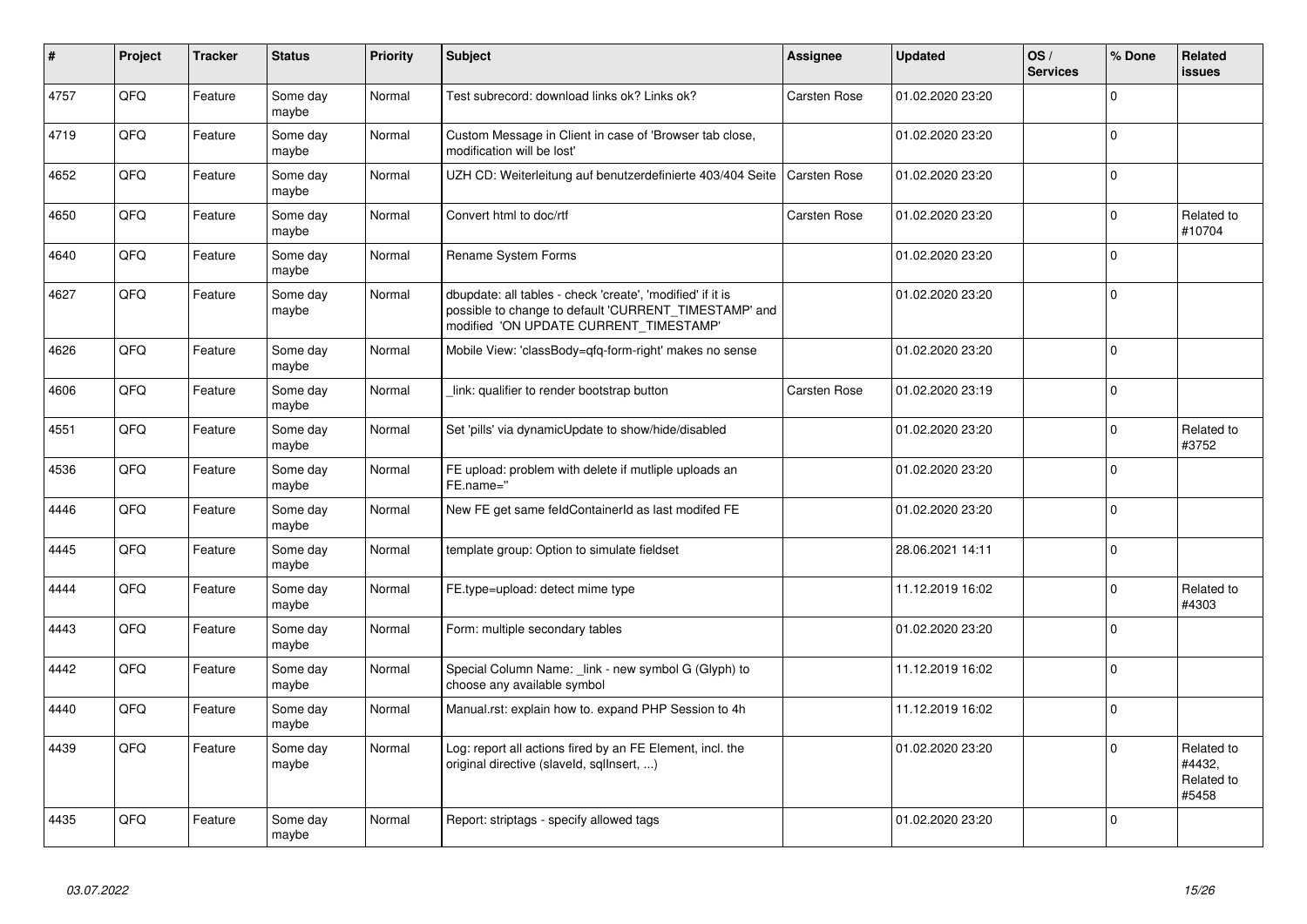| ∦    | Project | <b>Tracker</b> | <b>Status</b>     | Priority | <b>Subject</b>                                                                                                          | <b>Assignee</b>     | <b>Updated</b>   | OS/<br><b>Services</b> | % Done      | Related<br><b>issues</b>                    |
|------|---------|----------------|-------------------|----------|-------------------------------------------------------------------------------------------------------------------------|---------------------|------------------|------------------------|-------------|---------------------------------------------|
| 4433 | QFQ     | Feature        | Some day<br>maybe | Normal   | Log when SIP will be destroyed by QFQ for any (security)<br>reason                                                      |                     | 01.02.2020 23:20 |                        | $\Omega$    | Related to<br>#4432,<br>Related to<br>#5458 |
| 4420 | QFQ     | Feature        | Some dav<br>maybe | Normal   | Client: Local Storage - store the changes of a form, local in<br>the browser.                                           | Benjamin Baer       | 11.12.2019 16:02 |                        | $\Omega$    |                                             |
| 4413 | QFQ     | Feature        | <b>New</b>        | Normal   | fieldset: show/hidden, modeSql, dynamicUpdate                                                                           | <b>Carsten Rose</b> | 09.02.2022 15:19 |                        | 0           |                                             |
| 4365 | QFQ     | Feature        | Some day<br>maybe | Normal   | Multi Language: new way of config                                                                                       | Carsten Rose        | 01.02.2020 23:20 |                        | $\mathbf 0$ |                                             |
| 4349 | QFQ     | Feature        | Some day<br>maybe | Normal   | link download: downloaded external URL to<br>deliver/concatenate - check mimetipe and handle it correctly               | Carsten Rose        | 11.12.2019 16:02 |                        | 0           |                                             |
| 4343 | QFQ     | Feature        | Some day<br>maybe | Normal   | Link: Classifier to add 'attributes'                                                                                    | Carsten Rose        | 01.02.2020 23:20 |                        | $\mathbf 0$ | Related to<br>#14077                        |
| 4330 | QFQ     | Feature        | Some day<br>maybe | Normal   | Error Message: report missing {{ / }} in sqlUpdate, sqlInsert,<br>sglDelete, sglAfter, sglBefore in FE action elements. | Carsten Rose        | 01.02.2020 23:20 |                        | 0           |                                             |
| 4259 | QFQ     | Feature        | Some day<br>maybe | Normal   | Instant trigger a cron job                                                                                              | Carsten Rose        | 11.12.2019 16:03 |                        | $\mathbf 0$ |                                             |
| 4250 | QFQ     | Feature        | <b>New</b>        | Normal   | AutoCron in QFQ via PHP                                                                                                 | Carsten Rose        | 01.02.2020 23:21 |                        | $\Omega$    | Related to<br>#3292,<br>Related to<br>#3291 |
| 4197 | QFQ     | Feature        | Some day<br>maybe | Normal   | Unit Test fuer JSON Stream von QuickFormQuery.php ><br>doForm()                                                         | Carsten Rose        | 11.12.2019 16:03 |                        | $\mathbf 0$ |                                             |
| 4194 | QFQ     | Feature        | In Progress       | Normal   | Bootstrap 4 ist jetzt offiziel                                                                                          |                     | 03.05.2021 20:47 |                        | 0           | Related to<br>#10114                        |
| 4082 | QFQ     | Feature        | <b>New</b>        | Normal   | Dynamic Update: modeSql - useful default                                                                                | Carsten Rose        | 01.02.2020 23:22 |                        | $\mathbf 0$ |                                             |
| 4050 | QFQ     | Feature        | <b>New</b>        | Normal   | sql.log: 1) FormElement ID which causes a specific action,<br>2) Result in the same row.                                | Carsten Rose        | 15.04.2020 11:35 |                        | $\Omega$    | Related to<br>#5458                         |
| 4027 | QFQ     | Feature        | Some day<br>maybe | Normal   | Missing: orange 'check' / 'bullet'                                                                                      |                     | 11.12.2019 16:03 |                        | $\Omega$    |                                             |
| 4026 | QFQ     | Feature        | Some day<br>maybe | Normal   | sqlLog.sql: log number of FE.id                                                                                         | Carsten Rose        | 11.12.2019 16:03 |                        | $\Omega$    | Related to<br>#5458                         |
| 4023 | QFQ     | Feature        | New               | Normal   | prepared statements - FE action: salveld, sqllnsert,<br>sqlUpdate, sqlDelete, sqlBefore, sqlAfter                       | Carsten Rose        | 11.12.2019 16:15 |                        | 0           |                                             |
| 4018 | QFQ     | Feature        | New               | Normal   | typeahead: long query parameter / answer triggers 'Attack<br>detected' and purges current SIP storage.                  | Carsten Rose        | 29.06.2022 22:46 |                        | 0           | Related to<br>#9077                         |
| 3991 | QFQ     | Feature        | Some day<br>maybe | Normal   | report: Columnname ' skipWrap' skips 'fbeg', 'fend'                                                                     | Carsten Rose        | 11.12.2019 16:03 |                        | 0           |                                             |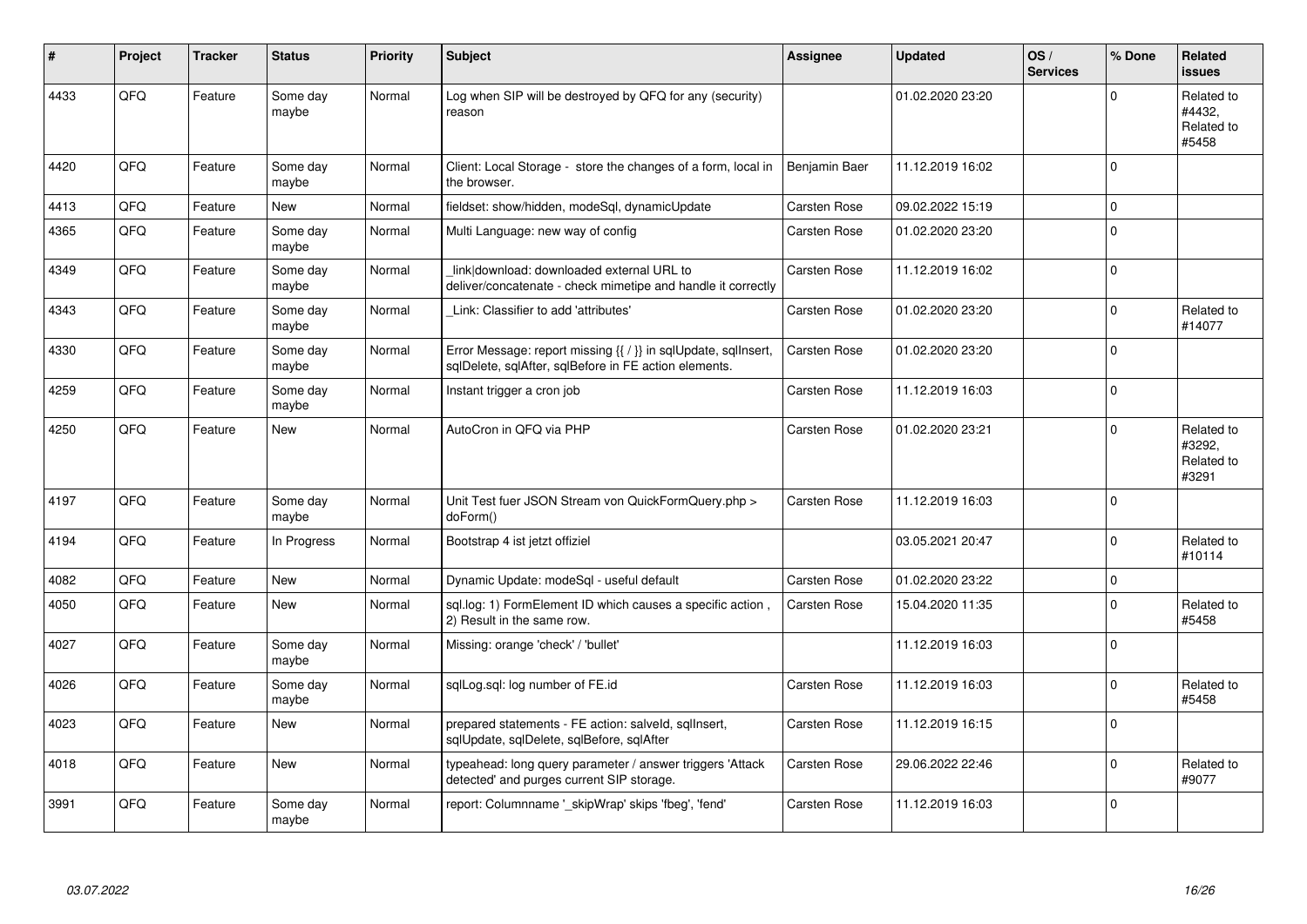| #    | Project | <b>Tracker</b> | <b>Status</b>     | <b>Priority</b> | Subject                                                                                                                                                  | <b>Assignee</b> | <b>Updated</b>   | OS/<br><b>Services</b> | % Done      | Related<br><b>issues</b>                    |
|------|---------|----------------|-------------------|-----------------|----------------------------------------------------------------------------------------------------------------------------------------------------------|-----------------|------------------|------------------------|-------------|---------------------------------------------|
| 3947 | QFQ     | Feature        | Some day<br>maybe | Normal          | Attack detectect: logout current user                                                                                                                    | Carsten Rose    | 11.12.2019 16:03 |                        | $\Omega$    | Related to<br>#5458,<br>Related to<br>#6299 |
| 3942 | QFQ     | Feature        | Some day<br>maybe | Normal          | Action Elemente: neu generierte IDs via FE weitergeben                                                                                                   | Carsten Rose    | 11.12.2019 16:03 |                        | $\mathbf 0$ | Related to<br>#3941                         |
| 3941 | QFQ     | Feature        | Some day<br>maybe | Normal          | sqlAfter: es sollten mehrere moeglich sein                                                                                                               | Carsten Rose    | 11.12.2019 16:03 |                        | $\Omega$    | Related to<br>#3942                         |
| 3905 | QFQ     | Feature        | Some day<br>maybe | Normal          | Documentation: Best Practice anhand eines Online<br>Bewerbungstools                                                                                      | Carsten Rose    | 11.12.2019 16:03 |                        | $\mathbf 0$ |                                             |
| 3900 | QFQ     | Feature        | Some day<br>maybe | Normal          | Extend documentation of 'Copy / Paste'                                                                                                                   | Carsten Rose    | 11.12.2019 16:03 |                        | $\mathbf 0$ | Related to<br>#3899                         |
| 3880 | QFQ     | Feature        | Some day<br>maybe | Normal          | Form 'Form': anlegen einer Tabelle                                                                                                                       |                 | 14.01.2021 10:12 |                        | $\Omega$    |                                             |
| 3879 | QFQ     | Feature        | Some day<br>maybe | Normal          | Form 'FormElement': Beim Feld 'name' rechts in der Notiz<br>einen Link einblenden - a) aktuelle Definition anzeigen, b)<br>Spalte in der Tabelle anlegen |                 | 11.12.2019 16:03 |                        | $\Omega$    |                                             |
| 3878 | QFQ     | Feature        | Some day<br>maybe | Normal          | Form 'FormElement': Spalte 'name' typeAhead mit<br>Spaltennamen der Primarytable.                                                                        |                 | 11.12.2019 16:03 |                        | $\Omega$    |                                             |
| 3877 | QFQ     | Feature        | Some day<br>maybe | Normal          | FormEditor: die Felder die aktuell nicht gebraucht werden<br>nur auf readonly/disabled setzen (nicht ausblenden > das<br>irritiert.                      | Carsten Rose    | 11.12.2019 16:03 |                        | $\Omega$    |                                             |
| 3867 | QFQ     | Feature        | Priorize          | Normal          | Readonly Formular: Template Groups add/delete<br>ausbeldnen                                                                                              | Carsten Rose    | 05.05.2021 22:12 |                        | $\Omega$    |                                             |
| 3864 | QFQ     | Feature        | New               | Normal          | Encrypt / decrypt field                                                                                                                                  | Enis Nuredini   | 30.06.2022 16:29 |                        | $\mathbf 0$ |                                             |
| 3708 | QFQ     | Feature        | Some day<br>maybe | Normal          | Form: input - 'specialchars', 'none'  gewisse tags<br>erlauben, andere verbieten                                                                         | Carsten Rose    | 11.12.2019 16:02 |                        | $\mathbf 0$ | Related to<br>#14320                        |
| 3692 | QFQ     | Feature        | Some day<br>maybe | Normal          | QFQ Webseite                                                                                                                                             | Benjamin Baer   | 11.12.2019 16:02 |                        | $\Omega$    | Related to<br>#5033                         |
| 3677 | QFQ     | Feature        | Some day<br>maybe | Normal          | wkhtmltopdf: FE User access prohibited, if client IP changes<br>\$TYPO3_CONF_VARS[FE][lockIP]                                                            | Carsten Rose    | 11.12.2019 16:02 |                        | $\mathbf 0$ |                                             |
| 3666 | QFQ     | Feature        | Some day<br>maybe | Normal          | a) Performance Messung: mysql_real_escape_string() im<br>Vergleich zu str_replace(), b) doppeltes Aufrufen von<br>mysql_real_escape_string()             | Carsten Rose    | 11.12.2019 16:02 |                        | $\mathbf 0$ |                                             |
| 3646 | QFQ     | Feature        | Some day<br>maybe | Normal          | Moeglichkeit HTML Tags in Reports auszugeben (zu<br>enkodieren: htmlspecialchars)                                                                        |                 | 11.12.2019 16:02 |                        | $\mathbf 0$ | Related to<br>#14320                        |
| 3617 | QFQ     | Feature        | Some day<br>maybe | Normal          | Load javascripts at bottom                                                                                                                               |                 | 11.12.2019 16:02 |                        | $\Omega$    |                                             |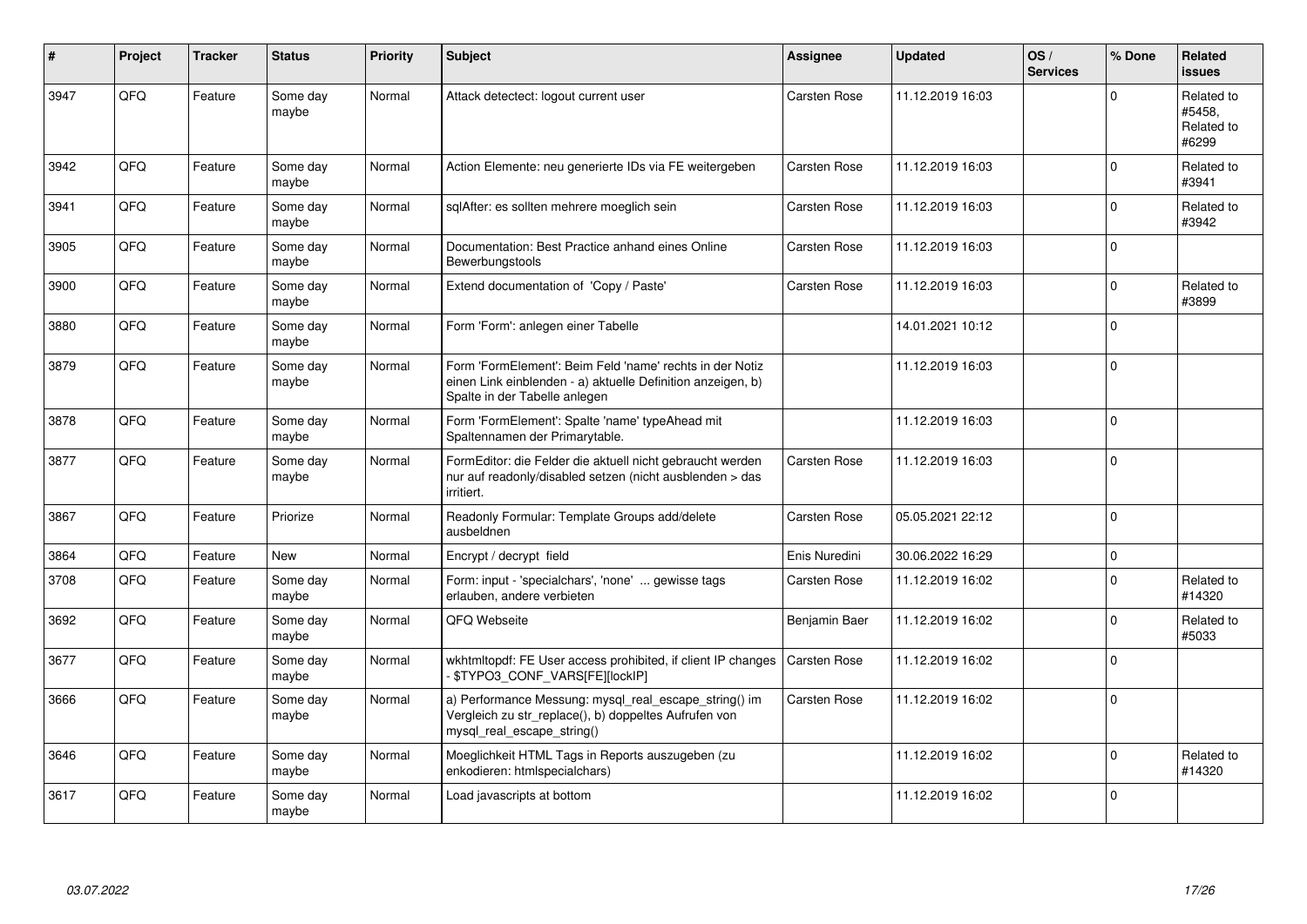| #    | <b>Project</b> | <b>Tracker</b> | <b>Status</b>     | <b>Priority</b> | Subject                                                                                                            | <b>Assignee</b>     | <b>Updated</b>   | OS/<br><b>Services</b> | % Done      | Related<br>issues                           |
|------|----------------|----------------|-------------------|-----------------|--------------------------------------------------------------------------------------------------------------------|---------------------|------------------|------------------------|-------------|---------------------------------------------|
| 3504 | QFQ            | Feature        | New               | Normal          | Logging: welche Action FEs werden wann wie ausgefuehrt                                                             | <b>Carsten Rose</b> | 01.02.2020 23:21 |                        | $\Omega$    | Related to<br>#5458,<br>Related to<br>#4092 |
| 3495 | QFQ            | Feature        | Some day<br>maybe | Normal          | Predifined Parameter werden nicht in '+' (add new record)<br>SIP gerendert.                                        |                     | 11.12.2019 16:02 |                        | $\Omega$    |                                             |
| 3458 | QFQ            | Feature        | Some day<br>maybe | Normal          | Display 'Edit Form Element'-Checkbox on form: should<br>depend on FE Group                                         | Carsten Rose        | 11.12.2019 16:02 |                        | $\mathbf 0$ | Related to<br>#3447                         |
| 3457 | QFQ            | Feature        | Some day<br>maybe | Normal          | LDAP: concat multi values to one single entry                                                                      | Carsten Rose        | 11.12.2019 16:02 |                        | $\Omega$    |                                             |
| 3432 | QFQ            | Feature        | <b>New</b>        | Normal          | subrecord: dynamicUpdate                                                                                           | Carsten Rose        | 11.06.2020 21:10 |                        | $\mathbf 0$ | Related to<br>#5691                         |
| 3415 | QFQ            | Feature        | Some day<br>maybe | Normal          | FE Login Box Templatefile                                                                                          | Benjamin Baer       | 11.12.2019 16:02 |                        | $\Omega$    |                                             |
| 3402 | QFQ            | Feature        | Some day<br>maybe | Normal          | Syntax Highlighting via CodeMirror                                                                                 | Carsten Rose        | 11.12.2019 16:02 |                        | 100         | Related to<br>#3207                         |
| 3385 | QFQ            | Feature        | Some day<br>maybe | Normal          | templateGroup: insert/update/delete non primary records                                                            | Carsten Rose        | 11.12.2019 16:02 |                        | $\Omega$    |                                             |
| 3350 | QFQ            | Feature        | Some day<br>maybe | Normal          | FormEditor: Hilfetext hinter 'checktype'                                                                           | Carsten Rose        | 11.12.2019 16:02 |                        | $\mathbf 0$ |                                             |
| 3332 | QFQ            | Feature        | Some day<br>maybe | Normal          | Uploads: Thumbnails, Details zum hochgeladenen File                                                                | Carsten Rose        | 11.12.2019 16:02 |                        | $\Omega$    | Related to<br>#3264,<br>Related to<br>#5333 |
| 3331 | QFQ            | Feature        | Some day<br>maybe | Normal          | Default Tooltip fuer _page? Links: mit Form und Record ID                                                          | Carsten Rose        | 11.12.2019 16:02 |                        | $\Omega$    |                                             |
| 3291 | QFQ            | Feature        | Some day<br>maybe | Normal          | AutoCron websiteToken                                                                                              | Carsten Rose        | 11.12.2019 16:02 |                        | $\Omega$    | Related to<br>#4250                         |
| 3285 | QFQ            | Feature        | Some day<br>maybe | Normal          | Zeichenlimit pro Feld: textarea / editor                                                                           | Carsten Rose        | 11.12.2019 16:02 |                        | $\mathbf 0$ |                                             |
| 3267 | QFQ            | Feature        | Some day<br>maybe | Normal          | 2 Forms auf einer Seite: real + Read only                                                                          | Carsten Rose        | 11.12.2019 16:03 |                        | $\mathbf 0$ |                                             |
| 3216 | QFQ            | Feature        | Some day<br>maybe | Normal          | dynamic update für checkbox label2                                                                                 | Carsten Rose        | 11.12.2019 16:03 |                        | $\Omega$    | Related to<br>#2081                         |
| 2995 | QFQ            | Feature        | Some day<br>maybe | Normal          | Dropdown JQuery Plugin: 'chosen' - Moeglichkeit um Select<br>Listen mehr Funktion zu geben. Kein Bootstrap noetig. | Carsten Rose        | 11.12.2019 16:03 |                        | $\mathbf 0$ |                                             |
| 2950 | QFQ            | Feature        | Some day<br>maybe | Normal          | Inhalt QFQ Records als File                                                                                        |                     | 11.12.2019 16:03 |                        | $\Omega$    |                                             |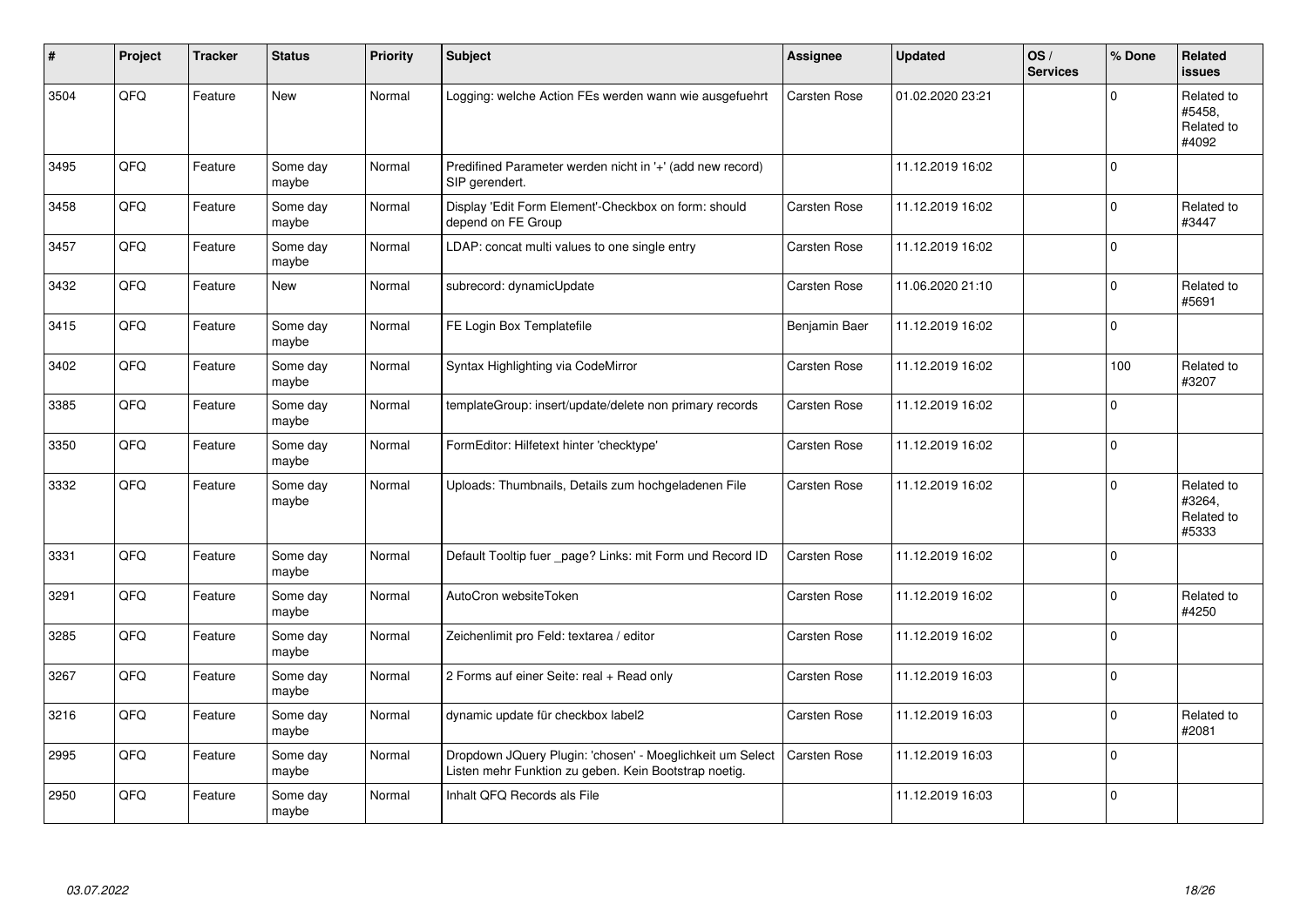| $\sharp$ | Project | <b>Tracker</b> | <b>Status</b>     | <b>Priority</b> | Subject                                                                                                      | <b>Assignee</b>     | <b>Updated</b>   | OS/<br><b>Services</b> | % Done         | <b>Related</b><br><b>issues</b>             |
|----------|---------|----------------|-------------------|-----------------|--------------------------------------------------------------------------------------------------------------|---------------------|------------------|------------------------|----------------|---------------------------------------------|
| 2361     | QFQ     | Feature        | <b>New</b>        | Normal          | Logging wer/wann/wo welches Formular aufgerufen hat                                                          | Carsten Rose        | 11.12.2019 16:15 |                        | $\mathbf 0$    | Related to<br>#4432,<br>Related to<br>#7480 |
| 2084     | QFQ     | Feature        | Some day<br>maybe | Normal          | Mailto mit encryption: Subrecord                                                                             | <b>Carsten Rose</b> | 11.12.2019 16:03 |                        | $\mathbf 0$    | Related to<br>#2082                         |
| 1946     | QFQ     | Feature        | Some day<br>maybe | Normal          | Kontrolle ob der ReadOnly Modus bei den<br>Formularelementen korrekt implementiert ist                       | Carsten Rose        | 11.12.2019 16:03 |                        | $\Omega$       |                                             |
| 1635     | QFQ     | Feature        | Some day<br>maybe | Normal          | QFQ Extension content record: weitere Optionen<br>einblenden.                                                | Carsten Rose        | 11.12.2019 16:03 |                        | $\mathbf 0$    |                                             |
| 1623     | QFQ     | Feature        | Some day<br>maybe | Normal          | RealURL                                                                                                      |                     | 11.12.2019 16:03 |                        | 30             |                                             |
| 1510     | QFQ     | Feature        | Some day<br>maybe | Normal          | jquery von google laden, falls das nicht geht lokal                                                          |                     | 11.12.2019 16:03 |                        | $\Omega$       |                                             |
| 1253     | QFQ     | Feature        | Some day<br>maybe | Normal          | QF: Colorpicker                                                                                              |                     | 11.12.2019 16:03 |                        | $\Omega$       |                                             |
| 1251     | QFQ     | Feature        | Some day<br>maybe | Normal          | QF: Combo                                                                                                    |                     | 11.12.2019 16:03 |                        | $\mathbf 0$    |                                             |
| 1234     | QFQ     | Feature        | Some day<br>maybe | Normal          | QF: Record numbering: Im Grid soll in Spalte 1 optional die<br>laufende Nummer der Records angezeigt werden. |                     | 01.02.2020 23:20 |                        | $\mathbf 0$    |                                             |
| 955      | QFQ     | Feature        | Some day<br>maybe | Normal          | QF: Notizen vor/nach dem Form                                                                                |                     | 01.02.2020 23:20 |                        | $\overline{0}$ |                                             |
| 3567     | QFQ     | Feature        | Some day<br>maybe | Low             | 'Save', 'Close', 'New' als FormElement                                                                       |                     | 11.12.2019 16:02 |                        | $\Omega$       |                                             |
| 3537     | QFQ     | Feature        | Some day<br>maybe | Low             | SHOW COLUMNS FROM tableName - Extend '{{!'<br>definition                                                     | Carsten Rose        | 11.12.2019 16:02 |                        | $\mathbf 0$    |                                             |
| 3273     | QFQ     | Feature        | Some day<br>maybe | Low             | Dirty Flag in Form                                                                                           | Carsten Rose        | 11.12.2019 16:02 |                        | $\mathbf 0$    |                                             |
| 12545    | QFQ     | Bug            | <b>New</b>        | Urgent          | sql.log not created / updated                                                                                | Carsten Rose        | 14.12.2021 16:02 |                        | $\mathbf 0$    |                                             |
| 12468    | QFQ     | Bug            | <b>New</b>        | Urgent          | Form: update Form.title after save                                                                           | Carsten Rose        | 03.05.2021 21:12 |                        | $\mathbf 0$    |                                             |
| 9534     | QFQ     | <b>Bug</b>     | Priorize          | Urgent          | FE.type=upload: 'Unknown Mode: ID"                                                                           | Carsten Rose        | 03.05.2021 21:14 |                        | $\mathbf 0$    | Related to<br>#9532                         |
| 9173     | QFQ     | <b>Bug</b>     | Priorize          | Urgent          | Stale Record Lock: Firefox                                                                                   | Carsten Rose        | 03.05.2021 21:14 |                        | $\Omega$       | Related to<br>#9789                         |
| 13716    | QFQ     | <b>Bug</b>     | <b>New</b>        | High            | Firefox ask to store username/password                                                                       | Enis Nuredini       | 30.05.2022 09:31 |                        | $\mathbf 0$    | Related to<br>#13827                        |
| 12974    | QFQ     | Bug            | New               | High            | Sanitize Queries in Action-Elements                                                                          | Carsten Rose        | 07.12.2021 17:19 |                        | $\Omega$       |                                             |
| 12702    | QFQ     | Bug            | New               | High            | templateGroup: broken in multiDb Setup                                                                       | Carsten Rose        | 14.12.2021 16:02 |                        | $\mathbf 0$    |                                             |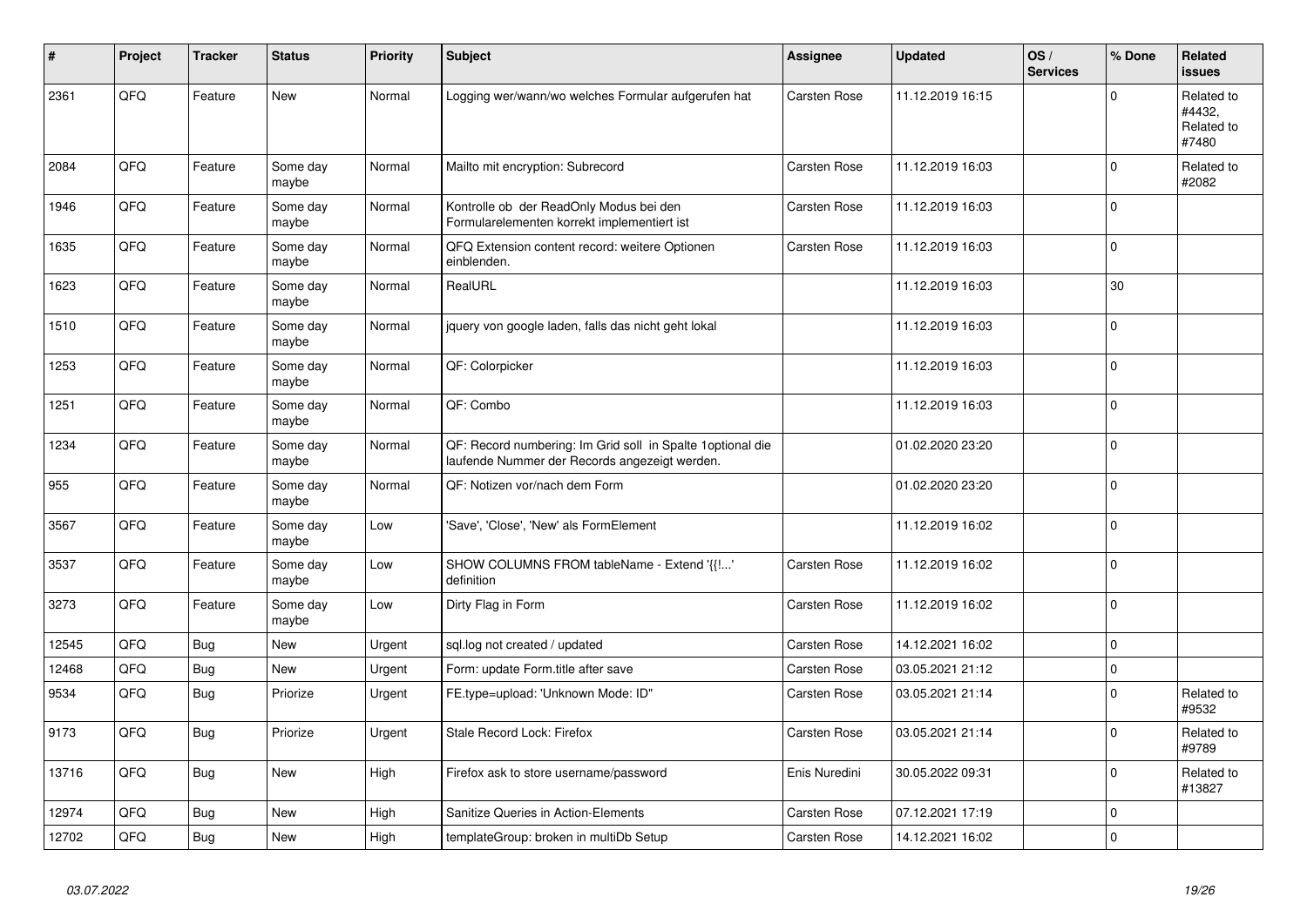| $\vert$ # | Project | <b>Tracker</b> | <b>Status</b> | <b>Priority</b> | <b>Subject</b>                                                                          | <b>Assignee</b>     | <b>Updated</b>   | OS/<br><b>Services</b> | % Done         | Related<br><b>issues</b>                                             |
|-----------|---------|----------------|---------------|-----------------|-----------------------------------------------------------------------------------------|---------------------|------------------|------------------------|----------------|----------------------------------------------------------------------|
| 12670     | QFQ     | Bug            | <b>New</b>    | High            | Dropdown-Menu classes können nicht mehr angegeben<br>werden                             | Carsten Rose        | 07.12.2021 17:19 |                        | $\Omega$       |                                                                      |
| 12513     | QFQ     | <b>Bug</b>     | <b>New</b>    | High            | Implement server side check of maxlength                                                | Carsten Rose        | 07.12.2021 17:19 |                        | 0              |                                                                      |
| 12508     | QFQ     | Bug            | In Progress   | High            | gfg Form: sendMail                                                                      | Karin Niffeler      | 19.03.2022 17:48 |                        | 0              |                                                                      |
| 12463     | QFQ     | Bug            | ToDo          | High            | QFQ Function: 'function' and 'sql' on same level - output of<br>sal is shown two times. | Carsten Rose        | 15.12.2021 16:31 |                        | $\Omega$       |                                                                      |
| 12395     | QFQ     | <b>Bug</b>     | ToDo          | High            | QFQ Function: Result two times shown                                                    | Carsten Rose        | 18.02.2022 08:59 |                        | 0              |                                                                      |
| 12066     | QFQ     | Bug            | New           | High            | enterAsSubmit: Forward wird nicht ausgeführt                                            | Enis Nuredini       | 29.05.2022 09:23 |                        | 0              |                                                                      |
| 11630     | QFQ     | Bug            | Feedback      | High            | Bitte check ob CALL() in 20.11.0 noch so funktioniert wie in<br>20.4.1                  | Enis Nuredini       | 28.05.2022 13:45 |                        | 0              | Related to<br>#11325                                                 |
| 11237     | QFQ     | <b>Bug</b>     | <b>New</b>    | High            | Radiobutton / parameter.buttonClass= btn-default - kein<br>dirty Trigger                | Benjamin Baer       | 03.05.2021 21:12 |                        | 0              | Related to<br>#10766                                                 |
| 11057     | QFQ     | Bug            | New           | High            | Checkboxes ohne span.checkmark im Report werden<br>ausgeblendet                         | Benjamin Baer       | 03.05.2021 21:12 |                        | $\Omega$       | Related to<br>#11039                                                 |
| 10766     | QFQ     | Bug            | New           | High            | Radiobutton / parameter.buttonClass=btn-default: dynamic<br>update                      |                     | 03.05.2021 21:12 |                        | $\mathbf 0$    | Related to<br>#11237                                                 |
| 10640     | QFQ     | Bug            | New           | High            | TypeAhead Tag: FE editierbar trotz readOnly                                             | Carsten Rose        | 03.05.2021 21:12 |                        | $\overline{0}$ | Related to<br>#7795                                                  |
| 10508     | OFO.    | Bug            | <b>New</b>    | High            | Multi Form broken on Multi DB Instance                                                  | Carsten Rose        | 03.05.2021 21:12 |                        | 0              |                                                                      |
| 10506     | QFQ     | Bug            | New           | High            | Template Group broken on MultiDB instance                                               | Carsten Rose        | 03.05.2021 21:12 |                        | $\Omega$       | Related to<br>#10505                                                 |
| 10081     | QFQ     | <b>Bug</b>     | New           | High            | Stale record lock after 'forbidden' character                                           | Carsten Rose        | 03.05.2021 21:12 |                        | 0              | Related to<br>#10082,<br>Related to<br>#9789                         |
| 9789      | QFQ     | Bug            | In Progress   | High            | Record Lock: release to early on 'leave page'                                           | Carsten Rose        | 10.01.2022 09:25 |                        | 100            | Related to<br>#10081.<br>Related to<br>#9173.<br>Related to<br>#8702 |
| 9531      | QFQ     | <b>Bug</b>     | New           | High            | FE File: Dynamic Update / modeSql / required detected<br>even it not set                | <b>Carsten Rose</b> | 11.06.2021 20:32 |                        | 0              | Related to<br>#12398                                                 |
| 9347      | QFQ     | Bug            | <b>New</b>    | High            | FE.type=upload with dynamic show/hidden: required not<br>detected                       | Carsten Rose        | 12.06.2021 10:40 |                        | $\Omega$       | Related to<br>#5305.<br>Related to<br>#12398                         |
| 9121      | QFQ     | Bug            | Priorize      | High            | sip links have r and __dbIndexData set                                                  | Carsten Rose        | 12.06.2021 10:41 |                        | 0              |                                                                      |
| 8891      | QFQ     | Bug            | <b>New</b>    | High            | formSubmitLog: do not log passwords                                                     | Enis Nuredini       | 25.03.2022 09:06 |                        | $\Omega$       |                                                                      |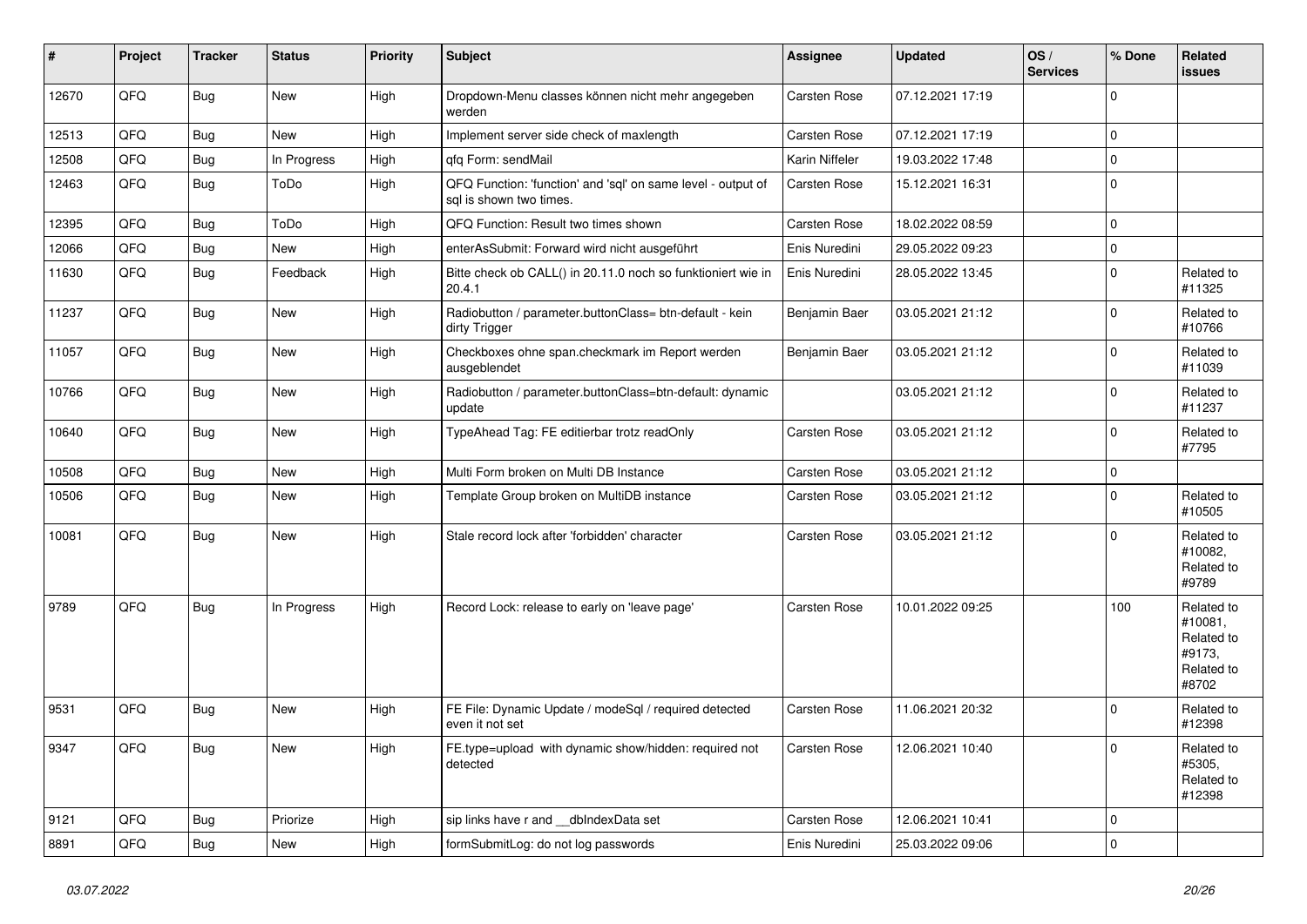| #     | Project | <b>Tracker</b> | <b>Status</b>     | <b>Priority</b> | <b>Subject</b>                                                                                         | Assignee      | <b>Updated</b>   | OS/<br><b>Services</b> | % Done      | Related<br><b>issues</b>                     |
|-------|---------|----------------|-------------------|-----------------|--------------------------------------------------------------------------------------------------------|---------------|------------------|------------------------|-------------|----------------------------------------------|
| 8668  | QFQ     | Bug            | <b>New</b>        | High            | Pill disabled: dyamic mode 'hidden' not respected - FE is still<br>required                            | Carsten Rose  | 03.05.2021 21:14 |                        | $\Omega$    |                                              |
| 8431  | QFQ     | <b>Bug</b>     | New               | High            | autocron.php with wrong path                                                                           | Carsten Rose  | 03.05.2021 21:14 |                        | $\mathbf 0$ |                                              |
| 8083  | QFQ     | <b>Bug</b>     | New               | High            | FormEditor: primary table list does not respect<br>'indexDb={{indexData:Y}}'                           | Carsten Rose  | 03.05.2021 21:14 |                        | $\Omega$    | Has duplicate<br>#6678                       |
| 7899  | QFQ     | <b>Bug</b>     | New               | High            | Fe.type=password / retype / required: always complain<br>about missing value                           | Carsten Rose  | 03.05.2021 21:14 |                        | $\Omega$    |                                              |
| 7650  | QFQ     | <b>Bug</b>     | New               | High            | Optional do not show 'required' sign on FormElement                                                    | Carsten Rose  | 03.05.2021 21:14 |                        | $\Omega$    |                                              |
| 6116  | QFQ     | <b>Bug</b>     | Priorize          | High            | value of checkbox not saved                                                                            | Carsten Rose  | 07.12.2021 17:19 |                        | $\mathbf 0$ |                                              |
| 5459  | QFQ     | <b>Bug</b>     | New               | High            | Multi DB: spread system tables between 'QFQ' and<br>'Data'-DB                                          | Carsten Rose  | 03.05.2021 21:14 |                        | $\mathbf 0$ | Related to<br>#4720                          |
| 5221  | QFQ     | <b>Bug</b>     | New               | High            | Download Dialog: Bleibt stehen in FF wenn Datei<br>automatisch gespeichert wird.                       | Carsten Rose  | 03.05.2021 21:14 |                        | $\mathbf 0$ |                                              |
| 4279  | QFQ     | <b>Bug</b>     | Some day<br>maybe | High            | config.linkVars lost                                                                                   | Carsten Rose  | 03.05.2021 21:14 |                        | $\Omega$    |                                              |
| 3570  | QFQ     | <b>Bug</b>     | Some day<br>maybe | High            | Formular mit prmitnew permitEdit=Always wird nicht<br>aufgerufen (ist leer)                            | Carsten Rose  | 03.05.2021 21:14 |                        | $\mathbf 0$ |                                              |
| 3109  | QFQ     | <b>Bug</b>     | Some day<br>maybe | High            | RealUrl: Links werden nicht korrekt gerendert                                                          | Carsten Rose  | 03.05.2021 21:14 |                        | $\mathbf 0$ |                                              |
| 3061  | QFQ     | <b>Bug</b>     | Some dav<br>maybe | High            | winstitute: mysql connection durcheinander - nmhp17<br>(ag7)/QFQ arbeitet mit DB/Tabellen von biostat. | Carsten Rose  | 03.05.2021 21:14 |                        | $\mathbf 0$ |                                              |
| 14377 | QFQ     | <b>Bug</b>     | New               | Normal          | Documentation > General Tips: white page after migration                                               | Enis Nuredini | 19.06.2022 16:37 |                        | $\Omega$    |                                              |
| 14323 | QFQ     | <b>Bug</b>     | In Progress       | Normal          | Report: render=both single - no impact                                                                 | Carsten Rose  | 19.06.2022 18:31 |                        | $\mathbf 0$ |                                              |
| 14322 | QFQ.    | <b>Bug</b>     | New               | Normal          | Form Load: by default no scroll (save & close should be<br>visible)                                    | Enis Nuredini | 15.06.2022 14:12 |                        | $\mathbf 0$ | Related to<br>#14321,<br>Related to<br>#6232 |
| 14305 | QFQ     | Bug            | <b>New</b>        | Normal          | Inline Report editing does not create history entries                                                  | Carsten Rose  | 10.06.2022 11:55 |                        | $\mathbf 0$ |                                              |
| 14304 | QFQ     | <b>Bug</b>     | New               | Normal          | table sorter view safer does not work                                                                  | Carsten Rose  | 10.06.2022 11:49 |                        | $\mathbf 0$ |                                              |
| 14303 | QFQ     | Bug            | ToDo              | Normal          | datetime broken with picker                                                                            | Enis Nuredini | 17.06.2022 09:02 |                        | $\Omega$    | Related to<br>#12630                         |
| 14283 | QFQ     | Bug            | Priorize          | Normal          | HEIC / HEIF convert doesn't trigger                                                                    | Carsten Rose  | 19.06.2022 16:37 |                        | $\Omega$    |                                              |
| 14245 | QFQ     | Bug            | New               | Normal          | Form Save Btn bleibt disabled wenn Datumsfeld über<br>Datepicker geändert                              | Enis Nuredini | 27.05.2022 13:45 |                        | $\mathbf 0$ | Related to<br>#13689                         |
| 14233 | QFQ     | <b>Bug</b>     | New               | Normal          | AS link: question - HTML is not rendered                                                               | Carsten Rose  | 28.05.2022 11:02 |                        | 0           |                                              |
| 14175 | QFQ     | Bug            | In Progress       | Normal          | Opening a form with no QFQ Session cookie fails                                                        | Carsten Rose  | 03.06.2022 10:40 |                        | 0           |                                              |
| 14091 | QFQ     | <b>Bug</b>     | New               | Normal          | inconsistent template path for twig                                                                    | Carsten Rose  | 19.04.2022 18:36 |                        | 0           |                                              |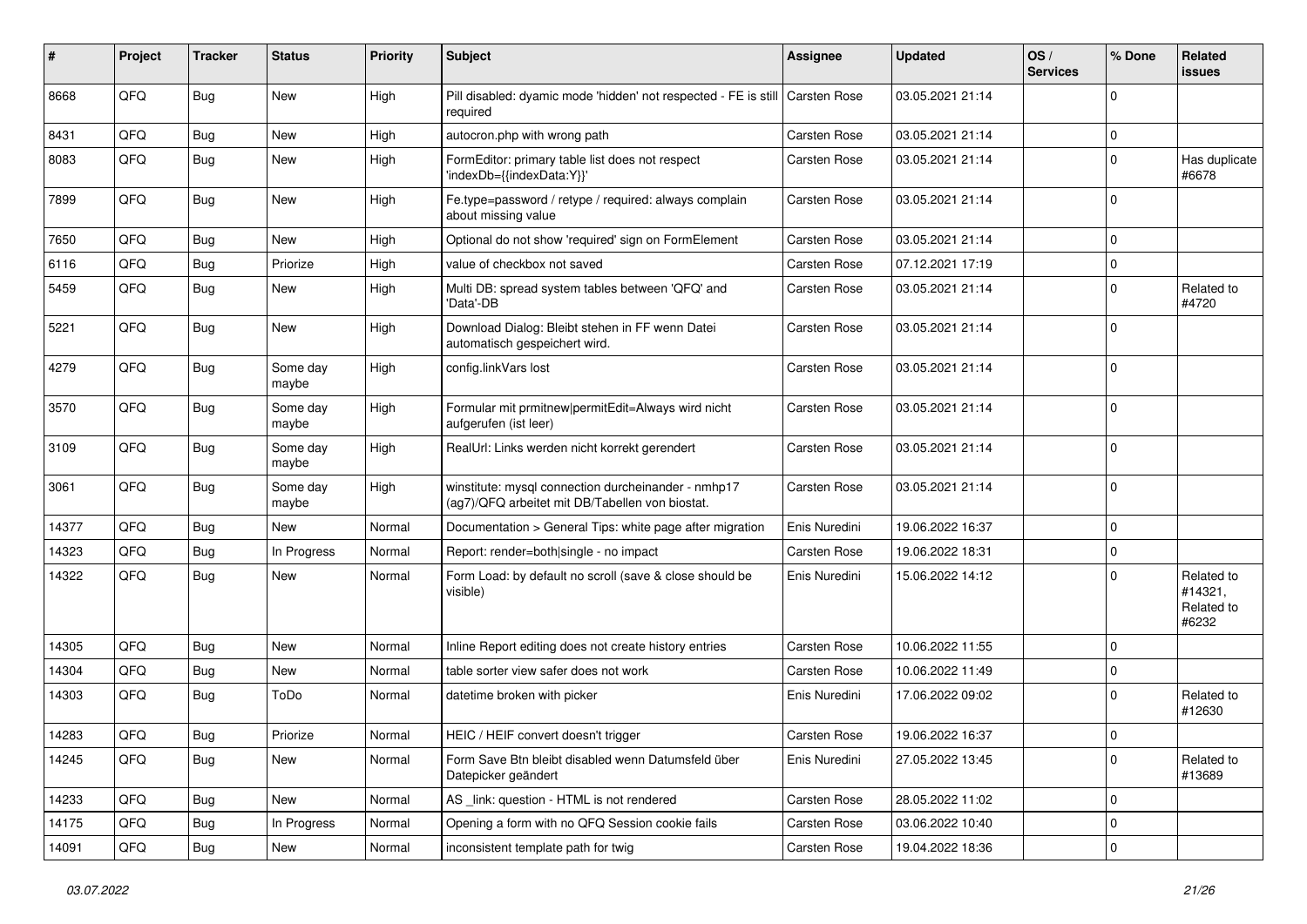| #     | Project | <b>Tracker</b> | <b>Status</b> | <b>Priority</b> | Subject                                                                                                                                             | <b>Assignee</b>     | <b>Updated</b>   | OS/<br><b>Services</b> | % Done      | Related<br>issues                                |
|-------|---------|----------------|---------------|-----------------|-----------------------------------------------------------------------------------------------------------------------------------------------------|---------------------|------------------|------------------------|-------------|--------------------------------------------------|
| 14077 | QFQ     | Bug            | New           | Normal          | As _link: Attribute 'class' missing by r:1 and r:3 - but should<br>set                                                                              | Carsten Rose        | 28.05.2022 11:02 |                        | $\Omega$    | Related to<br>#5342,<br>Related to<br>#4343      |
| 13943 | QFQ     | <b>Bug</b>     | Priorize      | Normal          | unable to find formgroup                                                                                                                            | Enis Nuredini       | 28.05.2022 11:03 |                        | $\Omega$    |                                                  |
| 13899 | QFQ     | <b>Bug</b>     | ToDo          | Normal          | Selenium: zum laufen bringen                                                                                                                        | Enis Nuredini       | 25.03.2022 10:24 |                        | $\mathbf 0$ |                                                  |
| 13767 | QFQ     | <b>Bug</b>     | Feedback      | Normal          | date/time-picker: required shows up/down button orange                                                                                              | Enis Nuredini       | 16.05.2022 23:16 |                        | 0           |                                                  |
| 13706 | QFQ     | <b>Bug</b>     | New           | Normal          | Wrong CheckType in FieldElement LastStatus of Form Cron                                                                                             | Carsten Rose        | 21.01.2022 18:20 |                        | 0           |                                                  |
| 13689 | QFQ     | Bug            | New           | Normal          | Enter auf Eingabefeld mit ungültigem Wert führt zu blurry<br>Seite                                                                                  | Enis Nuredini       | 28.05.2022 10:53 |                        | 0           | Related to<br>#14245, Has<br>duplicate<br>#11891 |
| 13659 | QFQ     | <b>Bug</b>     | <b>New</b>    | Normal          | wrong sanitize class applied to R-store                                                                                                             | Carsten Rose        | 15.01.2022 14:23 |                        | $\Omega$    |                                                  |
| 13647 | QFQ     | Bug            | <b>New</b>    | Normal          | Autofocus funktioniert nicht auf Chrome                                                                                                             | Benjamin Baer       | 19.03.2022 17:44 |                        | 0           |                                                  |
| 13592 | QFQ     | <b>Bug</b>     | <b>New</b>    | Normal          | QFQ Build Queue: das vergeben von Tags klappt nicht. Es<br>werden keine Releases gebaut.                                                            | Carsten Rose        | 19.03.2022 17:45 |                        | $\Omega$    |                                                  |
| 13528 | QFQ     | <b>Bug</b>     | <b>New</b>    | Normal          | qfq.io > releases: es wird kein neues Release angelegt                                                                                              | Benjamin Baer       | 19.03.2022 17:46 |                        | 0           |                                                  |
| 13460 | QFQ     | <b>Bug</b>     | New           | Normal          | Doc: Password set/reset  password should not processed<br>with 'html encode'                                                                        | Carsten Rose        | 19.03.2022 17:46 |                        | 0           |                                                  |
| 13451 | QFQ     | <b>Bug</b>     | <b>New</b>    | Normal          | Character Counter / Max Character: Problem in Safari                                                                                                | Carsten Rose        | 15.04.2022 17:18 |                        | 0           |                                                  |
| 13332 | QFQ     | <b>Bug</b>     | New           | Normal          | Multi Form: Required Felder werden visuell nicht markiert.                                                                                          | Carsten Rose        | 19.03.2022 17:47 |                        | 0           |                                                  |
| 13331 | QFQ     | <b>Bug</b>     | <b>New</b>    | Normal          | Multi Form: Clear Icon misplaced                                                                                                                    | Carsten Rose        | 19.03.2022 17:47 |                        | 0           |                                                  |
| 12989 | QFQ     | <b>Bug</b>     | <b>New</b>    | Normal          | empty string does not trigger dynamic update                                                                                                        | Enis Nuredini       | 28.05.2022 11:09 |                        | $\mathbf 0$ |                                                  |
| 12716 | QFQ     | <b>Bug</b>     | New           | Normal          | template group: Pattern only applied to first instance                                                                                              | Carsten Rose        | 19.03.2022 17:47 |                        | 0           |                                                  |
| 12714 | QFQ     | <b>Bug</b>     | <b>New</b>    | Normal          | Conversion of GIF to PDF broken when GIF contains Alpha.                                                                                            | Carsten Rose        | 19.03.2022 17:49 |                        | $\mathbf 0$ |                                                  |
| 12581 | QFQ     | Bug            | New           | Normal          | Form.forward=close: Record 'new' in new browser tab ><br>save (& close) >> Form is not reloaded with new created<br>record id and stays in mode=new | Carsten Rose        | 19.03.2022 17:48 |                        | $\mathbf 0$ |                                                  |
| 12546 | QFQ     | Bug            | Feedback      | Normal          | Branch 'Development' - Unit Tests mit dirty workaround<br>angepasst                                                                                 | Carsten Rose        | 19.03.2022 17:48 |                        | $\mathbf 0$ |                                                  |
| 12520 | QFQ     | Bug            | New           | Normal          | Switch FE User: still active even FE User session expired                                                                                           | <b>Carsten Rose</b> | 19.03.2022 17:48 |                        | 0           |                                                  |
| 12512 | QFQ     | <b>Bug</b>     | New           | Normal          | Some MySQL Installation can't use 'stored procedures'                                                                                               | Carsten Rose        | 19.03.2022 17:48 |                        | 0           |                                                  |
| 12327 | QFQ     | Bug            | New           | Normal          | Copy to clipboard: Glyphicon can not be changed                                                                                                     | Carsten Rose        | 27.12.2021 17:59 |                        | 0           |                                                  |
| 12325 | QFQ     | <b>Bug</b>     | Priorize      | Normal          | MultiDB form.dblndex not working for report syntax                                                                                                  | Carsten Rose        | 07.09.2021 13:37 |                        | 0           | Related to<br>#12145,<br>Related to<br>#12314    |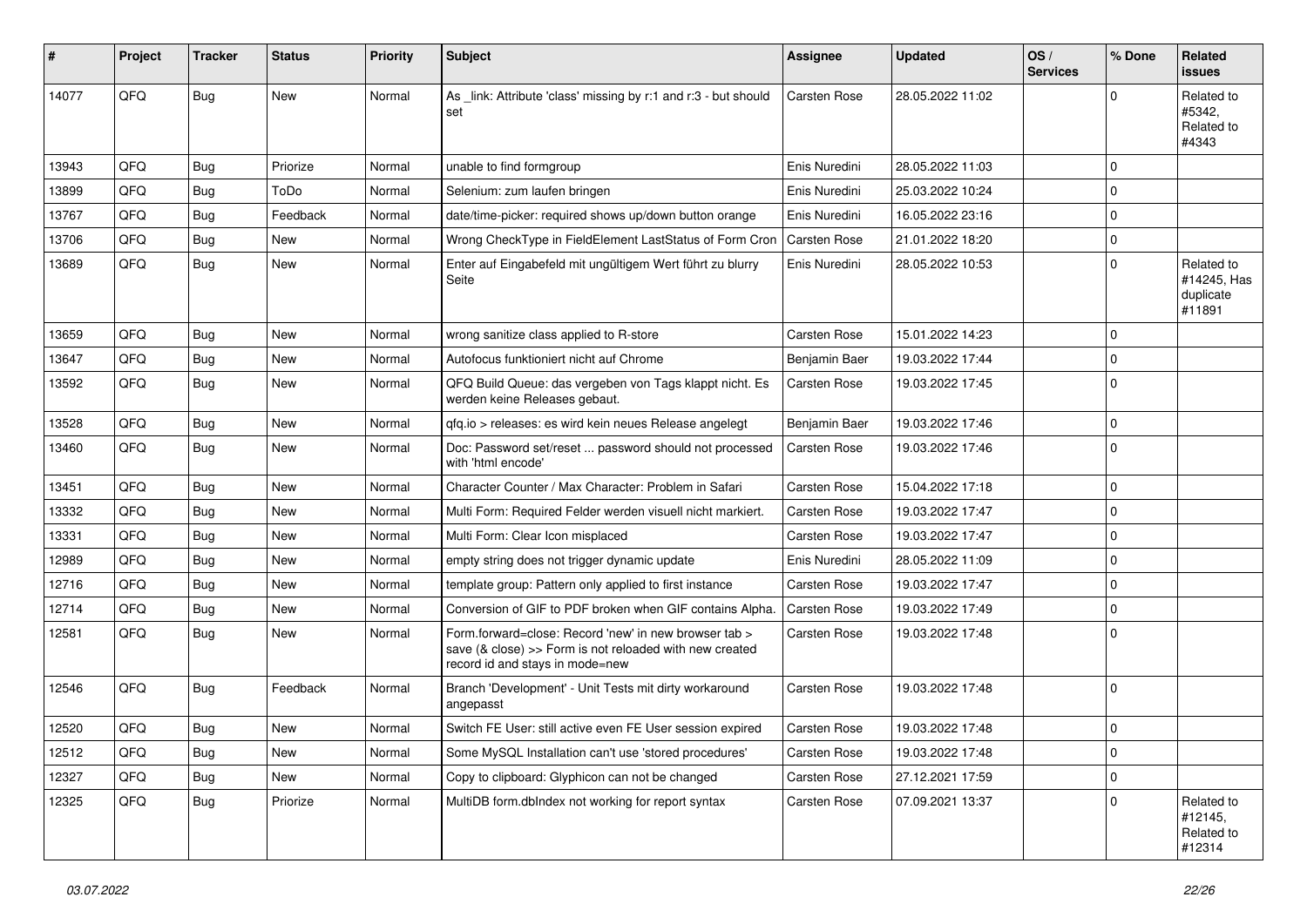| #     | Project | <b>Tracker</b> | <b>Status</b> | <b>Priority</b> | <b>Subject</b>                                                                      | <b>Assignee</b> | <b>Updated</b>   | OS/<br><b>Services</b> | % Done      | Related<br><b>issues</b>                                                                                                       |
|-------|---------|----------------|---------------|-----------------|-------------------------------------------------------------------------------------|-----------------|------------------|------------------------|-------------|--------------------------------------------------------------------------------------------------------------------------------|
| 12187 | QFQ     | <b>Bug</b>     | <b>New</b>    | Normal          | Trigger FormAsFile() via Report: probably problem with<br>multi DB setup            | Carsten Rose    | 20.03.2021 21:20 |                        | 0           |                                                                                                                                |
| 12133 | QFQ     | <b>Bug</b>     | <b>New</b>    | Normal          | NPM, phpSpreadSheet aktualisieren                                                   | Carsten Rose    | 15.03.2021 09:04 |                        | $\Omega$    |                                                                                                                                |
| 12045 | QFQ     | <b>Bug</b>     | New           | Normal          | templateGroup afterSave FE: Aufruf ohne<br>sglHonorFormElements funktioniert nicht  | Carsten Rose    | 18.02.2021 16:33 |                        | $\Omega$    |                                                                                                                                |
| 12040 | QFQ     | <b>Bug</b>     | <b>New</b>    | Normal          | FE Mode 'hidden' für zwei FEs auf einer Zeile                                       | Carsten Rose    | 18.02.2021 10:13 |                        | $\mathsf 0$ |                                                                                                                                |
| 11752 | QFQ     | Bug            | <b>New</b>    | Normal          | checkbox renders multiple input elements with same name                             | Carsten Rose    | 17.12.2020 14:58 |                        | 0           | Related to<br>#11750                                                                                                           |
| 11715 | QFQ     | <b>Bug</b>     | New           | Normal          | acceptZeroAsRequired and requiredOffButMark do not<br>coincide                      |                 | 08.12.2020 12:13 |                        | 0           |                                                                                                                                |
| 11695 | QFQ     | <b>Bug</b>     | <b>New</b>    | Normal          | MultiForm required FE Error                                                         | Carsten Rose    | 04.12.2020 13:34 |                        | $\Omega$    |                                                                                                                                |
| 11668 | QFQ     | <b>Bug</b>     | <b>New</b>    | Normal          | Play function.sql - problem with mysql                                              | Carsten Rose    | 03.05.2021 20:48 |                        | $\Omega$    |                                                                                                                                |
| 11667 | QFQ     | <b>Bug</b>     | <b>New</b>    | Normal          | MySQL mariadb-server-10.3: Incorrect datetime value                                 | Carsten Rose    | 03.05.2021 20:48 |                        | $\Omega$    |                                                                                                                                |
| 11522 | QFQ     | <b>Bug</b>     | New           | Normal          | Aus/Einblenden von Reitern                                                          |                 | 13.11.2020 14:58 |                        | 0           |                                                                                                                                |
| 11517 | QFQ     | Bug            | In Progress   | Normal          | extraButtonInfo Broken for multiple FormElements                                    | Carsten Rose    | 12.05.2022 13:12 |                        | 0           | Related to<br>#7890,<br>Related to<br>#3811, Has<br>duplicate<br>#10905, Has<br>duplicate<br>#10553, Has<br>duplicate<br>#6779 |
| 11347 | QFQ     | <b>Bug</b>     | Feedback      | Normal          | If Bedingungen funktionieren nicht korrekt                                          | Christoph Fuchs | 21.03.2021 20:37 |                        | 0           |                                                                                                                                |
| 11239 | QFQ     | <b>Bug</b>     | <b>New</b>    | Normal          | Radiobutton (plain): horizontales Rendern abhängig vom<br>Datentyp in der Datenbank | Carsten Rose    | 30.09.2020 18:37 |                        | $\Omega$    |                                                                                                                                |
| 10937 | QFQ     | <b>Bug</b>     | <b>New</b>    | Normal          | Fehler mit abhängigen Select- Feldern beim Positionieren                            | Carsten Rose    | 12.11.2020 23:45 |                        | 0           |                                                                                                                                |
| 10890 | QFQ     | <b>Bug</b>     | <b>New</b>    | Normal          | AutoCron hangs                                                                      |                 | 20.07.2020 13:56 |                        | $\Omega$    |                                                                                                                                |
| 10759 | QFQ     | <b>Bug</b>     | <b>New</b>    | Normal          | emptyMeansNull - Feld falsch aktualisiert                                           |                 | 12.11.2020 23:45 |                        | $\Omega$    |                                                                                                                                |
| 10704 | QFQ     | <b>Bug</b>     | New           | Normal          | wkhtml problem rendering fullCalendar.js / fabric.js >><br>successor: puppeteer     | Carsten Rose    | 12.11.2020 23:45 |                        | $\Omega$    | Related to<br>#5024,<br>Related to<br>#4650,<br>Related to<br>#10715                                                           |
| 10661 | QFQ     | <b>Bug</b>     | In Progress   | Normal          | Typo3 Warnungen                                                                     | Carsten Rose    | 07.09.2021 13:23 |                        | $\Omega$    | Related to<br>#12440                                                                                                           |
| 10658 | QFQ     | Bug            | New           | Normal          | processReadOnly broken                                                              | Carsten Rose    | 27.05.2020 17:55 |                        | 0           |                                                                                                                                |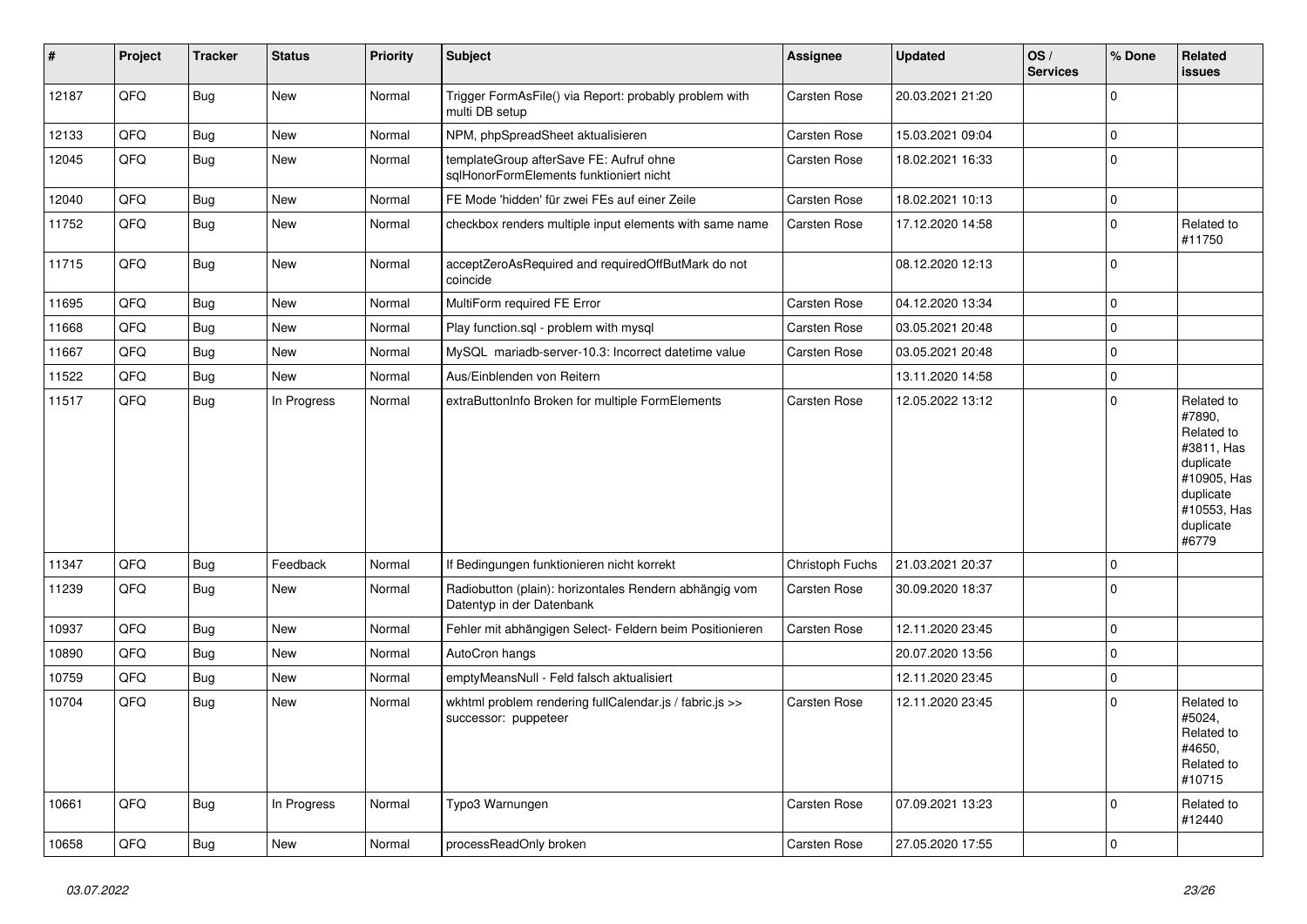| #     | Project | <b>Tracker</b> | <b>Status</b>     | <b>Priority</b> | Subject                                                                                                  | <b>Assignee</b> | <b>Updated</b>   | OS/<br><b>Services</b> | % Done      | Related<br><b>issues</b>                                                |
|-------|---------|----------------|-------------------|-----------------|----------------------------------------------------------------------------------------------------------|-----------------|------------------|------------------------|-------------|-------------------------------------------------------------------------|
| 10588 | QFQ     | Bug            | <b>New</b>        | Normal          | typeahed Tag: Doku anpassen                                                                              | Carsten Rose    | 12.11.2020 23:45 |                        | $\Omega$    |                                                                         |
| 10324 | QFQ     | Bug            | New               | Normal          | Excel Export mit Template funktioniert nur, wenn Template<br>vor uid kommt                               |                 | 30.03.2020 11:20 |                        | 0           | Related to<br>#10257                                                    |
| 10322 | QFQ     | <b>Bug</b>     | New               | Normal          | FormElement / Radio: missing column 'enum' >> FE not<br>reported                                         | Carsten Rose    | 07.05.2020 09:37 |                        | 0           |                                                                         |
| 10082 | QFQ     | Bug            | New               | Normal          | FE.type=SELECT - 'sanatize' Class                                                                        | Carsten Rose    | 07.05.2020 09:36 |                        | 0           | Related to<br>#10081                                                    |
| 9975  | QFQ     | <b>Bug</b>     | Priorize          | Normal          | Dropdown Menu: 'r:3' broken                                                                              | Carsten Rose    | 01.02.2020 10:13 |                        | 0           |                                                                         |
| 9958  | QFQ     | <b>Bug</b>     | Priorize          | Normal          | Broken subrecord query: no error message                                                                 | Carsten Rose    | 05.02.2021 15:15 |                        | $\mathbf 0$ |                                                                         |
| 9947  | QFQ     | Bug            | Priorize          | Normal          | Unwanted error message if missing 'typeAheadSqlPrefetch'                                                 | Carsten Rose    | 01.02.2020 10:13 |                        | 0           |                                                                         |
| 9898  | QFQ     | Bug            | Feedback          | Normal          | Formular trotz Timeout gespeichert                                                                       | Benjamin Baer   | 01.02.2020 15:56 |                        | 0           |                                                                         |
| 9862  | QFQ     | <b>Bug</b>     | Priorize          | Normal          | Failed writing to sql mail qfq.log should throw an exception                                             | Carsten Rose    | 01.02.2020 10:13 |                        | 0           |                                                                         |
| 9855  | QFQ     | Bug            | New               | Normal          | <b>Required Check</b>                                                                                    |                 | 01.02.2020 15:56 |                        | 0           |                                                                         |
| 9834  | QFQ     | Bug            | Priorize          | Normal          | Input elements with tag 'disabled' are missing on<br>form-submit: server option 'processReadOnly' broken | Carsten Rose    | 07.12.2021 16:43 |                        | 0           | Related to<br>#9691,<br>Related to<br>#5305, Has<br>duplicate<br>#12331 |
| 9783  | QFQ     | Bug            | New               | Normal          | Email with special characters                                                                            | Carsten Rose    | 01.02.2020 23:22 |                        | $\mathbf 0$ |                                                                         |
| 9773  | QFQ     | Bug            | New               | Normal          | form.parameter.formModeGlobal=requiredOff                                                                | Carsten Rose    | 01.02.2020 15:56 |                        | 0           |                                                                         |
| 9691  | QFQ     | Bug            | In Progress       | Normal          | Checkbox: dynamic update > readonly                                                                      | Carsten Rose    | 01.02.2020 23:22 |                        | 50          | Related to<br>#9834                                                     |
| 9669  | QFQ     | Bug            | Some day<br>maybe | Normal          | Checkbox / Template Group: radio/checkbox visible broken<br>after 'add'                                  | Carsten Rose    | 16.06.2021 13:47 |                        | 0           | Related to<br>#8091                                                     |
| 9535  | QFQ     | <b>Bug</b>     | Feedback          | Normal          | Report:  AS '_vertical' - column to wide - vertical >> rot45,<br>rot90                                   | Benjamin Baer   | 01.02.2020 15:56 |                        | 0           |                                                                         |
| 9533  | QFQ     | Bug            | New               | Normal          | FE.type=upload: Check in 'beforeSave' if upload is given                                                 | Carsten Rose    | 01.02.2020 23:22 |                        | 0           | Related to<br>#11523                                                    |
| 9317  | QFQ     | Bug            | New               | Normal          | FE.type=note: with dynamic show/hidden an empty label<br>causes trouble                                  | Carsten Rose    | 01.02.2020 23:22 |                        | 0           |                                                                         |
| 9281  | QFQ     | Bug            | Some day<br>maybe | Normal          | Allow STRICT_TRANS_TABLES                                                                                | Carsten Rose    | 02.01.2021 18:43 |                        | $\mathbf 0$ |                                                                         |
| 9275  | QFQ     | Bug            | New               | Normal          | autcron: t3 page, which takes to long to respond, is not<br>reported properly                            | Carsten Rose    | 01.02.2020 23:22 |                        | 100         |                                                                         |
| 9177  | QFQ     | Bug            | New               | Normal          | Bug? QFQ tries to save an action FE, which has real<br>existing column name                              | Carsten Rose    | 01.02.2020 23:22 |                        | 0           |                                                                         |
| 9127  | QFQ     | <b>Bug</b>     | New               | Normal          | Error Message: change 'roll over' color - text not readable                                              | Carsten Rose    | 01.02.2020 23:22 |                        | 0           |                                                                         |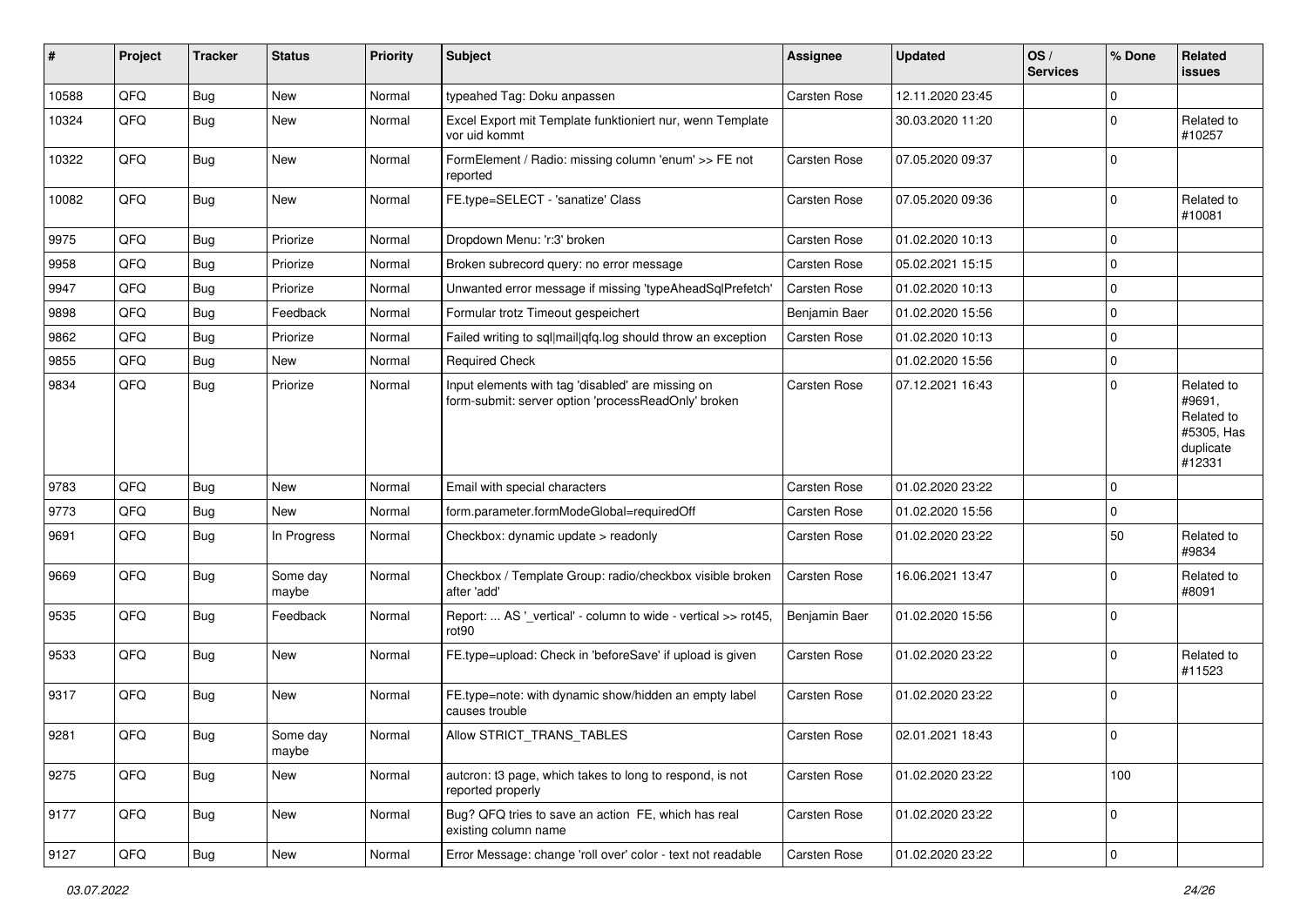| ∦    | Project | <b>Tracker</b> | <b>Status</b>     | <b>Priority</b> | <b>Subject</b>                                                                                        | <b>Assignee</b>     | <b>Updated</b>   | OS/<br><b>Services</b> | % Done      | <b>Related</b><br><b>issues</b> |
|------|---------|----------------|-------------------|-----------------|-------------------------------------------------------------------------------------------------------|---------------------|------------------|------------------------|-------------|---------------------------------|
| 9126 | QFQ     | <b>Bug</b>     | Some day<br>maybe | Normal          | hidden Form elements are present in page source                                                       |                     | 02.01.2021 18:41 |                        | $\Omega$    |                                 |
| 9077 | QFQ     | <b>Bug</b>     | <b>New</b>        | Normal          | typeAheadSgl: report broken SQL                                                                       | <b>Carsten Rose</b> | 29.06.2022 22:35 |                        | $\mathbf 0$ | Related to<br>#4018             |
| 9024 | QFQ     | Bug            | Some day<br>maybe | Normal          | QFQ Einarbeitung                                                                                      |                     | 01.02.2020 15:56 |                        | $\Omega$    |                                 |
| 9020 | QFQ     | <b>Bug</b>     | Some day<br>maybe | Normal          | radio mit buttonClass und dynamicUpdate lassen sich nicht<br>kombinieren                              |                     | 11.12.2019 16:01 |                        | $\mathbf 0$ |                                 |
| 9013 | QFQ     | <b>Bug</b>     | <b>New</b>        | Normal          | Error in Twig template not handled                                                                    | <b>Carsten Rose</b> | 20.10.2021 13:43 |                        | $\mathbf 0$ |                                 |
| 8316 | QFQ     | <b>Bug</b>     | Feedback          | Normal          | Documentation/Behaviour for Nested Queries and<br>Record-Store confusing                              | Nicola Chiapolini   | 20.11.2019 09:14 |                        | $\Omega$    |                                 |
| 8106 | QFQ     | Bug            | Some day<br>maybe | Normal          | Dynamic Update: Feld kann nicht auf empty zurückgesetzt<br>werden                                     | <b>Carsten Rose</b> | 11.12.2019 16:01 |                        | $\mathbf 0$ |                                 |
| 8049 | QFQ     | Bug            | New               | Normal          | FE.type=note, column 'value': text moves some pixel to top<br>after save                              | Carsten Rose        | 01.02.2020 23:22 |                        | $\mathbf 0$ |                                 |
| 8037 | QFQ     | <b>Bug</b>     | Priorize          | Normal          | FE.type=upload (advanced mode): {{slaveld:V}} missing<br>during dynamic update                        | Carsten Rose        | 01.02.2020 10:13 |                        | $\Omega$    |                                 |
| 7890 | QFQ     | Bug            | <b>New</b>        | Normal          | FormElement 'required': extraButtonInfo not aligned                                                   | Carsten Rose        | 11.06.2021 21:17 |                        | $\mathbf 0$ | Related to<br>#11517            |
| 7795 | QFQ     | Bug            | <b>New</b>        | Normal          | Readonly Form: Typeahead-Felder                                                                       | <b>Carsten Rose</b> | 01.02.2020 23:22 |                        | $\Omega$    | Related to<br>#10640            |
| 7685 | QFQ     | <b>Bug</b>     | <b>New</b>        | Normal          | Open FormElement from QFQ error message and save<br>modified record: error about missing {{formId:F}} | Carsten Rose        | 01.02.2020 23:22 |                        | $\Omega$    |                                 |
| 7656 | QFQ     | <b>Bug</b>     | Priorize          | Normal          | FE with required, 'pattern' and 'extraButtonLock': always<br>complain about missing value             | Carsten Rose        | 01.02.2020 10:13 |                        | $\mathbf 0$ |                                 |
| 7616 | QFQ     | Bug            | Priorize          | Normal          | Selectlist with Enum & Dynamic Update                                                                 | Carsten Rose        | 01.02.2020 10:13 |                        | $\mathbf 0$ |                                 |
| 7574 | QFQ     | <b>Bug</b>     | <b>New</b>        | Normal          | Substitute error: form element not reported / dont parse<br>Form.note                                 | Carsten Rose        | 01.02.2020 23:21 |                        | $\mathbf 0$ |                                 |
| 7547 | QFQ     | <b>Bug</b>     | New               | Normal          | Error Message in afterSave: wrong parameter column<br>reported                                        | Carsten Rose        | 01.02.2020 23:22 |                        | $\Omega$    |                                 |
| 7524 | QFQ     | <b>Bug</b>     | <b>New</b>        | Normal          | QFQ throws a 'General Error' if 'fileadmin/protected/log/' is<br>not writeable                        | <b>Carsten Rose</b> | 01.02.2020 23:22 |                        | $\Omega$    |                                 |
| 7513 | QFQ     | Bug            | <b>New</b>        | Normal          | Radios not correct aligned                                                                            | Carsten Rose        | 01.02.2020 23:22 |                        | $\mathbf 0$ |                                 |
| 7512 | QFQ     | Bug            | <b>New</b>        | Normal          | FE: inputType=number >> 'pattern' is not respected                                                    | Carsten Rose        | 01.02.2020 23:22 |                        | $\mathbf 0$ |                                 |
| 7402 | QFQ     | <b>Bug</b>     | Some day<br>maybe | Normal          | thumbnail cache: outdated picture when permission denied<br>and permission resolved.                  |                     | 01.02.2020 23:20 |                        | $\mathbf 0$ |                                 |
| 7281 | QFQ     | <b>Bug</b>     | Some day<br>maybe | Normal          | Subrecords: on large screen separator line too short                                                  |                     | 01.02.2020 23:19 |                        | $\mathbf 0$ |                                 |